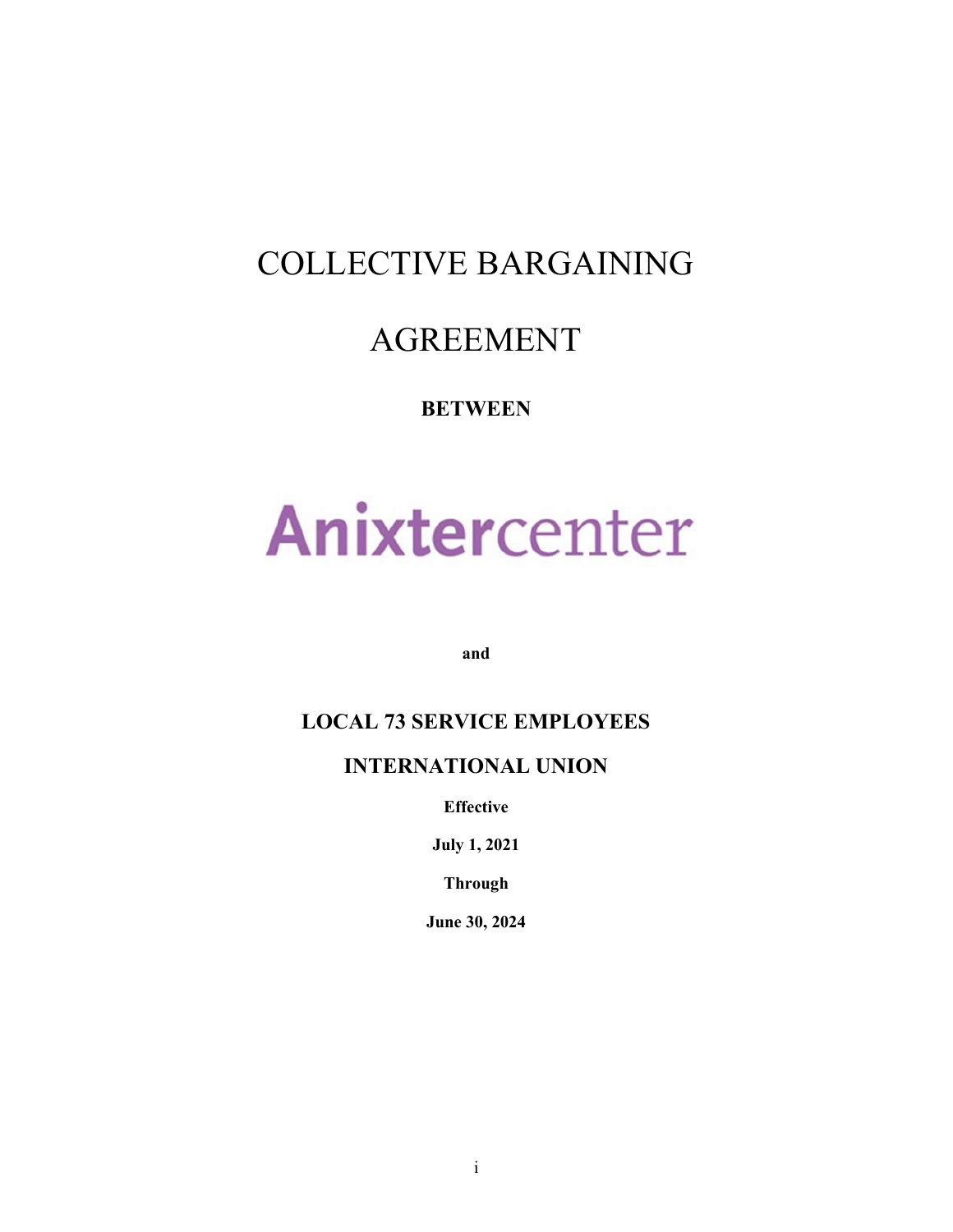### **TABLE OF CONTENTS**

| 20.<br>ρ |
|----------|
|----------|

| Section 9. Restitution For Loss of or Damage to Personal Property 10 |
|----------------------------------------------------------------------|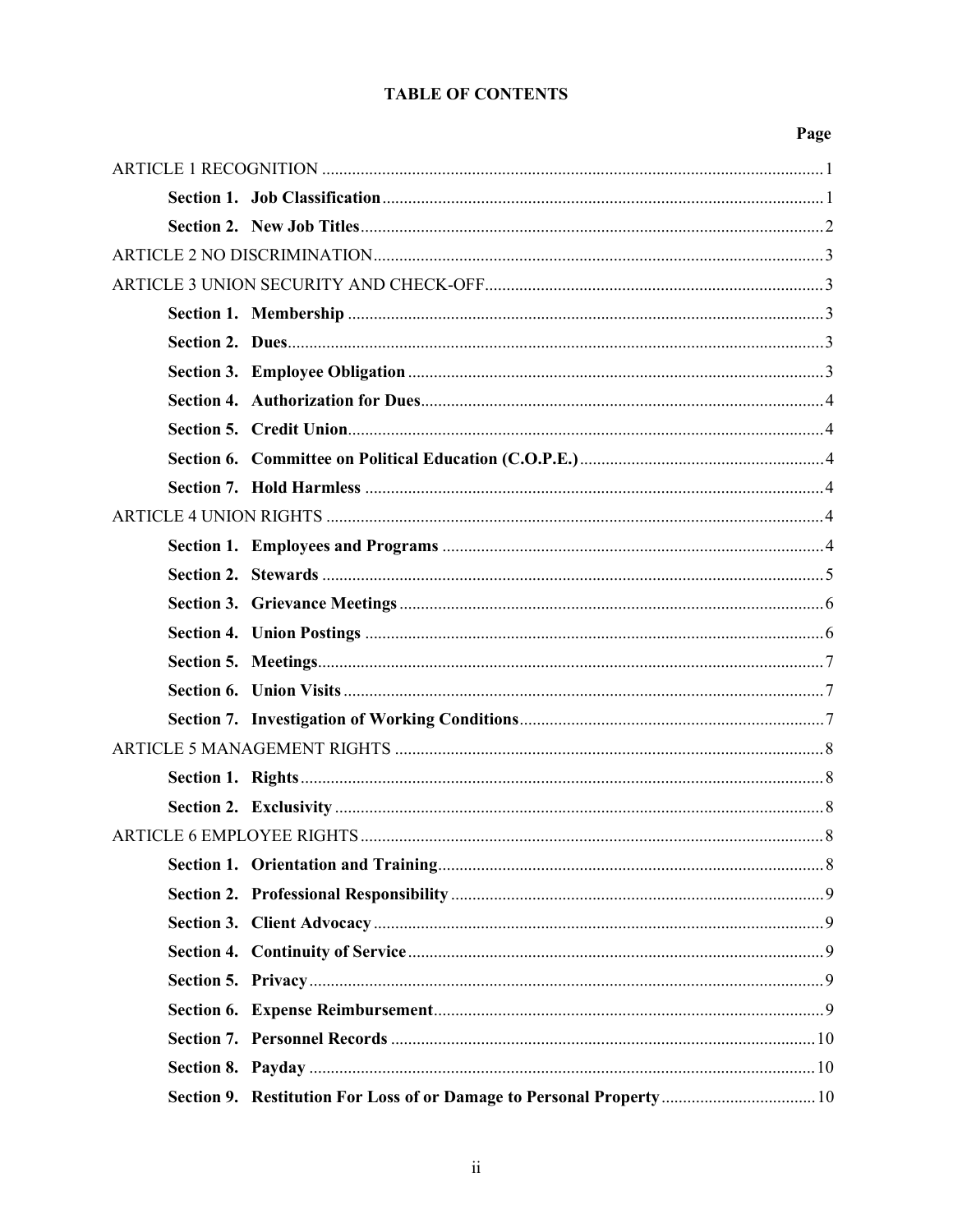| Section 9. Notification of Discipline to the Union and Grieving Discipline  18 |  |
|--------------------------------------------------------------------------------|--|
|                                                                                |  |
|                                                                                |  |
|                                                                                |  |
|                                                                                |  |
|                                                                                |  |
|                                                                                |  |
|                                                                                |  |
|                                                                                |  |
|                                                                                |  |
|                                                                                |  |
|                                                                                |  |
|                                                                                |  |
|                                                                                |  |
|                                                                                |  |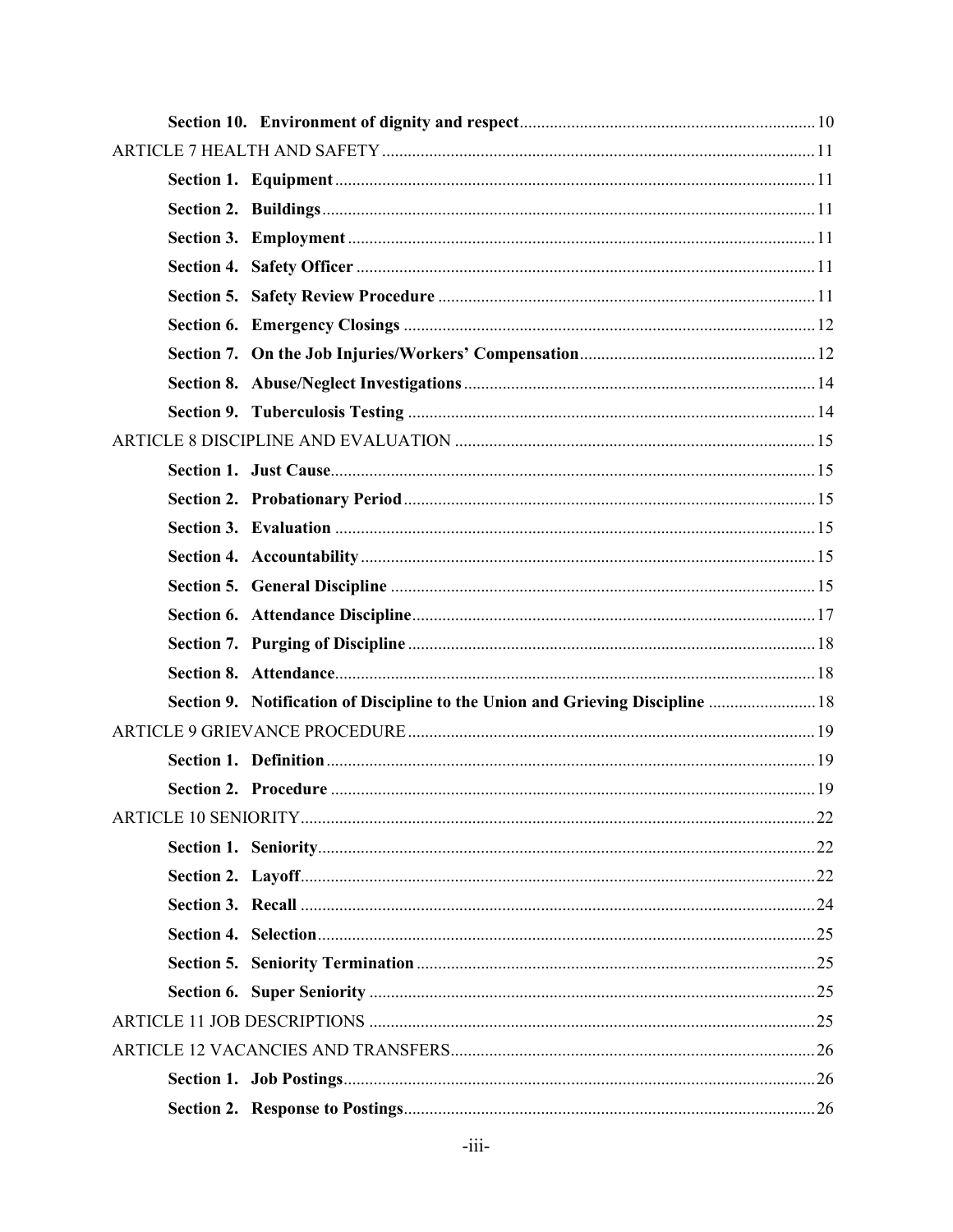| ARTICLE 15 HEALTH BENEFITS. LIFE INSURANCE AND MAINTENANCE OF<br>BENEFITS, DENTAL INSURANCE, TAX SHELTERED ANNUITY  41 |  |
|------------------------------------------------------------------------------------------------------------------------|--|
|                                                                                                                        |  |
|                                                                                                                        |  |
|                                                                                                                        |  |
|                                                                                                                        |  |
|                                                                                                                        |  |
|                                                                                                                        |  |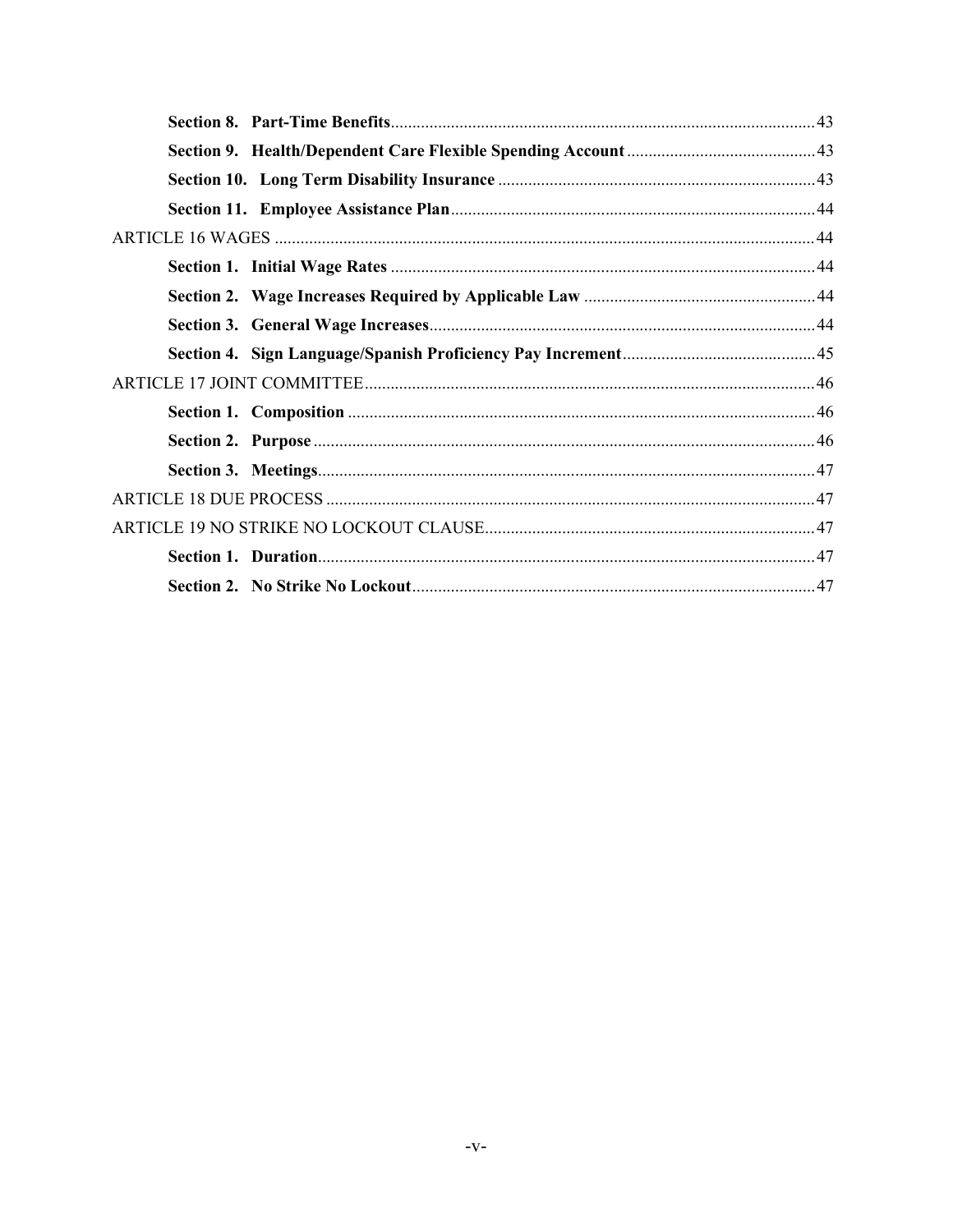#### AGREEMENT

This Agreement is made and entered into by and between Letter and Rosalie Anixter Center, an Illinois Not-For-Profit Corporation (hereinafter called "Anixter Center") and Local No. 73 Service Employee's International Union (hereinafter called the "Union").

#### ARTICLE 1

#### RECOGNITION

Section 1. Job Classification: Pursuant to certification of the Union by the National Labor Relations Board under date of October 15, 1976, as the exclusive collective bargaining representative of the employees of Anixter Center included within the bargaining unit defined as "all employees" employed by Anixter Center at its several locations, who work twenty-four (24) hours/week or more (as defined below), with the exception of managers, business office clericals, salespersons, and supervisors as defined in the National Labor Relations Act, as amended, Anixter Center recognizes the Union as the exclusive collective bargaining representative with respect to its employees included within the above stated bargaining unit.

Commencing by December 31, 2014 and every six (6) months thereafter, the Agency will provide the Union with a list of all non -bargaining unit part time employees, including but not limited to substitute workers in the residential facilities, and excluding managers, business office clericals, salesperson, supervisors and guards, as defined by the National Labor Relations Act, as amended, who have worked 624 hours or more in the preceding six (6) months period. All such employees shall become members of the bargaining unit for the next six (6) months with all the provisions of the Collective Bargaining Agreement applying to them for those six months. All employees covered by this provision shall not be considered probationary under Article 8 Section 2 if they have worked part time for Anixter for four months or more prior to becoming bargaining unit members. If any such employee has worked for Anixter for less than four months, all months worked for Anixter at that point shall be credited toward the four month probationary period. All paid time off for such employees during said six-month period of bargaining unit membership shall be accrued on a pro- rata calculation resulting from the average number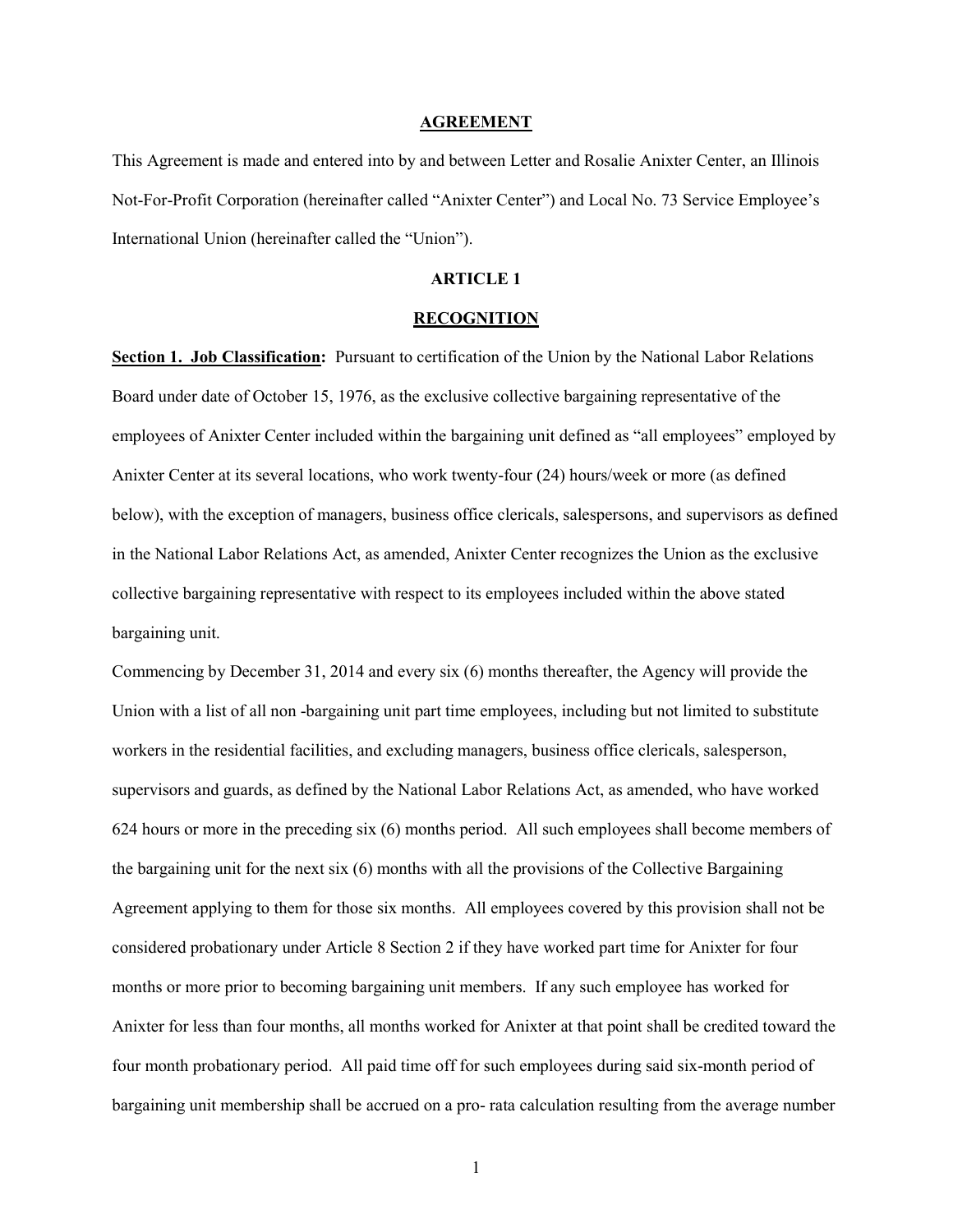of hours worked in the prior six (6) months in proportion to 40 hours/week. For example, if an employee has averaged 25 hours/week for the previous six (6) months, a prorated vacation day, sick day or Holiday would be valued at five (5) hours. (650 hours  $\div$  26 weeks = 25 hours/week. 25 hours is 62.5% of 40 hours and the full accrual of 8 hours/day x  $62.5\% = 5$  hours.) If, at the end of the six-month bargaining unit membership period, any such employee has averaged 24 or more hours per week in the previous six (6) months, then the employee shall continue to be covered by this Agreement, and their accrued time will carry over into the next six-month period. If at the end of the six-month period in the bargaining unit such employee has averaged less than 24 hours per week during said six-month period, then said employee will revert to non-union status and will cash out the accrued vacation based on the pro rata calculation resulting from the number of hours worked in the six (6) month period prior to the immediate past sixmonth period. Union dues will be assessed based upon 1.85% of the gross wage earned in each pay period during the six-month period of bargaining unit membership. The list of employees described in this section shall be provided to the Union no later than January 21 and no later than July 21 of each calendar year and bargaining unit inclusion shall be retroactive to January 1 and July 1 of each calendar year. Union orientation, led by members of the bargaining unit shall be scheduled for all employees placed in the bargaining unit and shall take place not more than two (2) weeks from the commencement of their inclusion in the Bargaining Unit. Any and all employees who are bargaining unit members as of the effective date of this agreement and who work less than twenty-four (24) hours per week shall remain bargaining unit members.

Section 2. New Job Titles: In the event Anixter Center shall create new job titles or classifications of work after the effective date of this Agreement, Anixter Center will so advise the Union and confer with the Union upon the Union's request for the purpose of determining whether or not such newly created job titles or classifications shall be included within the bargaining unit.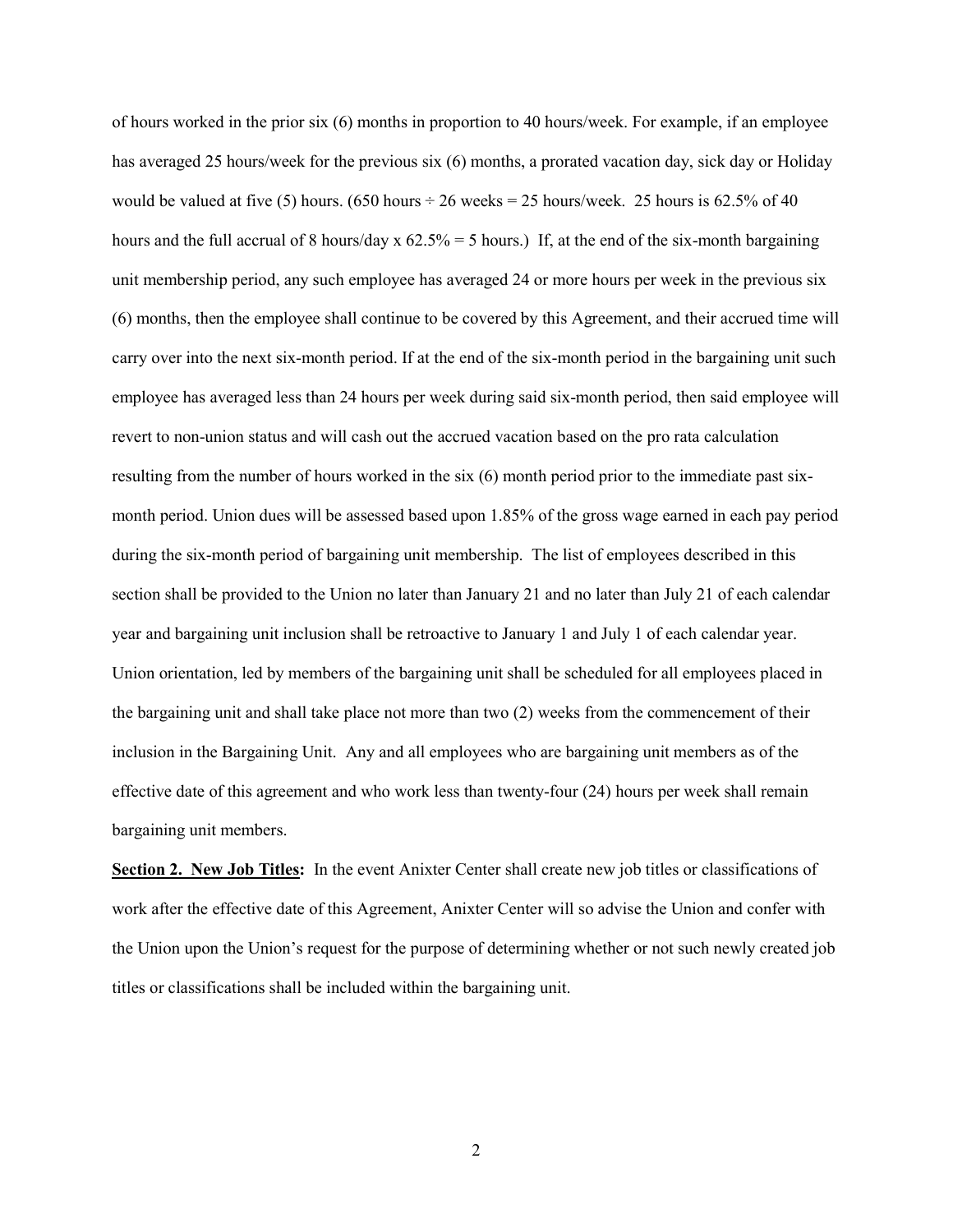#### ARTICLE 2

#### NO DISCRIMINATION

Neither Anixter Center nor the Union shall discriminate against any employee or applicant for employment on account of race, color, religion, national origin, sex, sexual orientation/preference, age, disability, or veteran's status, creed, marital status, membership in the Union or because of any activity on behalf of the Union.

#### ARTICLE 3

#### UNION SECURITY AND CHECK-OFF

Section 1. Membership: Anixter Center agrees that each employee in the bargaining unit, as a condition of employment, upon completion of his/ her probationary period, following the beginning of such employment, shall acquire and maintain membership in the Union.

Section 2. Dues: Anixter Center shall, at time of hire, have all new employees whose jobs fall within the bargaining unit, complete appropriate Union membership and dues authorization cards. At such time, Anixter Center shall inform each such employee of the name and phone number of their Union steward and of their right to have an orientation meeting with their Union steward and/or one staff member of the Local ("Union Rep") during the time of new staff training. Orientation will be no more than one hour as outlined in Article 12, Section 4 of this Agreement. The Union shall provide such cards to Anixter Center. Upon completion of the probationary period, Anixter Center shall deduct from the paychecks of that employee, the amount of periodic dues (and initiation fees where applicable) uniformly required by the Union as a condition of acquiring and retaining membership in the Union. Such amounts deducted from employees' paychecks as provided in this section, shall be promptly remitted by Anixter Center to the Union not later than five (5) working days following the date such sums were deducted.

Section 3. Employee Obligation: Where an employee has no earnings or insufficient earnings for the complete deduction of dues and/or initiation fee in any period, no deduction of any amount shall be made and it shall be the employee's obligation to handle the full dues obligation for such period directly with the Union.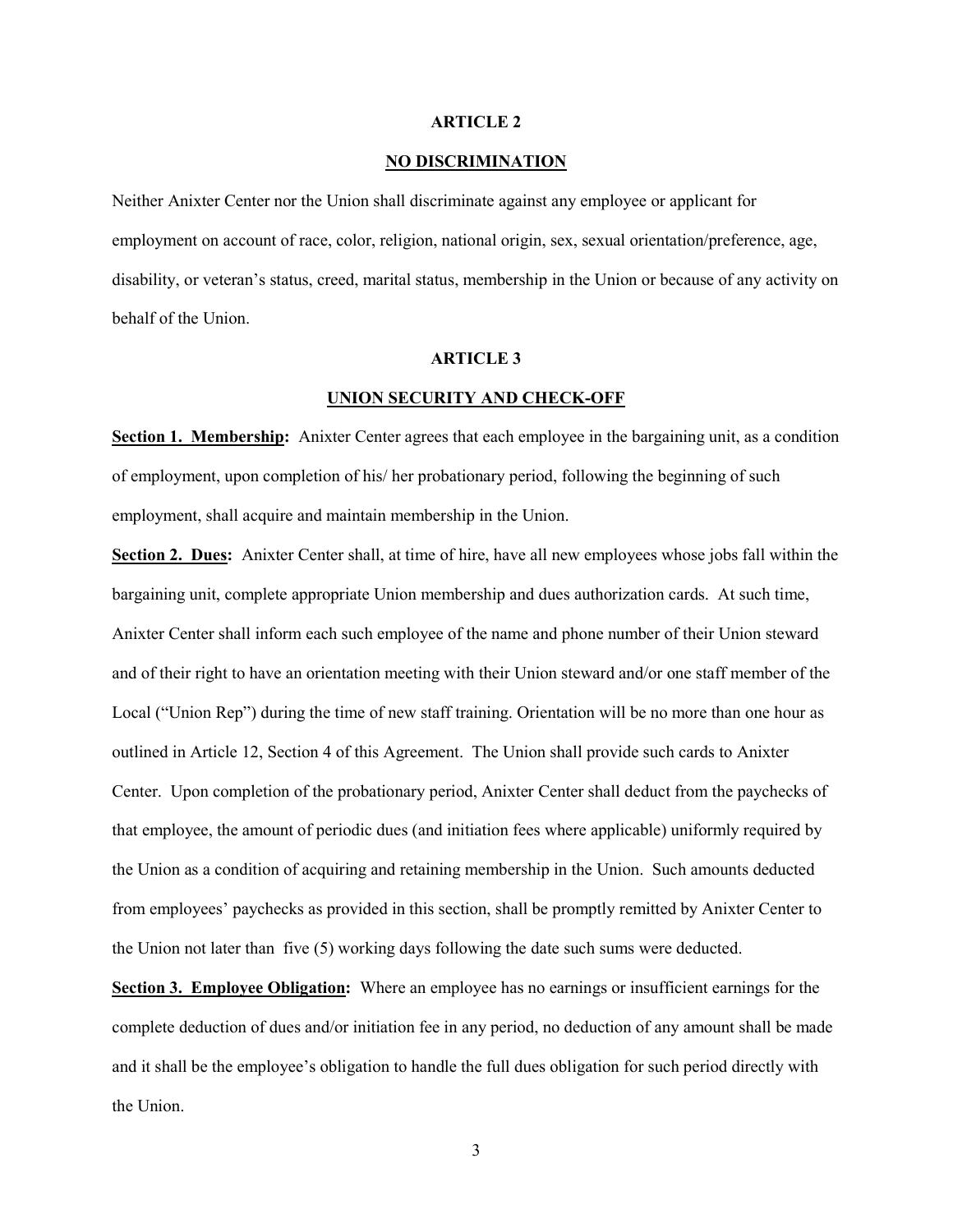Section 4. Authorization for Dues: Authorization for the deduction of monthly dues and/or initiation fees shall become effective on the first full pay period occurring following the completion of the probationary period. Anixter Center shall not be required, under the terms of this Article, to make any deductions from paychecks of employees, which are prohibited by any present or future law which may become effective during the term of this Agreement.

Section 5. Credit Union: Upon written authorization which complies with all Federal, State or other governmental authority, laws, rules and regulations and signed by an employee and after presentation to Anixter Center, Anixter Center will deduct from every paycheck of that employee such amount as that employee has authorized for payment to that employee's account with the Union's Credit Union. Such deduction shall be subject to and made in accordance with the Provisions of Sections 2, 3 and 4 of this Article and such deductions shall be remitted to the Union's Credit Union within five (5) working days of the date such deductions are made.

Section 6. Committee on Political Education (C.O.P.E.): Anixter Center shall provide a voluntary payroll deduction to the Union's Committee on Political Education (C.O.P.E.) upon receipt of written authorization from employees. Such deductions shall be accomplished in accordance with established Anixter Center procedures, with such deductions being remitted to the Union in a separate check on a monthly basis. All such funds deducted from employees and submitted to the Union under the provisions of this section shall be considered funds of the employee at all times and not funds of Anixter Center. Section 7. Hold Harmless: The Union shall defend, indemnify and save Anixter Center harmless against any claim or liability, including reimbursement of any costs of defense and attorneys' fees expended by Anixter Center in connection herewith, arising out of the administration of the Union security or dues, initiation fees, Credit Union check-off and C.O.P.E. provisions of this Agreement.

#### ARTICLE 4

#### UNION RIGHTS

Section 1. Employees and Programs: (a) Anixter Center shall, upon request, but no more than three times per calendar year, provide the Union with a current record of employees included within the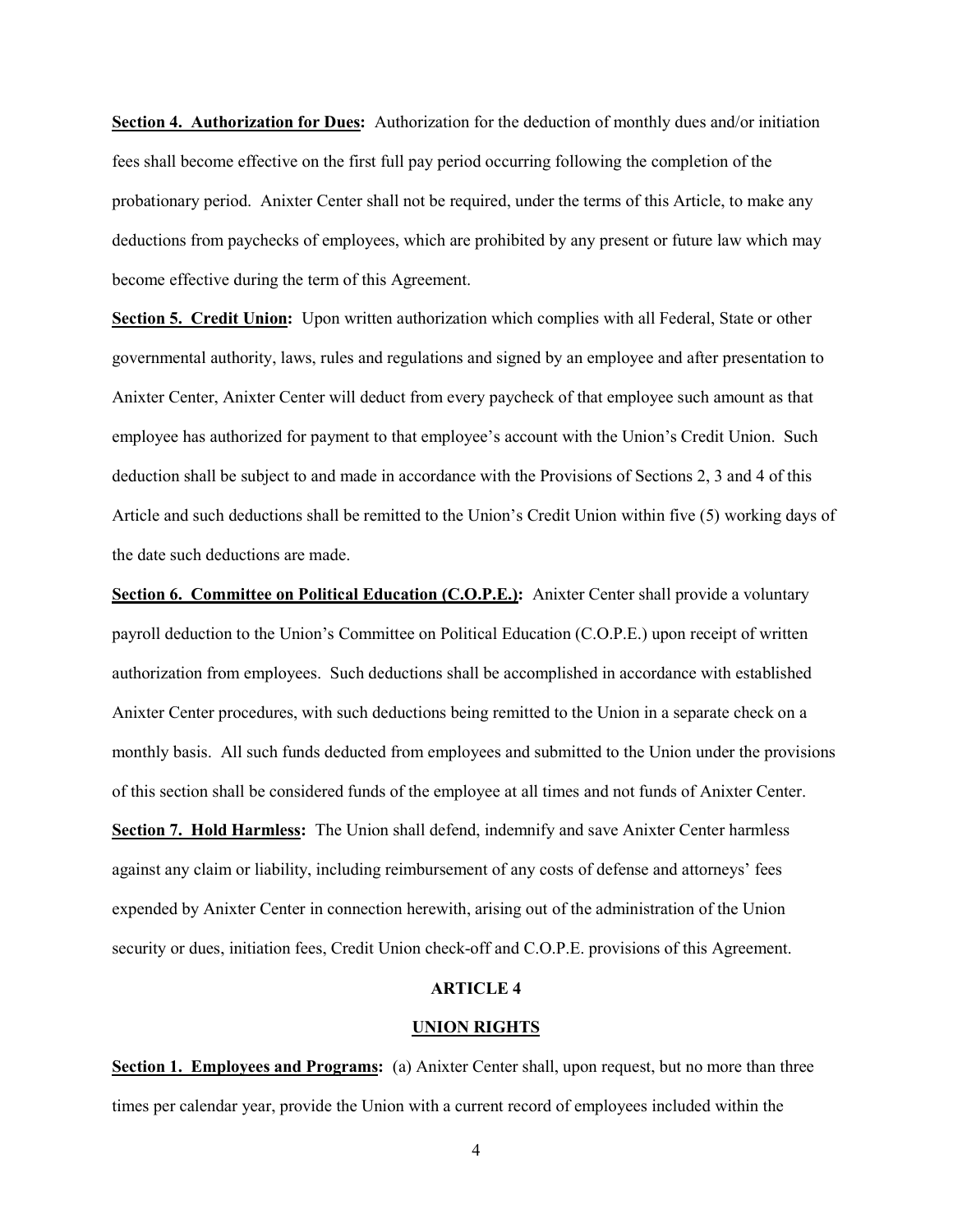bargaining unit, their address, phone number, program (as applicable), job classification, employment date, and rate of pay.

(b) Anixter Center shall notify the Union in writing of the name, address, phone number, program (as applicable), job classification, employment date and rate of pay of any bargaining unit employee employed by Anixter Center after the effective date of this Agreement and within five (5) working days after date of employment.

The Union may appoint up to seven (7) stewards, including one Chief Steward to serve Agencywide, provided that the Union will not appoint more than one (1) steward to the same Anixter location working the same or overlapping schedule.

#### Section 2. Stewards:

- (A) The Chief Union Steward shall notify Anixter Center in writing of the name of the Union steward at each program as stated in Section 1(b) above promptly upon the designation (by election or otherwise) of the steward. No employee may assume the role or other duties of the steward until Anixter Center has received such written notification. Upon request by Anixter Center, the Chief Union Steward shall provide Anixter Center with a current list of all stewards within five (5) working days. Any new program developed will be entitled to a steward.
- (B) Stewards and grievants upon notice to their immediate supervisors and with permission may discuss or investigate grievances with other bargaining unit members involved in said grievance. Union employees, who are participating in the grievance process as outlined in the Agency/Union agreement, may select any of the stewards on the current list of Stewards to represent them, so long as that steward is at work. The activity may take place during work hours and without loss of pay to the stewards, up to a total cap of eight (8) hours for all stewards per fiscal year. Such meetings shall be held utilizing as little work time as possible. If the parties involved are in different Agency locations, such discussions shall be by telephone or email unless a proper investigation requires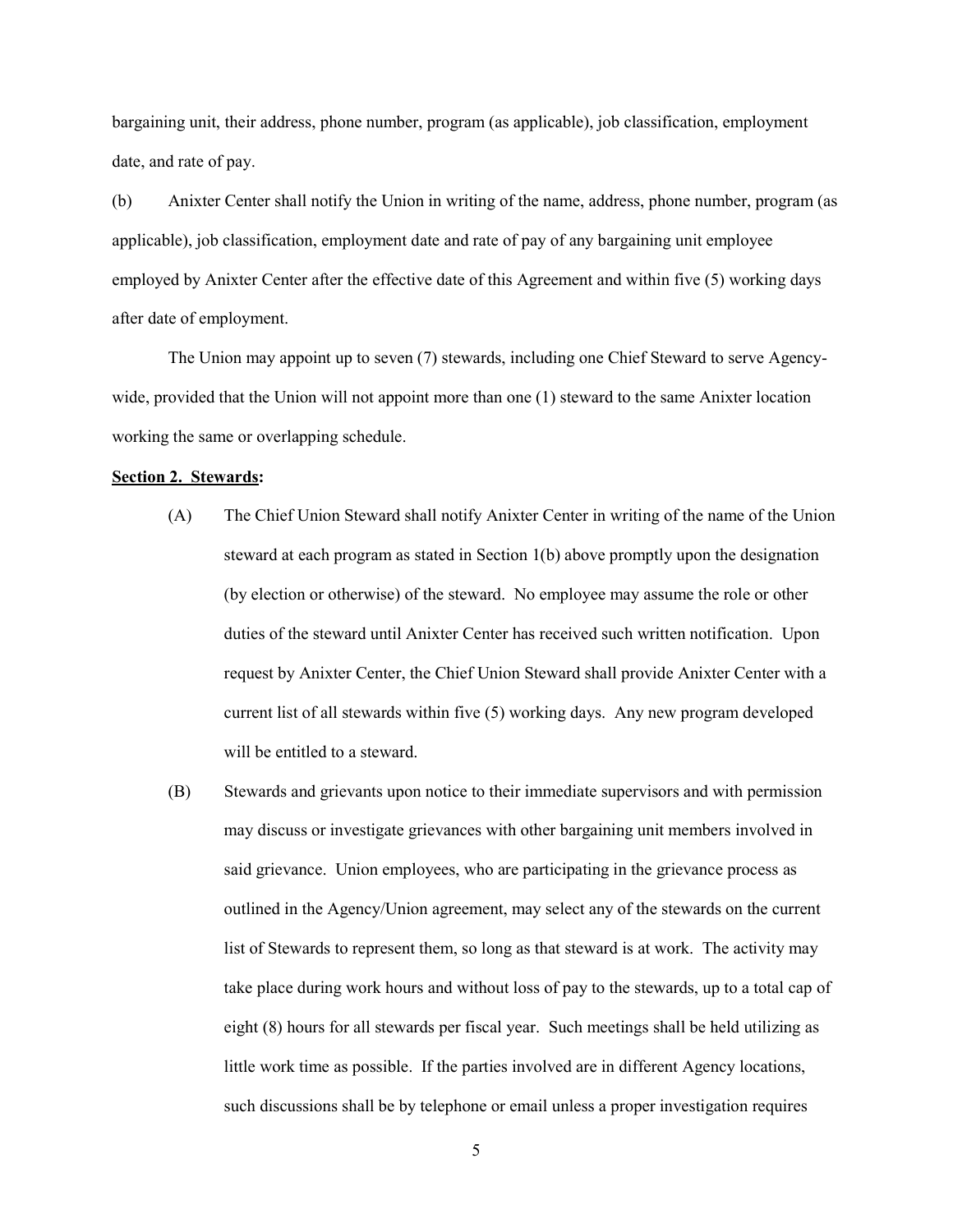direct observation to investigate. Such activity shall not interfere with any client services.

(C) All stewards will be allowed to attend meetings with other Union representatives, provided such activity shall not interfere with any client services. If such meetings occur during working hours of the steward, the steward may request vacation or Union Meeting Time to attend such meetings. The Agency will contribute four (4) hours of Union Meeting Time per contract year to each steward, only to be used for these steward meetings. There shall be no pay or carryover of such time that is unused in a contract year. Use of this time shall be specifically requested by the steward as Union Meeting Time, and entered on the time sheet by the steward as such.

Section 3. Grievance Meetings: Union members shall suffer no deduction in pay for time spent during working hours in conference duly held with the President or his representative as provided for in the Grievance Procedure contained in this Agreement. Union members must receive approval in advance from their immediate supervisor prior to participation in such conferences during working hours with the President or designated representative as provided in the Grievance Procedure. The President or designee shall arrange for mutually agreeable times for such conferences and inform the parties of same after receiving appropriate requests from the Union member or a representative for such a meeting. Any Union activity not specifically permitted and referenced in this Agreement must not be engaged in during work time by any employee.

Section 4. Union Postings: Anixter Center shall provide a bulletin board in each program as set forth in Section 1(b) above for the posting of notice of Union activities. Copies of all bulletin board postings shall be furnished to the President or his designee prior to the time of posting. The President or his designee may notify the Union that Anixter Center desires to modify the posting, and the Union shall meet with Anixter Center to discuss such modification. Postings not provided to the President or his designee prior to the time of posting shall be removed by Anixter Center.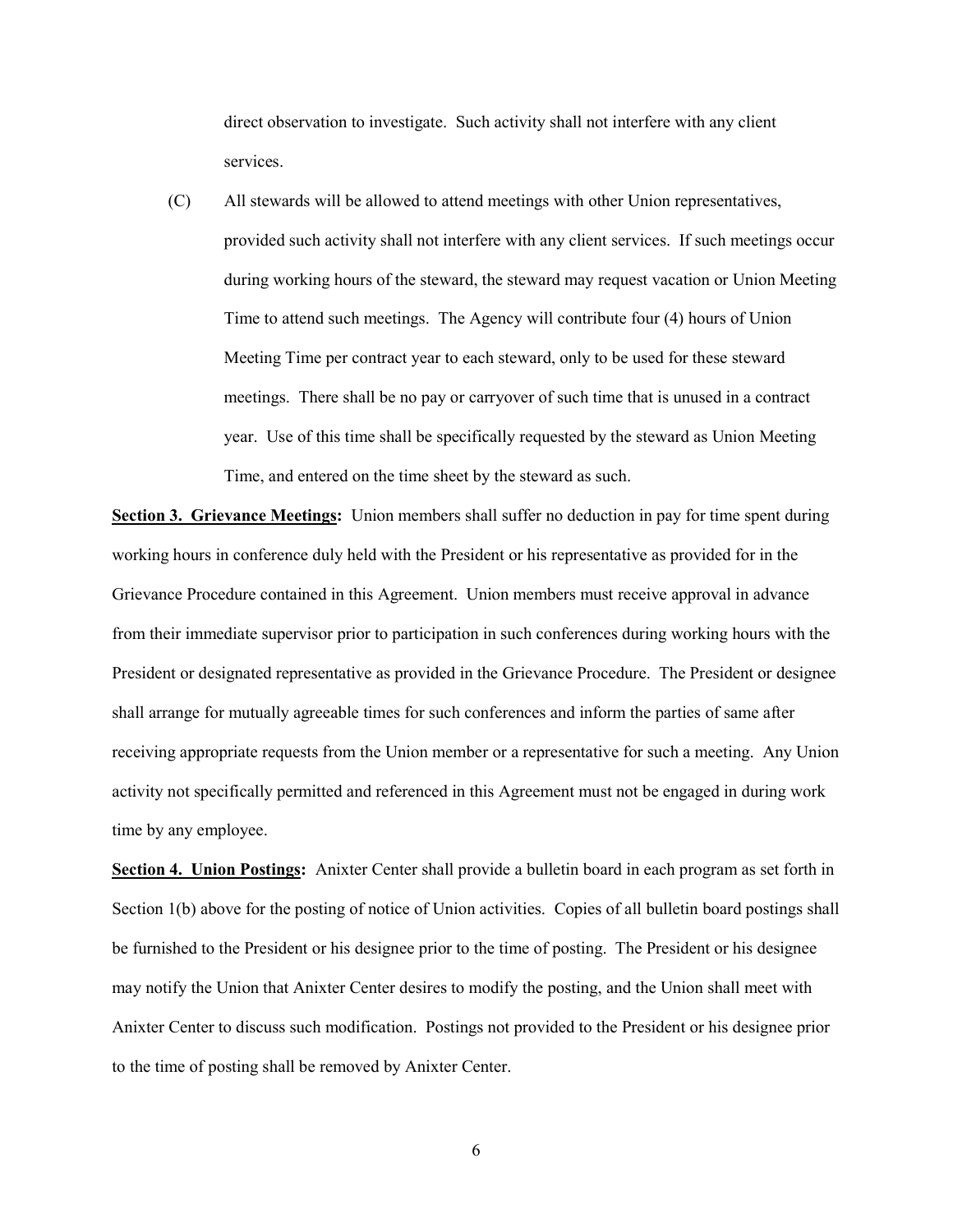Section 5. Meetings: The Union's use of space on Anixter Center's premises for meetings after working hours shall be subject to the prior approval of the President or his designee in Anixter Center's sole discretion. Any additional costs incurred by the Agency as a result of such meetings (security, maintenance, interpreters, etc.) shall be paid for by the Union.

Section 6. Union Visits: Duly accredited paid employees of the Union will be permitted to enter Anixter Center's premises during working hours for the purpose of adjusting disputes, investigating working conditions and ascertaining that this Agreement is being adhered to, provided that such representatives follow Anixter Center's rules and regulations upon entering and leaving any of the Agency programs as set forth in Section 1(b) above and further provided that the President or his designee be given prior notice in advance of the representatives' visit, except in cases of emergency. Such visits will be reasonable in frequency and duration and shall not in any way interfere with any Agency program or function.

Section 7. Investigation of Working Conditions: The Chief Union Steward shall accrue one-third day per month (maximum accrual four [4] days) to investigate working conditions through the Agency. This time must be used by the Chief Union Steward (or an alternate designated in writing by the Chief Union Steward) in minimum half-day increments. The use of such time must be approved, in advance, by the Chief Union Steward's or designee's immediate supervisor. Additionally, the Chief Union Steward or designee shall provide the Director of Human Resources with a planned schedule and itinerary of programs and/or sites to be visited. This time may also be used for investigating working conditions off Agency premises for issues involving employees whose work hours or normal job site requires such after hours or off site investigation. The Director of Human Resources will, at the time of receipt of the schedule and itinerary, inform all affected Program/Site Supervisors of the intended visit. If such visit would not prove inopportune or disruptive to programming, the Director of Human Resources will, within twenty-four (24) hours of receipt of the schedule and itinerary, provide notice of approval for use of the time to the Chief Union Steward or designee. At the time of arrival at the program or site, the Chief Union Steward or designee shall report to the Program/Site Supervisor and at no time during the visit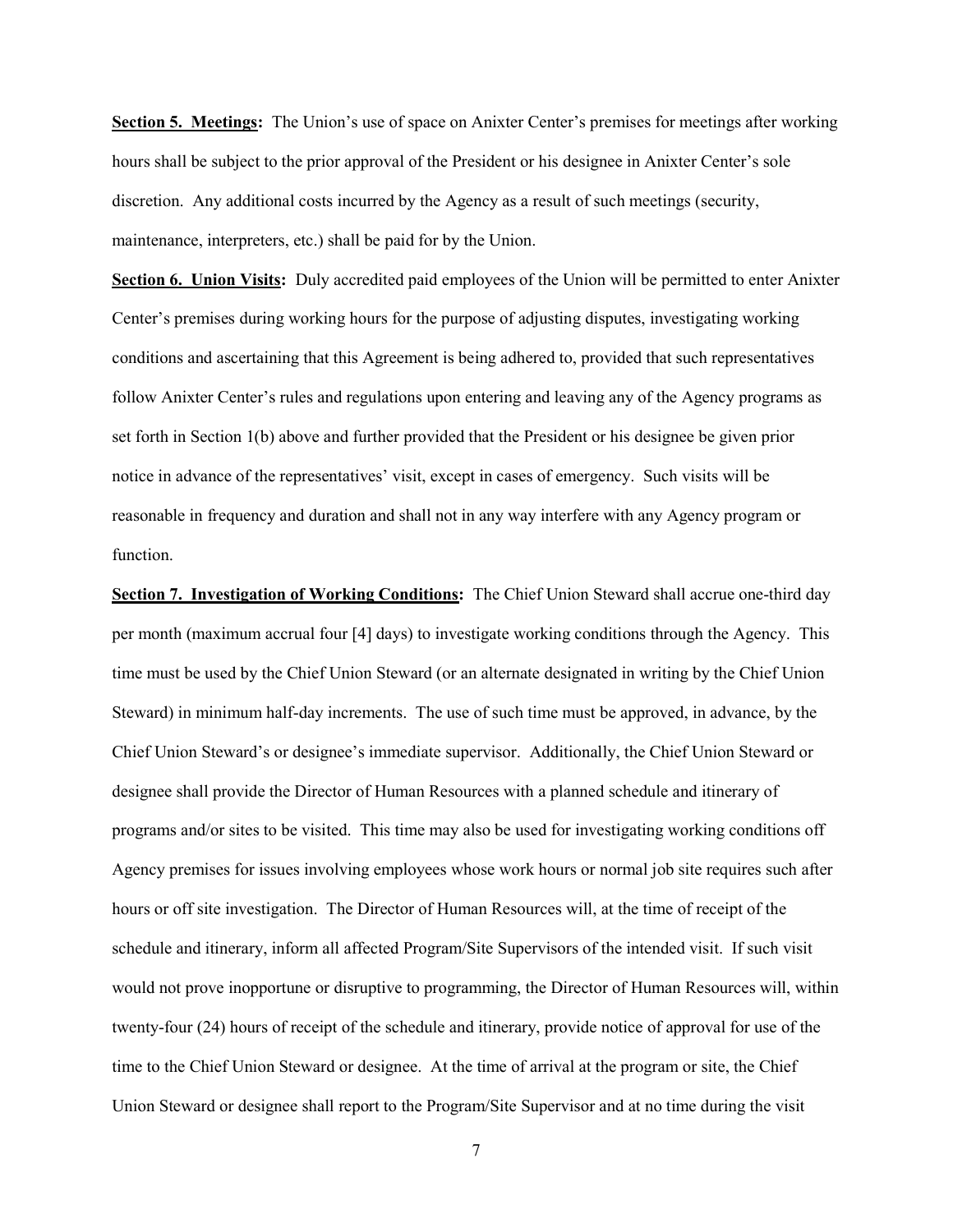shall the Chief Union Steward or designee in any way disrupt programming or normal work activities of employees or clients of Anixter Center.

#### ARTICLE 5

#### MANAGEMENT RIGHTS

Section 1. Rights: It is agreed that all management functions of Anixter Center which are not specifically limited by the express language of this Agreement are retained by and reserved to Anixter Center. The management function listed in this Article are illustrations of management responsibilities retained by Anixter Center and are not intended as an all-inclusive list. The management of Anixter Center's operations, the direction of Anixter Center's employees, the determination of the means and places of Anixter Center's operations or services to be performed by employees of Anixter Center, the direction and control of all operations or services performed at any site, program or facility of Anixter Center, the scheduling of work hours, the decision of what work or service shall be performed at the various sites, programs and facilities of Anixter Center, the right to hire, promote, demote and transfer, to suspend, discipline, discharge for just cause, to relieve employees because of lack of work or for other legitimate reason, the making and enforcing of reasonable rules and regulations, the introduction of new and improved methods, materials, equipment or facilities, the changing or elimination of existing materials, equipment or facilities are all management functions vested exclusively in Anixter Center. Section 2. Exclusivity: The management functions vested exclusively in Anixter Center as stated in Section 1 of this Article and any other management function not specifically and clearly limited by the

terms of this Agreement cannot be the subject of a grievance or of any arbitration procedure provided for under Article 9 of this Agreement.

#### ARTICLE 6

#### EMPLOYEE RIGHTS

Section 1. Orientation and Training: It shall be the responsibility of Anixter Center to provide orientation, supervision and training for all employees.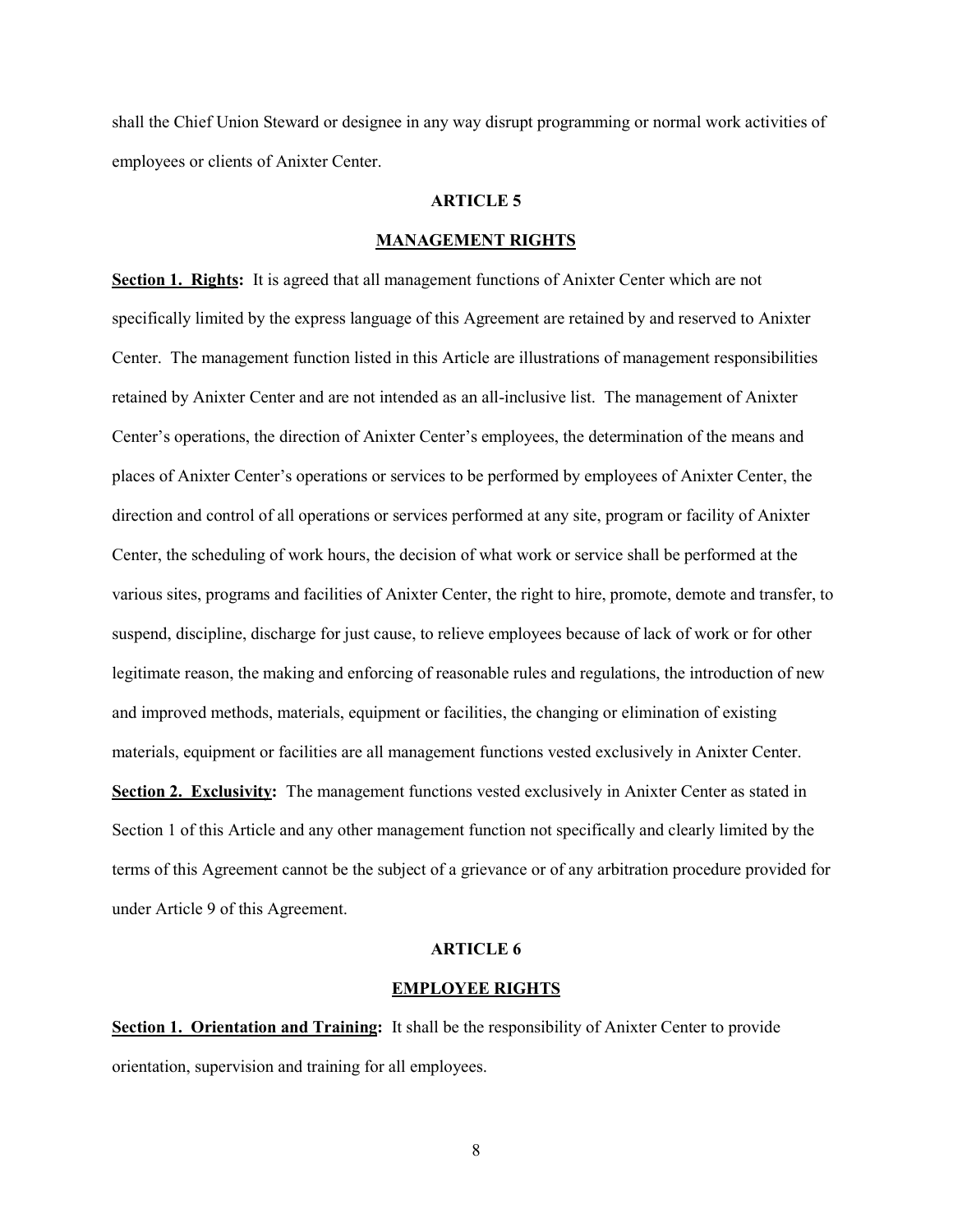The program manager will, during an employee's probation period provide initial orientation for the employee regarding 1) funder's requirements (if appropriate); 2) residential facilities that affect programming (if appropriate). All such orientation shall be suitably documented by the program manager.

Any specific additional training required for a role (including med passes, CPR, behavior interventions and others) will be provided by Anixter Center during an employee's normal work hours whenever possible. When applicable regulations require exams related to the training, Anixter Center will facilitate the testing. Employees (other than probationary employees) will be given at least ten (10) days advance notice before taking exams.

Section 2. Professional Responsibility: Where employees are required by state and funding regulations to be involved in the development of plans that drive a person's services, employees will participate. Section 3. Client Advocacy: Client advocacy shall be a legitimate role for all direct service employees.

Employees shall have the right to introduce and discuss client concerns to Anixter Center through their immediate supervisor.

Section 4. Continuity of Service: Employees shall have the right to prior notice and have the opportunity to provide input to their immediate supervisor about contemplated significant changes in program, methods and expansion or reduction of services. The determination of such matters shall be at the discretion of Anixter Center. In cases of emergency, the foregoing provisions shall not apply. Section 5. Privacy: Socialization with clients of Anixter Center occurring outside of the normal operations of the Agency by staff may occur only when based on a demonstrably sound therapeutic plan and with prior written approval of the Vice President.

#### Section 6. Expense Reimbursement:

(a) Mileage: Employees shall be reimbursed for auto travel at the prevailing I.R.S. per mile reimbursement rate, when on approved Agency business authorized by the employee's immediate supervisor. The Agency paid reimbursement rate will adjust as the I.R.S. changes that rate.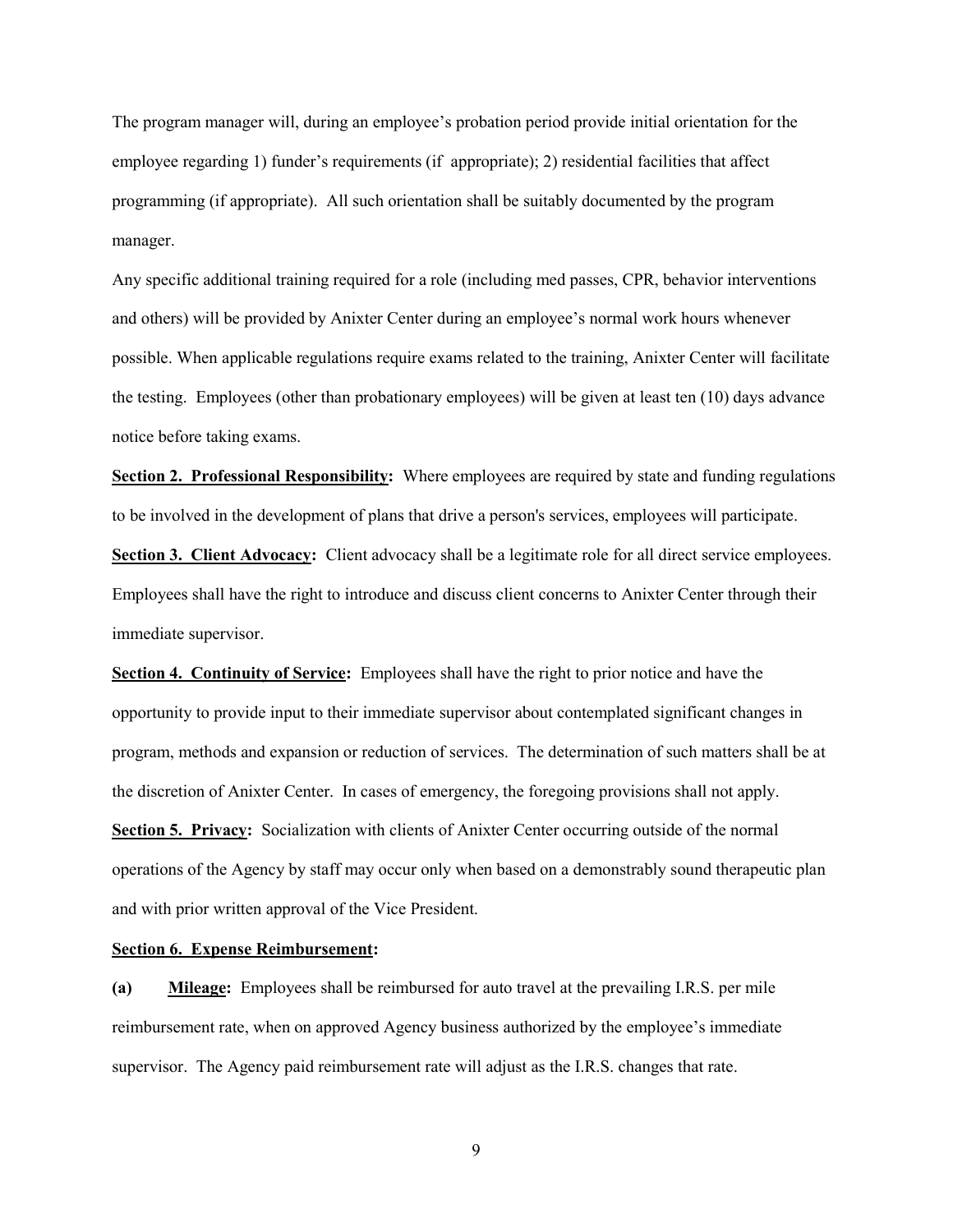(b) Conferences: Employees shall be reimbursed up to \$350.00 per year for registration fees, travel lodging and meals when in attendance at professional conferences, when their attendance has been approved by or requested by their immediate supervisor and the President.

(c) Tuition: Employees shall be reimbursed for approved work-related courses at institutions of higher learning in the sole discretion of the President. The amount of reimbursement shall be a maximum of \$750.00 to any one employee annually. Employees must receive approval for the course prior to registration and must submit proof of payment and proof of successful completion with a Grade of C or better in order to be eligible for reimbursement. Employees taking courses in pursuit of a Bachelor's degree shall be eligible for reimbursement under the provisions of this section.

(d) Other: Employees shall be reimbursed for fares paid when using public transportation on approved Agency business authorized by the employee's immediate supervisor. Employees shall also be reimbursed for parking costs deemed proper and reasonable and incurred in the course of doing one's job as directed by an employee's immediate supervisor. The Agency has no obligation to pay for an employee's parking at the employee's regular place of employment.

Section 7. Personnel Records: Each employee shall have the right to review his/her personnel record upon advance written notice to the Director of Human Resources. Such review shall be in accordance with the Illinois Personnel Record Review Act.

Section 8. Payday: Payday shall be every other Friday. If the Friday payday falls on a recognized contractual Holiday, then payday shall be on the immediately preceding weekday that is not a Holiday, Section 9. Restitution For Loss of or Damage to Personal Property: Employees may be entitled to restitution from the Agency for loss of or damage to certain personal property directly resulting from client behavior. Conditions under which such restitution will be made are contained in a policy agreed to by the Agency and the Union. This policy shall be made available to all staff at time of hire or on request. Section 10. Environment of dignity and respect: All employees of Anixter Center have a right to work in an environment of dignity and respect. Any bargaining unit member who believes that management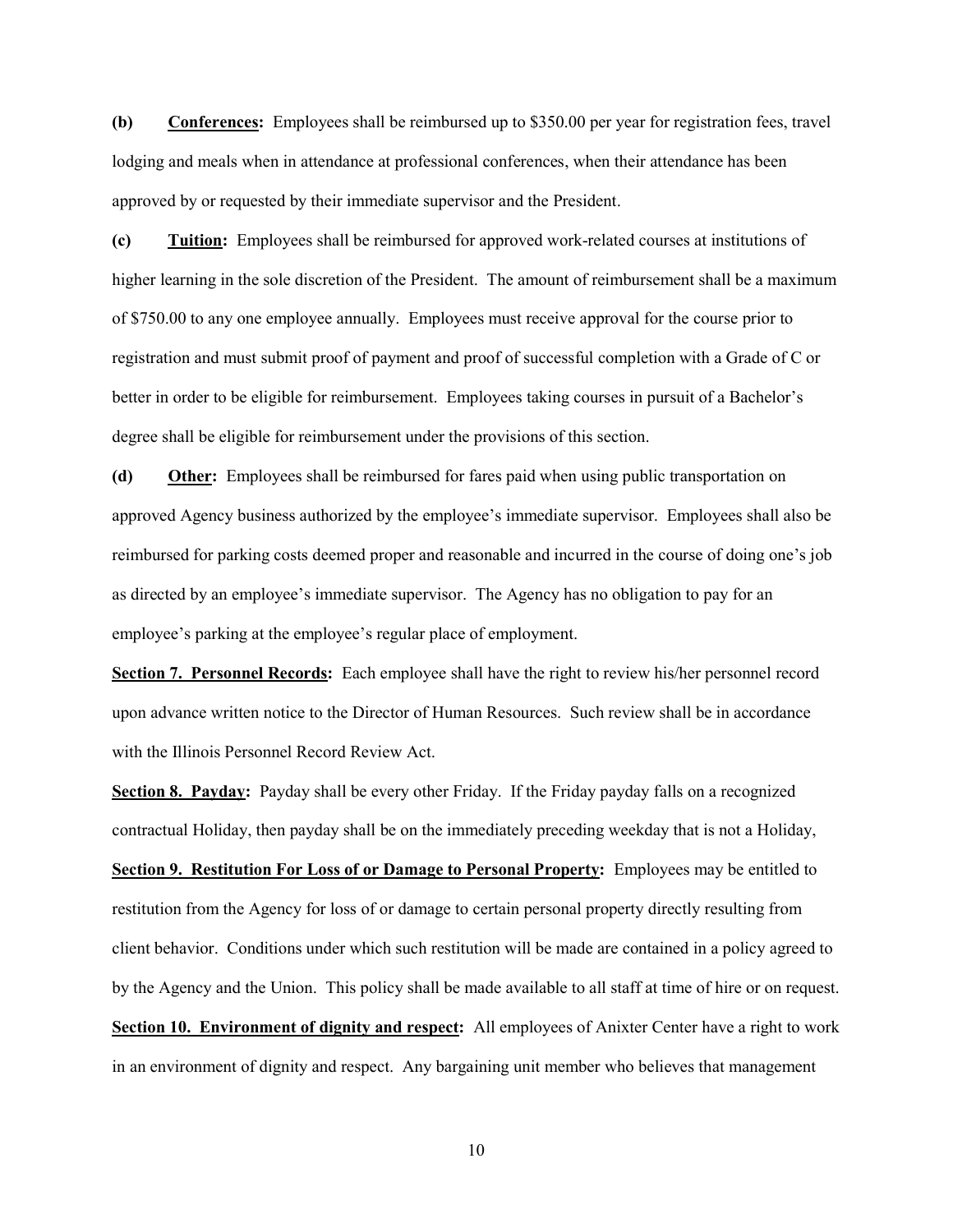has in any instance not provided such an environment may file a grievance under Article 9, except that any such grievance will commence at Step 2 and will not be subject to arbitration.

#### ARTICLE 7

#### HEALTH AND SAFETY

Section 1. Equipment: Employees shall be provided with necessary and adequate equipment, materials, and/or vehicles that are safe, sanitary, in good repair and properly insured. This shall include equipment and materials in all facilities where services are provided by Anixter Center.

Section 2. Buildings: It shall be the duty of Anixter Center to maintain Anixter Center premises including all living quarters for all clients in residential programs in a safe and sanitary condition. Adequate heat, ventilation and lighting shall be maintained.

Section 3. Employment: Anixter Center's policy is to employ, where possible, and at its discretion, persons with disabilities as members of its staff. With regard to such persons with disabilities, Anixter Center shall make reasonable efforts to assign such person(s) to job sites in which they can adequately, safely, and satisfactorily perform the assigned duties of his/her/their job classification.

Section 4. Safety Officer: There shall be a Safety Officer at each site. The Safety Officer shall be the supervisor of each site. The Safety Officer shall consult with a Safety Committee elected by the staff at each site concerning safety issues including but not limited to items appearing below in a, b and c during non-working hours or during working hours in the Safety Officer's discretion.

Section 5. Safety Review Procedure: An employee may make a complaint regarding an unsafe situation to the Safety Officer who shall make a determination whether or not to stop work. If the employee remains dissatisfied with the decision, he/she will enter a grievance at Step 2 as set forth in Article 9, Section 2. In such a situation, the Director of Human Resources shall respond within one (1) working day. If the employee is dissatisfied with resolution at Step 2, he/she may file a grievance at Step 3 as set forth in Article 9, Section 2.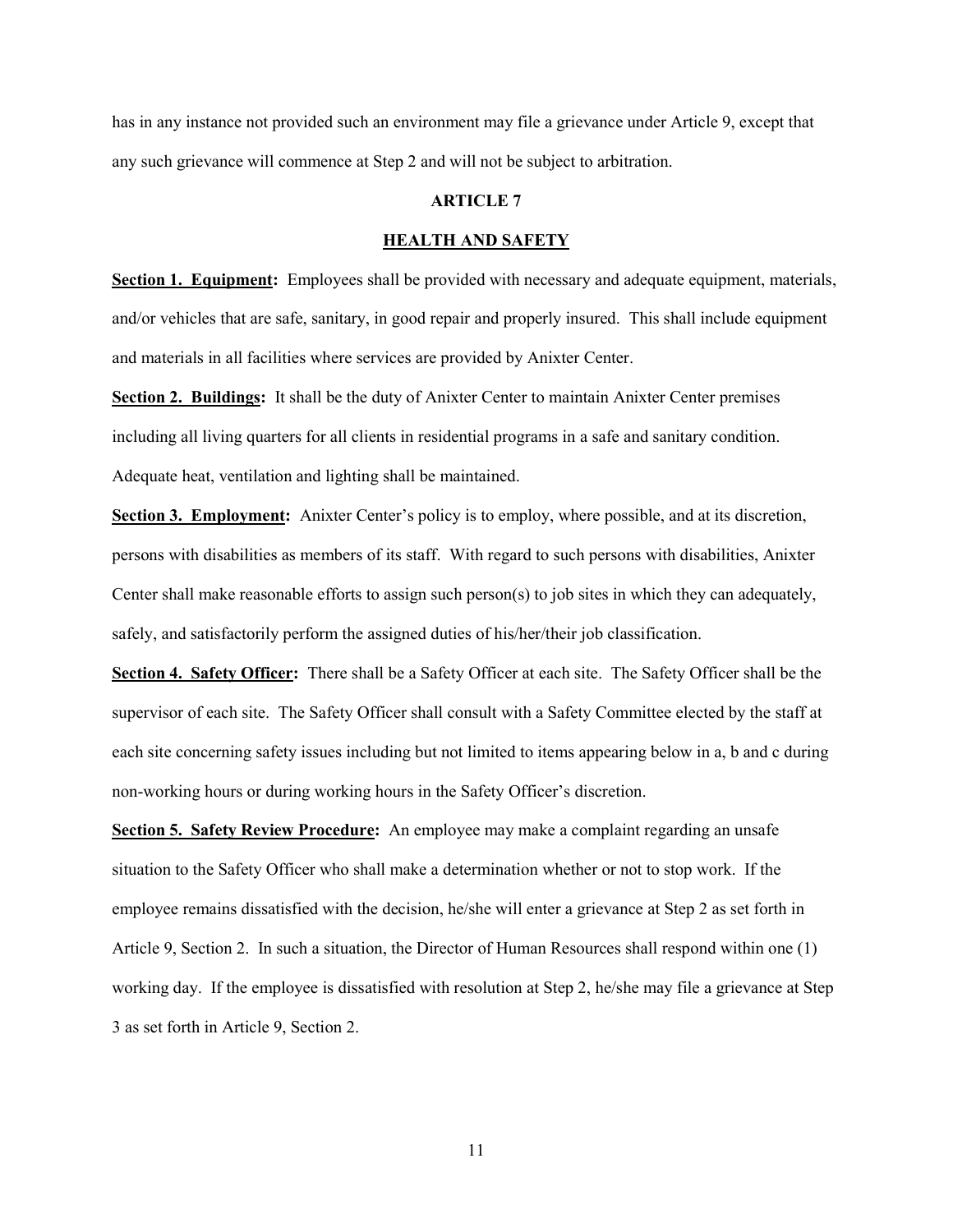#### Section 6. Emergency Closings:

(A) Anixter Center does not close. Where severe weather creates hazardous conditions for commuters, or in the event of some other emergency, Anixter Center may, in its discretion, declare a Calamity Day, which may affect all of Anixter Center's operations covered by this Agreement or may be limited to only designated programs or facilities. Employees covered by a declared Calamity Day may elect to use a vacation day or paid sick day instead of reporting to work. If the employee has no accrued, unused paid sick or vacation days available, the employee may elect to take an unpaid leave day. Unless directed not to report to work, employees covered by a declared Calamity Day who nevertheless report to work will be compensated at time and one-half (1.5x) their normal rate of pay. Notwithstanding the foregoing, Anixter Center reserves the right to call in employees necessary to maintain minimal staffing levels. Such employees will receive the time and a half premium pay described above.

Section 7. On the Job Injuries/Workers' Compensation: The following provision is intended as a benefit for employees over and above those benefits extended by the Illinois Workers' Compensation Act. This provision in no way limits an employee's rights under that Act. Any employee who is injured on the job as a result of physical aggression by, or physical contact, with a client of Anixter Center, shall not be required to use sick leave for the initial 3 day period not covered by Workers' Compensation following an injury. Instead, in these circumstances, Anixter will pay the employee for the initial three days not covered by Workers' Compensation at the same 60% level of the employee's straight time wages. The event or events giving rise to the injury must be documented by witnesses or by a written incident report to be signed by the injured staff member. The Agency reserves the right to make the final determination regarding whether the injuries to the staff member resulted from the conditions outlined above. If time away from work is needed, the need for such time off must be verified, in writing by a physician. Anixter Center reserves the right to request a second opinion from a physician of its choosing. Such a physician's statement may be submitted up to one week following the staff member's injury. It is understood that this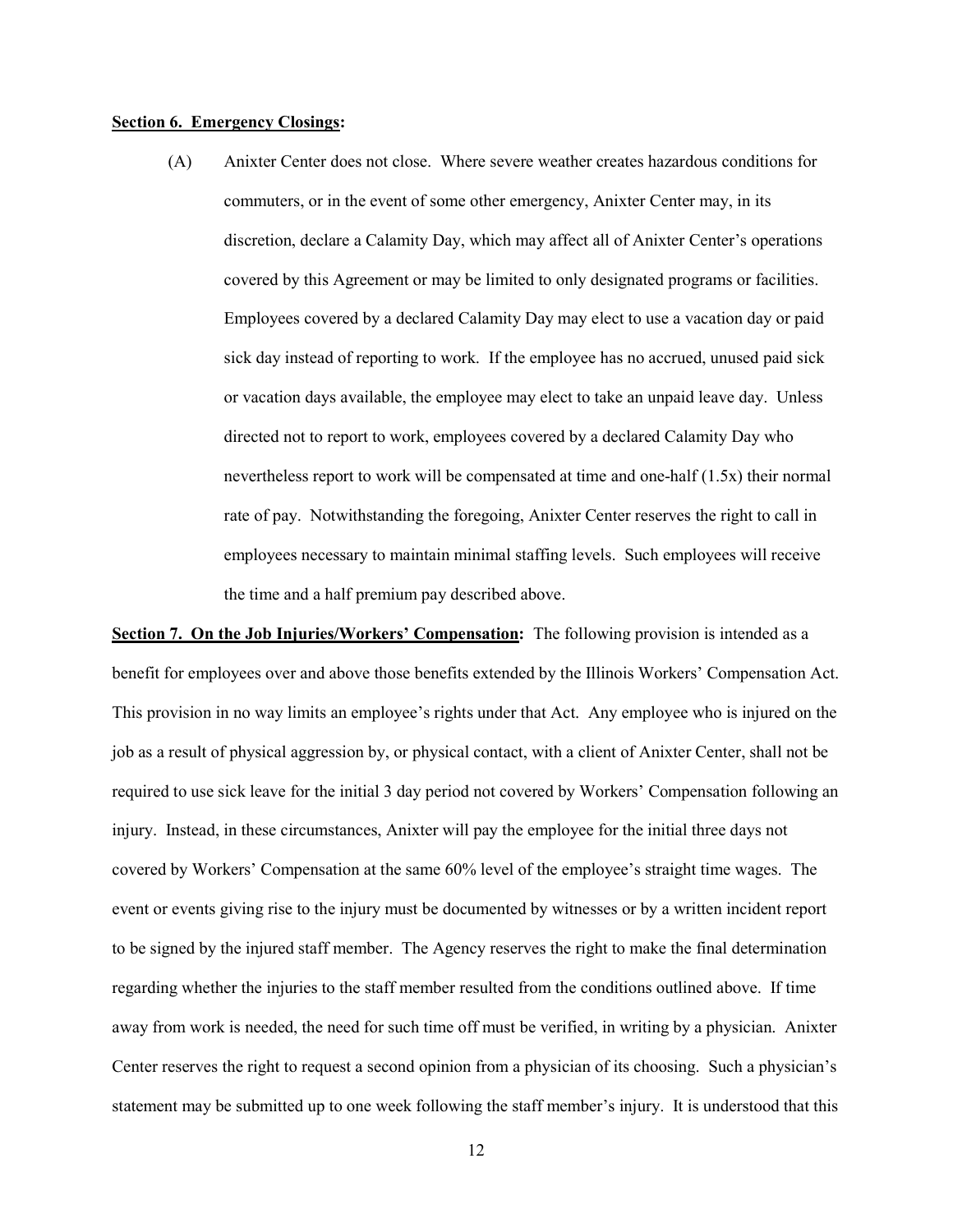provision only provides for payment for a staff member from the time of the injury until the time that Workers' Compensation would normally take effect. It is expressly understood that nothing in this Agreement is intended to provide employees with greater benefits than those provided for under the Workers' Compensation Act after the initial three day period. The payment that the Agency shall make to an employee shall consist of what the employee's daily rate of pay is, as determined by multiplying the employee's regular hourly rate of pay by eight (8) hours. It is agreed that all other on the job injuries shall be treated as called for in the Illinois Workers' Compensation Act. It is understood that in these other types of on the job injuries, an employee is responsible for the first three days of absence and must use paid sick leave, if the employee has sufficient time accrued. If the employee does not have paid sick leave accrued, the first three days would be without pay. If the employee is out of work more than fourteen (14) days, worker's comp will go back and pick up the first three days. After the three day period, the payment provisions as called for in the Workers' Compensation Act would begin to apply. While the employee may be entitled to benefits under Workers' Compensation, there will be no pay forthcoming from Anixter Center other than that outlined in this section of the Agency Union Collective Bargaining Agreement. The Agency will, however, place such an employee in a special category for the first three months of their unpaid absence from work due to a documented work related incident as previously referenced. This special status will allow the employee to continue to receive and accrue benefits for up to three months while on unpaid status. Time off will accrue at the regular rate. Union seniority will continue to accrue and an employee's raise date will not change. Life, health and dental insurance will continue to be available to the employee at the same cost as if the employee were on active paid status. The employee's normal share of the health and dental insurance premiums must be submitted to Anixter Center's accounting department by the 15<sup>th</sup> day of each month that the employee is in this special status. Employees not submitting payments by the  $30<sup>th</sup>$  day of the month shall have the insurance coverage terminated.

Anixter Center may request documentation from time to time regarding the employee's continued inability to work. If said documentation is not submitted within 14 days of written request by the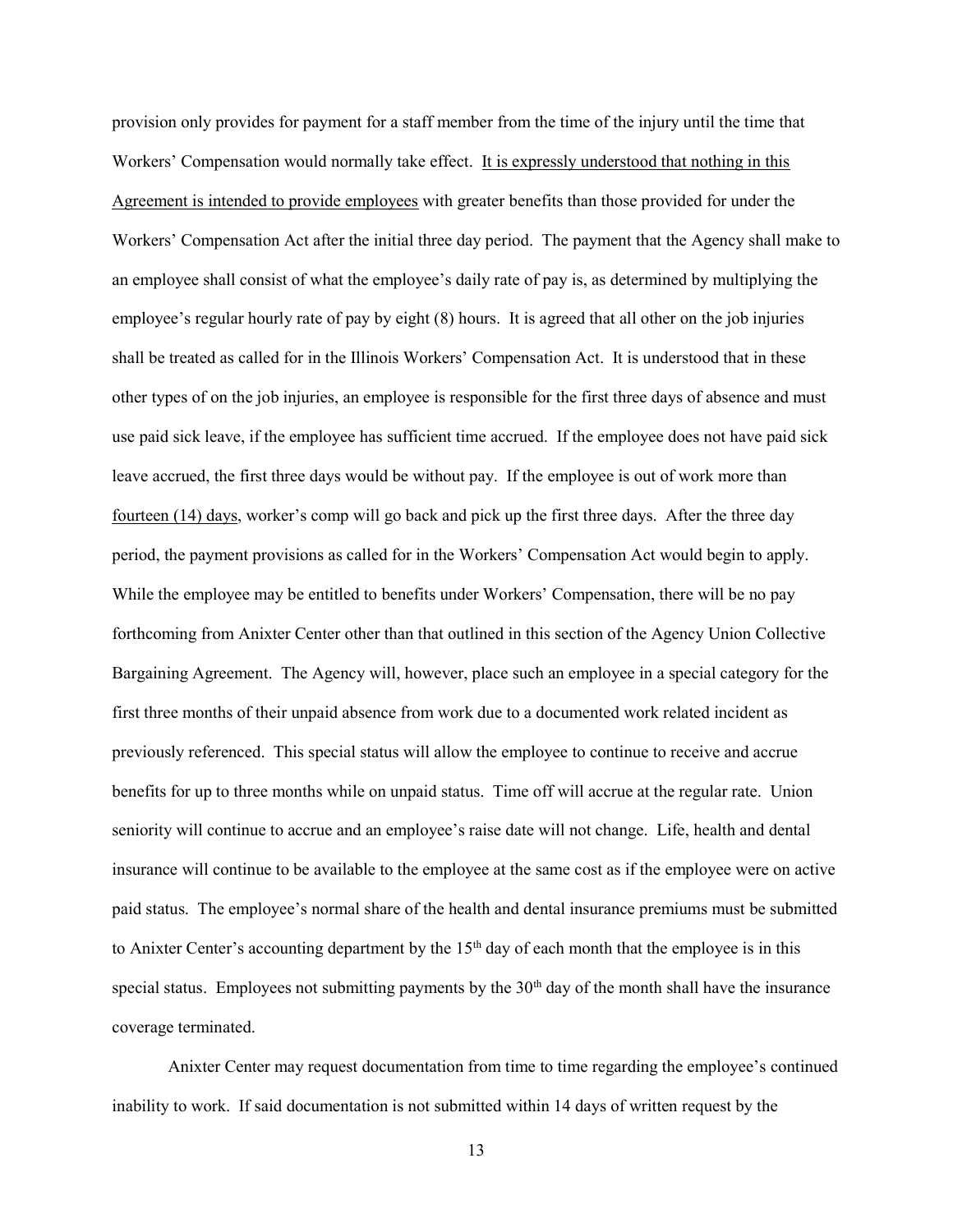Agency, the Agency will have the right upon notification to remove the employee from this special. At the end of the aforementioned three months period, if the employee is still unable to return to work, the employee will be treated as other employees who have been on an unpaid leave of absence for longer than three months. At that time, the employee's employment status would be an outlined and determined by Article 13, Section 12, "Returning From Extended Leave" as contained in the Agency/Union Collective Bargaining Agreement. An employee's rights to health and dental insurance at this time would only be as insurance is available under the COBRA health insurance continuation provisions with no monetary contributions from Anixter Center towards the cost of health or dental insurance. In all of the above situations, if the Illinois Workers' Compensation Act considers a particular on the job injury as not work related, the Agency assumes no responsibility for any payment whatsoever for lost time.

Section 8. Abuse/Neglect Investigations: The Agency shall, as it deems appropriate, investigate allegations of client abuse. Union members being investigated shall be entitled, upon request, to regular Union representation **during an investigative interview that may lead to discipline**. Union employees who are the subject of, or are participating in an Agency investigation, and who wish to have Union representation under the circumstances described immediately above, may use any active Union steward who is at work and available for the investigative interview.

Section 9. Tuberculosis Testing: The Agency and the Union recognize the dangers of tuberculosis and the risk that some Anixter Center staff members assume in performing their jobs. To that end, the parties agree that the "Policy on Tuberculosis" which calls for mandatory TB testing for certain Anixter Center staff is of benefit to the staff and clients. The parties further agree to all of the terms, conditions, requirements and benefits called for by that policy. If any disputes arise from the implementation of this policy, the parties agree to work cooperatively to find mutually agreeable solutions.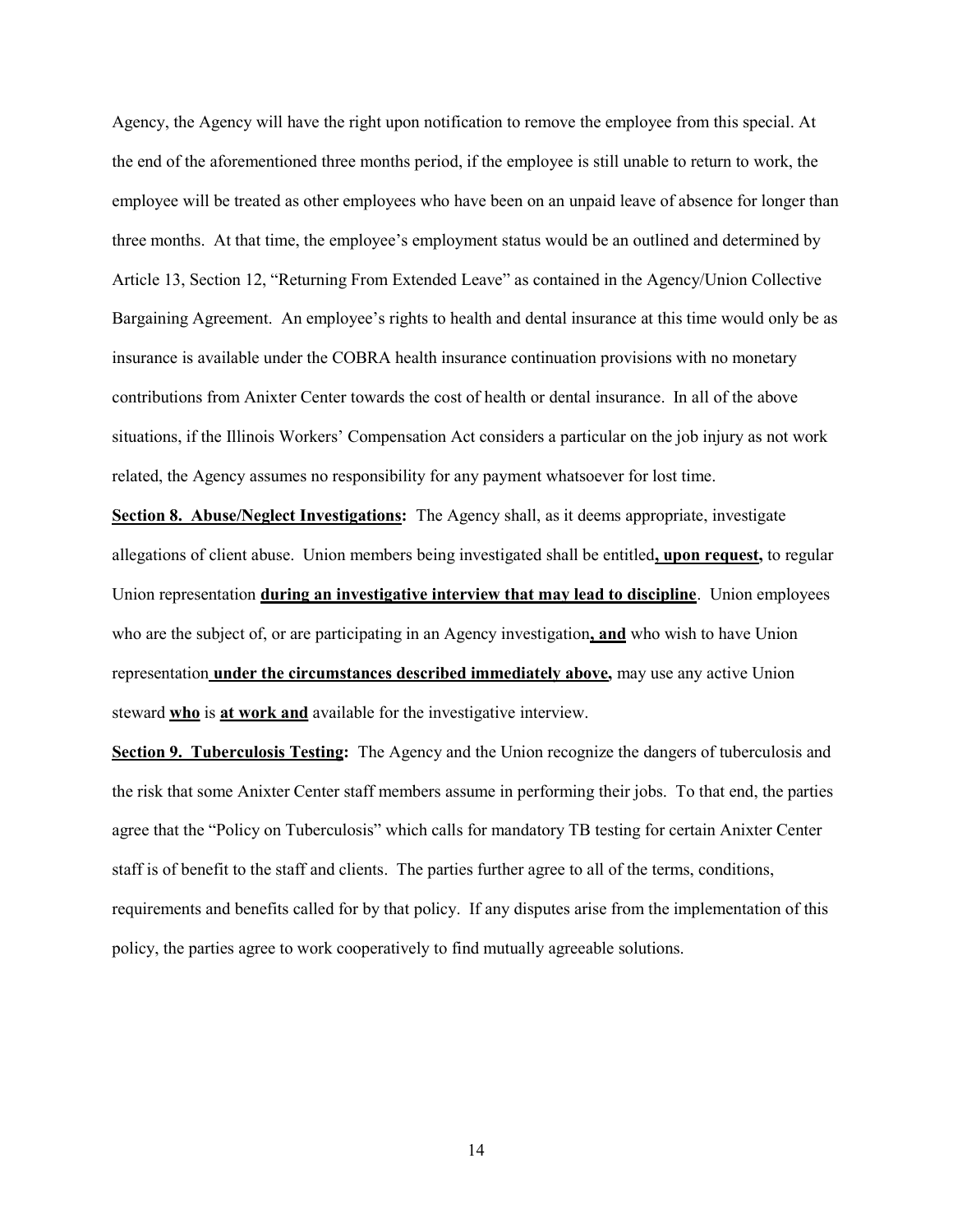#### ARTICLE 8

#### DISCIPLINE AND EVALUATION

Section 1. Just Cause: Employees shall not be disciplined or terminated without just cause. Just cause shall be construed as including but not limited to violation of any part of this Agreement by the employee and/or his/her job description as set forth in Anixter Center's published job descriptions.

Section 2. Probationary Period: An employee will be on probation for the first four (4) months of employment. Probationary employees, during the probationary period, may be terminated by Anixter Center in its sole discretion.

Section 3. Evaluation: Each employee in the bargaining unit will be evaluated eight (8) weeks after commencing employment and again no later than one (1) week prior to the end of said employee's probationary period. Evaluations thereafter will be done annually. Each evaluation will be discussed with the employee and signed by the employee with or without protest at the time of discussion. The employee shall have his/her written observations entered as part of the evaluation. Evaluations shall be factual and objective. Employees who have been supervised by their supervisor for a period of less than six months shall have prominently noted on the front of their annual evaluation the length of time that they have been supervised by the supervisor doing the evaluation. Additionally, any available evaluation input from their former supervisor may be incorporated into the evaluation and so noted. The establishment of Performance Goals for employees and the regular review of those goals shall be an option available to each supervisor doing Performance Evaluations.

Section 4. Accountability: Employees shall not be disciplined or written up by other than their immediate supervisor. However, employees are responsible for following directions of any supervisor within the Agency. In the case of conflicting directions, the last order received is the one to be followed. No employee shall be reprimanded for adhering to this section of the Agreement.

Section 5. General Discipline: Any action by an employee which presents immediate danger to clients, abuse of clients, or professional neglect\*, can be cause for immediate suspension and/or termination. Insubordination by an employee toward his/her supervisor, or where an employee fails to comply with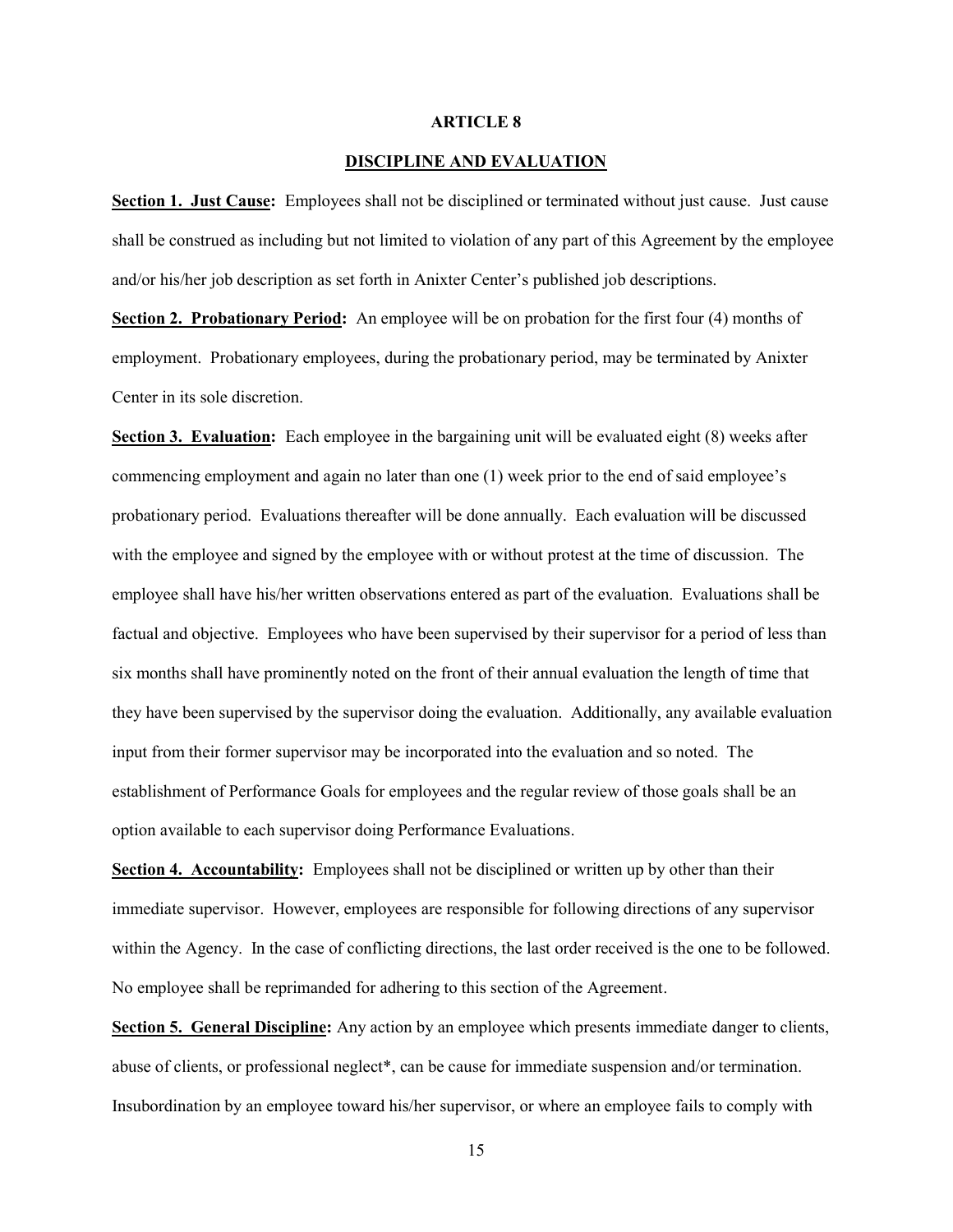training requirements, falsifies documentation, including but not limited to time keeping, client files, newhire or transfer applications, or where an employee commits theft, threatens violence or commits an act of violence, purposely causes significant property damage, engages in egregious harassment or discrimination, or uses drugs or alcohol while working can also be cause for immediate suspension and/or termination following a reasonable investigation by the Agency under the circumstances.

- (a) Other non-attendance offenses or infractions of the same rules, policies or type that do not result in an immediate suspension and/or termination shall be dealt with through progressive discipline as follows:
	- 1. Documented Conversation (memo, email, etc.)Verbal Warning (Documented on a Corrective Action form).Written Warning (Documented on a Corrective Action form).Suspension & Final Warning (Documented on a Corrective Action form).Termination (Documented on a Corrective Action form). All documented discipline shall be dated as of the date it is presented to the employee. All written warnings in the employee's file must be presented to the employee for signature to acknowledge receipt, with or without protest, at the time of discussion. Each written warning shall contain the following language under the space for the employee's signature prior to presentation to the employee: My signing of this written warning indicates that I have received a copy of the warning on this date. It does not indicate my agreement or disagreement with the content of the warning. Any employee receiving three (3) written warnings, or two (2) written warning and a suspension, or two (2) suspensions, for any combination of non-attendance disciplinary offenses within one (1) year from the date of the first warning or suspension may be terminated. Except in cases of abuse, harassment or discrimination investigation, any and all written warnings must be given to the accused employee within ten (10) calendar days of the date that Agency management has knowledge of the event, or the discipline will not be deemed valid and will be removed from the employee's record, nor will it be considered a step in the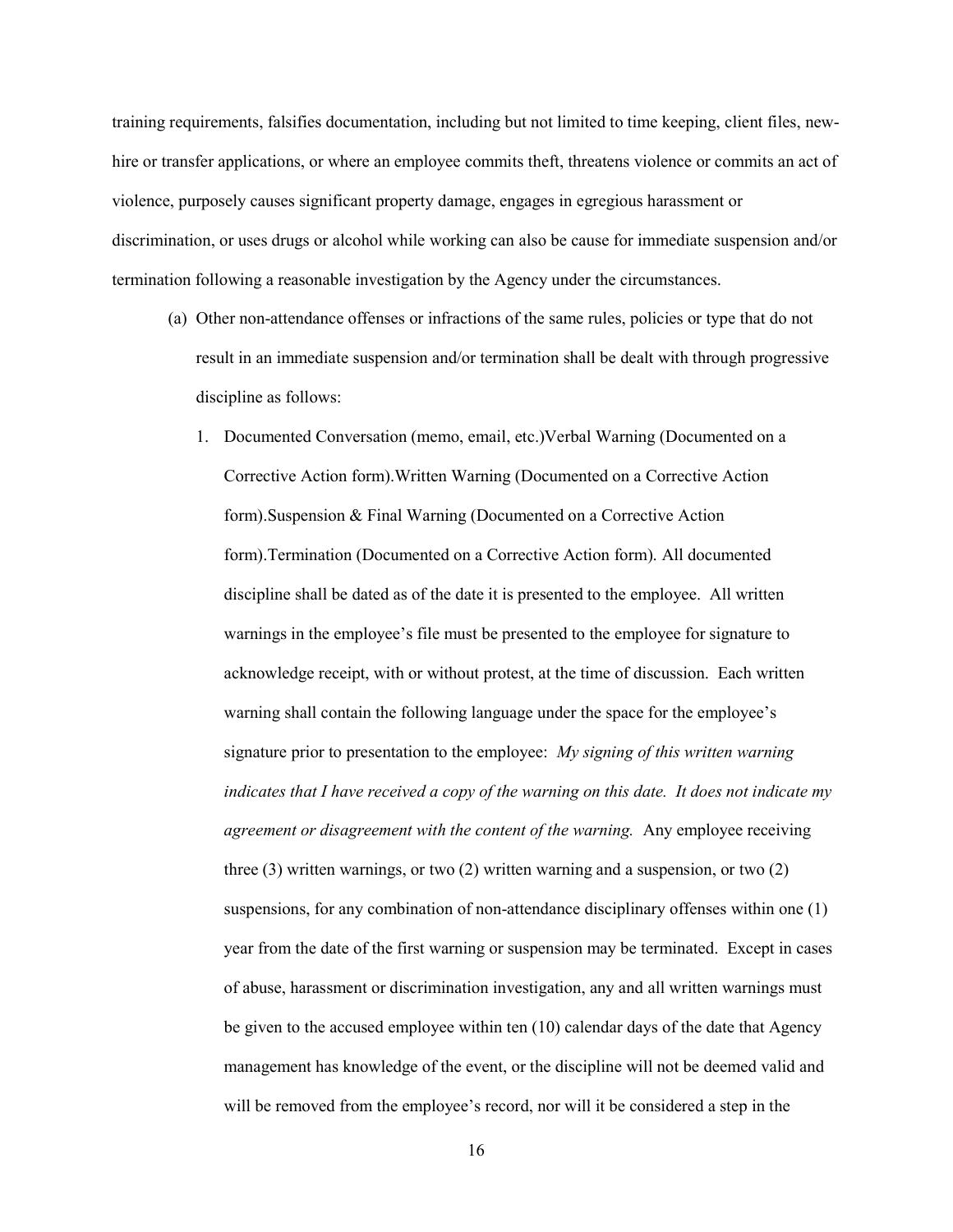disciplinary process. In the case of an unapproved absence without sufficient accrued paid time off, the time limit for discipline shall be ten (10) calendar days following the close of the payroll period for the day(s) at issue. Any days of absence from work by the disciplined employee from the date that Agency management has knowledge of the event, will not be counted toward the 10 day limit. The date that Agency management has knowledge of the event shall be defined as being limited to 45 day after the occurrence of the event, except in cases of billing issues by staff which shall have a limit of 90 days after the occurrence of the event.

Section 6. Attendance Discipline. Attendance violations shall be on a separate disciplinary track from General Discipline.

- (a) A no call, no show violation may be grounds for termination, which in the discretion of management may be reduced to a suspension for extraordinary circumstances.
- (b) The following shall constitute examples of attendance violations that are subject to progressive discipline:
	- 1. Tardiness or early leaves of more than 15 minutes. No attendance grace periods are recognized via this contract unless with prior supervisor approval.
	- 2. Tardiness or early leaves less than 15 minutes on three (3) instances within a single pay period. No attendance grace periods are recognized via this contract unless with prior supervisor approval.
	- 3. Absence without sufficient accrued paid time off to cover the absence.
	- 4. Failure to notify their supervisor or manager on call in advance of being absent in accordance with department rules or practice.
	- 5. An established pattern of unscheduled absences, including but not limited to an unscheduled absence before a Holiday, an unscheduled absence on the same day of the week or month, or an unscheduled absence each time the employee is assigned to a specific task, location, client or work team.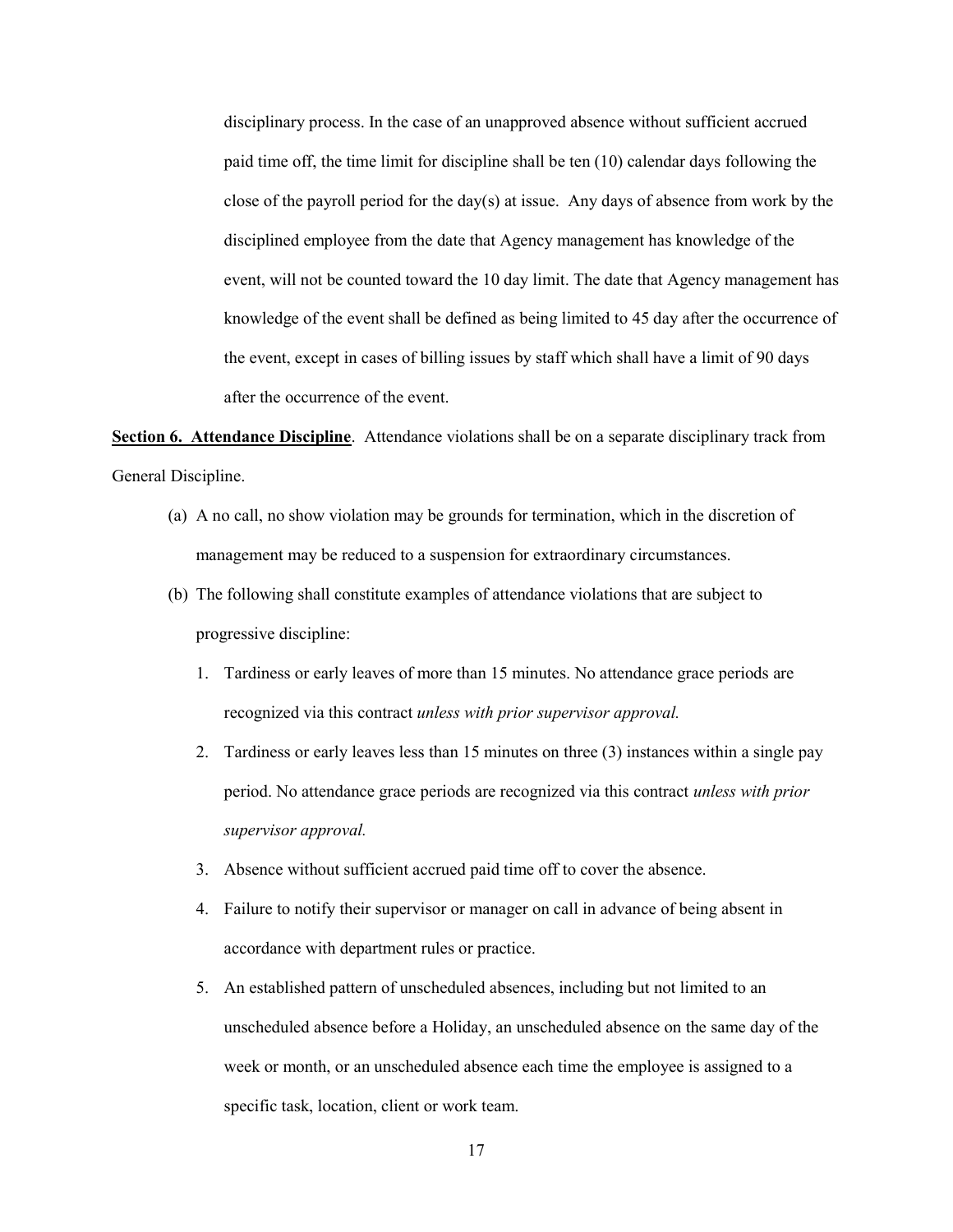- (c) Progressive discipline for Attendance Violations of the type listed in 6(b), above, shall be as follows:
	- 1. Documented Conversation (memo, email, etc.).
	- 2. Verbal Waring (documented on a Corrective Action form).
	- 3. Written Warning (documented on a Corrective Action form).
	- 4. Suspension and Final Warning (documented on a Corrective Action form).
	- 5. Termination.
- (d) In administering progressive disciplinary steps for attendance, an employee who goes three months without another attendance violation will not progress on the employee's next attendance violation after the three month period. For example, an employee who is issued a Written Warning for attendance but whose next attendance violation is more than three months from the date of the Written Warning would receive another Written Warning and not progress to a Suspension and Final Warning. The same is true for any progressive disciplinary step with respect to attendance violations.

Section 7. Purging of Discipline. All General and Attendance Discipline, including suspensions issued outside of normal progressive discipline, will be purged from the employee's file and not be relied upon as a basis for further progressive discipline one (1) year from the date of their issuance.

Section 8. Attendance. Discipline should be issued to the employee within ten (10) calendar days following the closing of the payroll period for the day(s) at issue. Any days of absence from work by the disciplined employee from the date that Agency management has knowledge of the event, will not be counted toward the 10 day limit.

Section 9. Notification of Discipline to the Union and Grieving Discipline. The Union shall be given a copy of all written warnings weekly, with the delivery of such notice starting time period for the Union to timely file a grievance challenging the same. The Union shall be given a copy of any letter of suspension or termination issued to any bargaining unit employee.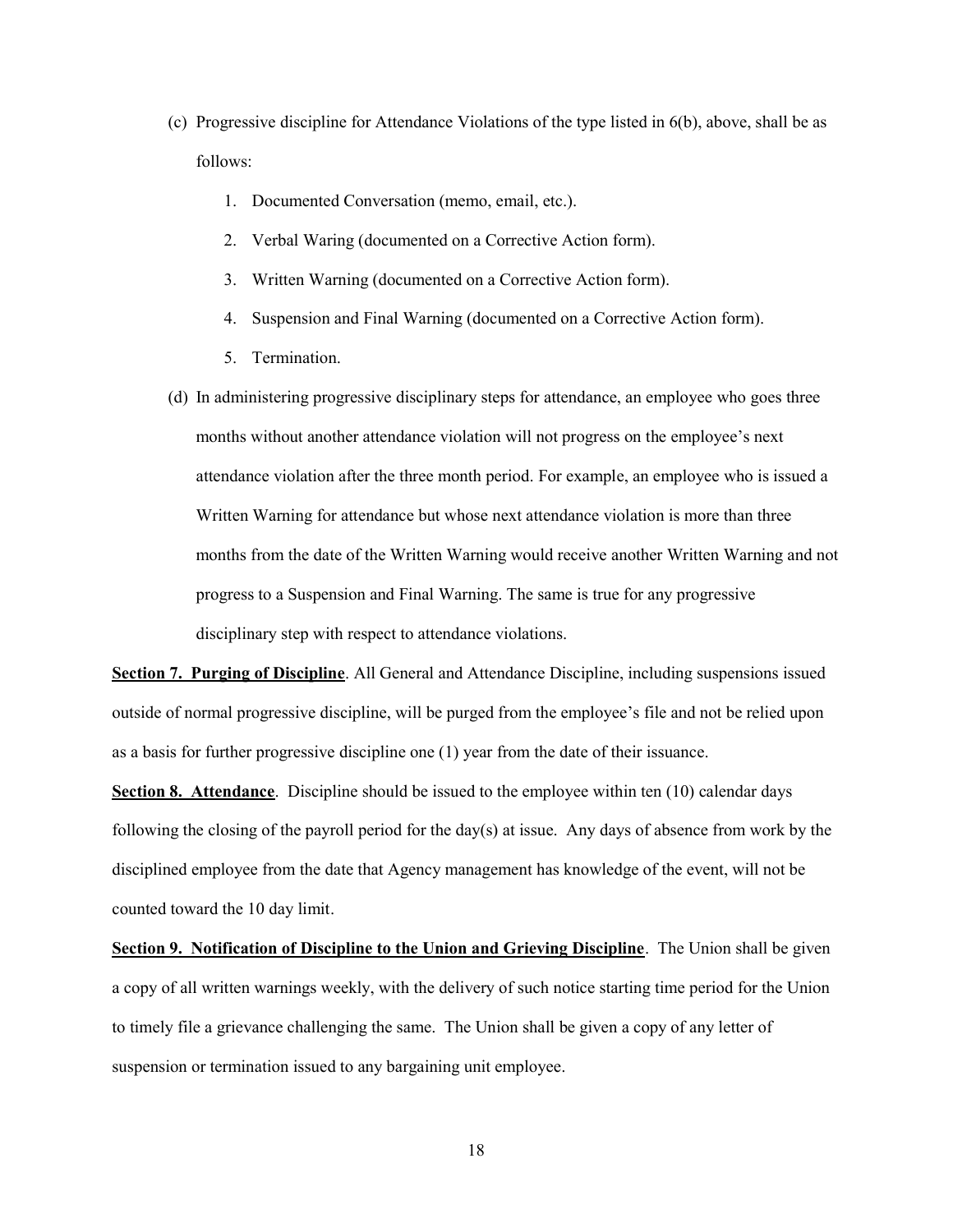\*Professional neglect is the failure of an employee to act in a reasonable, prudent, and careful manner so as to avoid exposing clients to unreasonable risk of injury.

#### ARTICLE 9

#### GRIEVANCE PROCEDURE

Section 1. Definition: A grievance is any problem, dispute or difference of opinion between the Union on behalf of any one or several employees covered by this Agreement and Anixter Center, concerning the Agreement's interpretation and application to the problem or dispute. Any such grievance must be presented to Anixter Center within thirty (30) calendar days after the employee has knowledge of the event giving rise to the grievance. Any grievance not presented within such thirty (30) calendar day period shall be barred. In the event that the Union notifies Anixter Center that it desires a grievance to be heard at Step 1, 2 or 3, Anixter Center shall schedule a time for the grievance to be heard within 30 calendar days of said notice. Should the Union not process said grievance at the scheduled time and not act to reschedule the grievance within thirty (30) calendar days thereafter, the grievance will be deemed dropped. Any grievance regarding an employee's salary (as referenced in Article 16, Section 1 of this Agreement) shall be filed in writing at Step 2 within sixty (60) calendar days from the effective day of such salary, or will be forever barred.

#### Section 2. Procedure:

Step 1: Employees must attempt to settle potential grievances through discussions with their immediate supervisor. If such discussion does not resolve the situation to the employee's satisfaction, the employee can file a Step 1 grievance with his/her supervisor's immediate supervisor. If the grievance is in reference to a written warning or discipline from the employee's supervisor, the grievance shall proceed directly to Step 1 with the supervisor's immediate supervisor. If the employee's supervisor reports directly to a Vice President, the Step 1 grievance should be filed with the employee's immediate supervisor. In the Residential Program, Step 1 Grievances will proceed with Director of Residential Throughout the grievance procedure, grievants and Union steward must receive prior approval from their immediate supervisor prior to participating in any grievance meetings. The President or his designee will schedule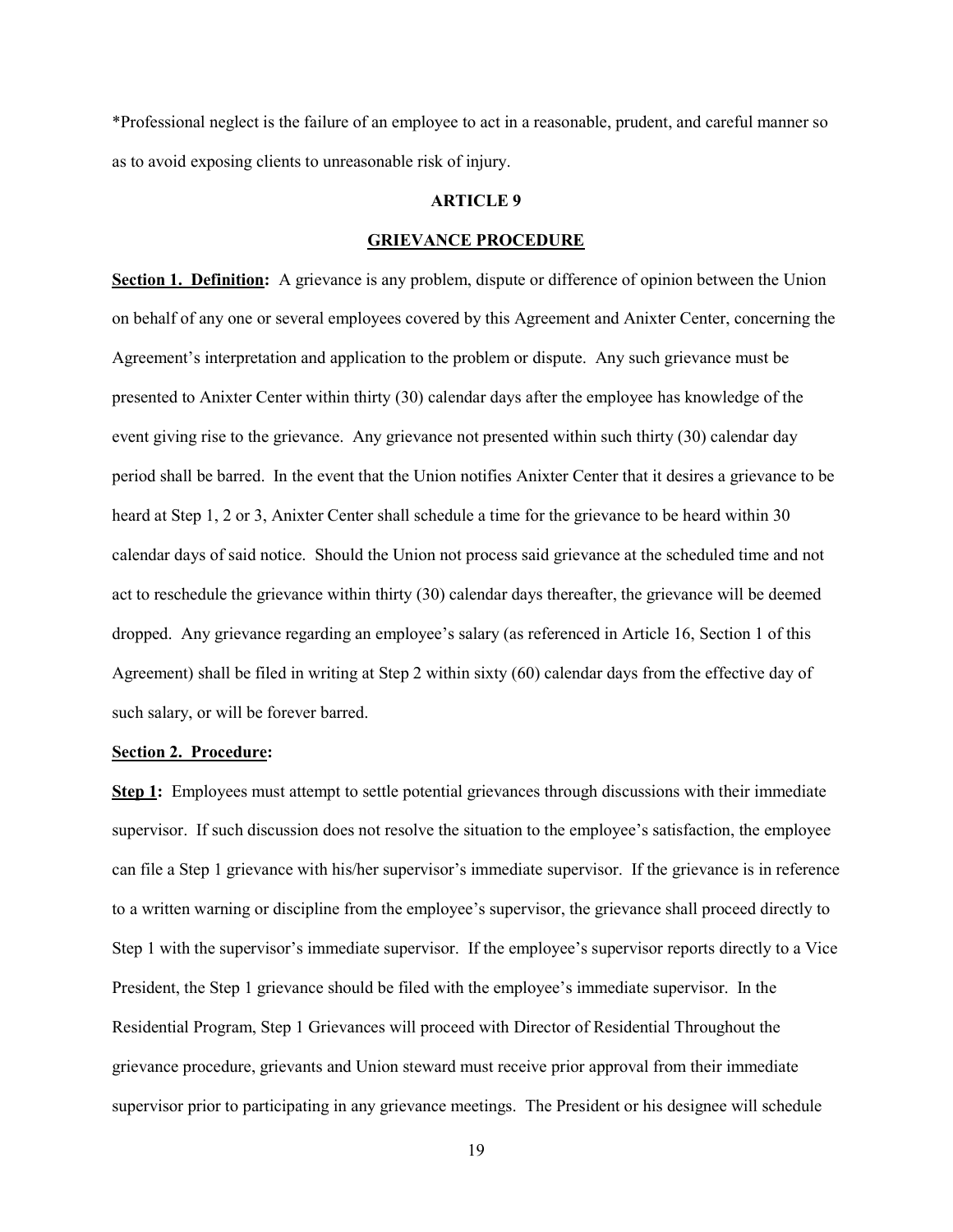all grievance meetings and inform the parties of same after receiving appropriate requests for such meetings from the employee or Union steward. The grievant will discuss the grievance with the above referenced supervisor and at such discussion, also present the grievance in writing. A Union steward may be present at this meeting at the grievant's option. The supervisor will respond in writing within seven (7) calendar days after such conference. Grievances regarding initial salary determination, rate of pay, and reimbursements for travel tuition, training and conferences, may, at the grievant's option, be initiated at Step 2 of the Grievance Procedure. Such grievances must be filed with the employee's supervisor who will immediately forward the grievance to the Step 2 Level as outlined below.

Step 2: If the grievance is not resolved at Step 1, the grievant or the Union steward, at the grievant's option, shall submit the written grievance to the Director of Human Resources or his designee and if he is not available, then to the Vice President of Programs within seven (7) calendar days of date of answer by the supervisor at Step 1. The Director of Human Resources shall confer with the grievant and the Union steward at the option of the grievant and submit his answer in writing on the grievance to the grievant and the Union steward (if a steward is involved in the grievance) within seven (7) calendar days after such conference.

Step 3: If the grievant is dissatisfied with Anixter Center's response at Step 2, the grievance shall then be submitted to the President within seven (7) calendar days of receipt of the response. The President, or her/his designated representative, shall arrange for a meeting with the grievant and, at the grievant's option, his/her steward and/or Union representatives. The President (or designated representative) shall notify the grievant and the Union office of such meeting no later than seven (7) calendar days after receipt of the written grievance by him. Following such meeting, the President (or designated representative) shall respond in writing to the grievant and the Union office within seven (7) calendar days.

Step 4: If the grievant is dissatisfied with the President's response, the Union shall have fourteen (14) calendar days to refer the matter to arbitration. If the Union does not indicate its desire to arbitrate the matter in the allotted time, the grievance will be considered as settled on the basis of Anixter Center's last answer. Each grievance must be separately arbitrated. In the event the Union notifies Anixter Center of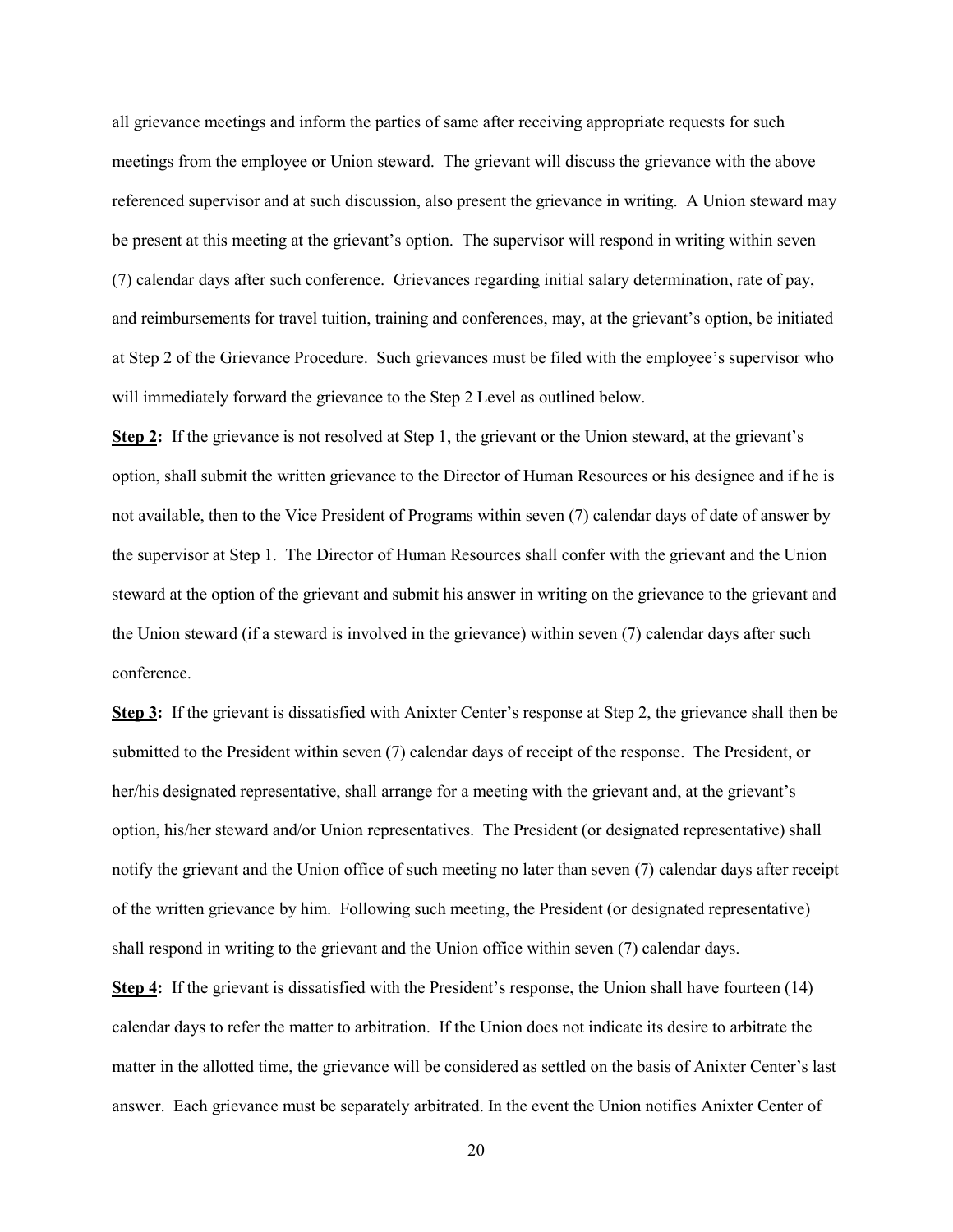its desire to arbitrate a grievance within the time allotted, the parties may mutually agree on a third party to act as impartial arbitrator within thirty (30) calendar days of notification of Anixter Center by the Union of its intent. If no agreement can be reached voluntarily as to whom the arbitrator shall be, the Union shall, within twenty (20) calendar days following the above thirty (30) day period, request a list of five (5) prospective arbitrators from the American Arbitration Association or the Federal Mediation and Conciliation Service. Each party shall alternately strike names from such a list and the remaining name shall be the arbitrator. The arbitrator shall be selected within fourteen (14) calendar days of receipt by the Union of the American Arbitration Association list, or the Federal Mediation and Conciliation Service list. Unless otherwise mutually agreed, grievances appealed to arbitration must be arbitrated within 365 days of the date the grievance was first presented to management, provided, however, that no party may be required to submit to arbitration on less than thirty (30) days' notice. Grievances that are not timely arbitrated will be deemed to have been settled on the basis of Anixter Center's last answer. The arbitration shall be conducted in accordance with the rules of labor arbitration procedures of the American Arbitration Association or the Federal Mediation and Conciliation Service. Each party shall pay the cost of its own preparation. The fees and expenses of the arbitration shall be paid by the party which does not prevail in the arbitration. The decision of the arbitrator shall be final and binding on the parties. The arbitrator shall not modify, amend or add to the terms of this Agreement.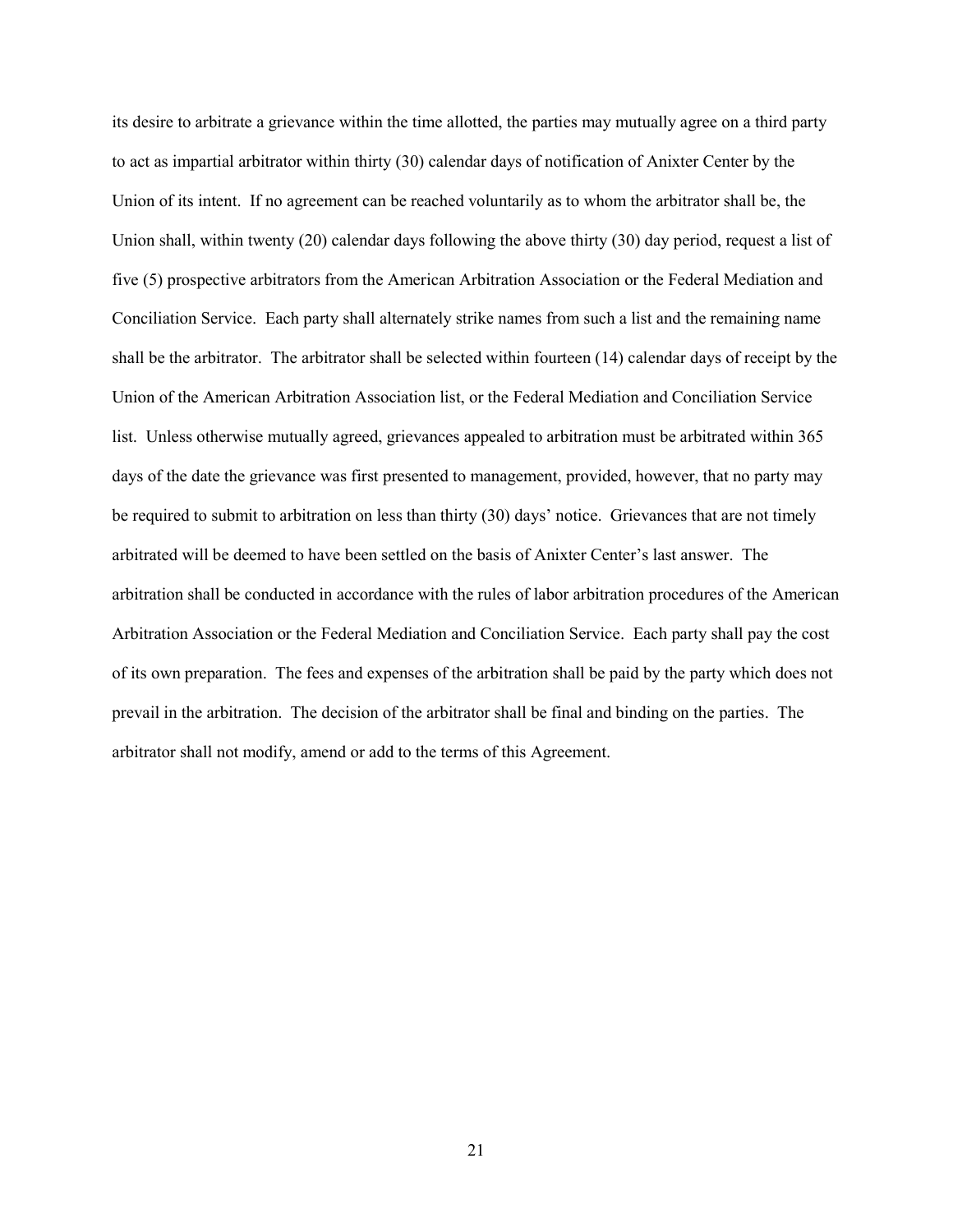#### ARTICLE 10

#### **SENIORITY**

#### Section 1. Seniority:

(a) Agency Seniority: Agency Seniority is the length of an employee's continuous service with the Agency. After completion of an employee's probationary period, Agency seniority shall accrue from date of hire. Part-time employees of the Agency shall accrue seniority on a pro-rated basis on a percentage of full-time equivalence (percent FTE). Employees shall not accrue Agency seniority on any unpaid leave as defined in Article 13 of this Agreement.

Section 2. Layoff: Layoffs and recall will be by job within a program; that is, if a program is to be reduced or eliminated, then employees in the affected program will be laid off or recalled on the basis of Agency Seniority. Those with the lowest Agency Seniority in any of the affected jobs will be the first to be laid off, with recall starting with those having the greatest Agency Seniority. From time to time the Agency may implement plans to reduce the number of bargaining unit positions in certain programs while at the same time adding positions to certain other programs. Additionally, at these times, there may be other vacancies for which no qualified person has applied during the posting period. When this situation occurs, persons whose jobs are affected by the aforesaid reduction shall have priority in the filling of the added or vacant positions, where those positions are substantially the same in pay, qualifications and working hours. Additionally, such positions that become vacant will not be posted until the positions have been offered to the affected persons. The Agency shall offer, in writing, the added or vacant positions to the affected individuals who are qualified for the position on the basis of Agency Seniority. An employee offered such a position shall have three (3) days in which to indicate their acceptance or rejection of the position. Any individual rejecting said offer will be free to bid on any other vacant position, but will not be entitled to exercise bumping rights pursuant to this section or to receive severance pay as per Article 14. After the position held prior to the reduction is eliminated, individuals rejecting an offer as above, shall be considered to be in the same category as individuals who have taken in excess of three months of leave without pay and shall be entitled to bid on future vacancies on the basis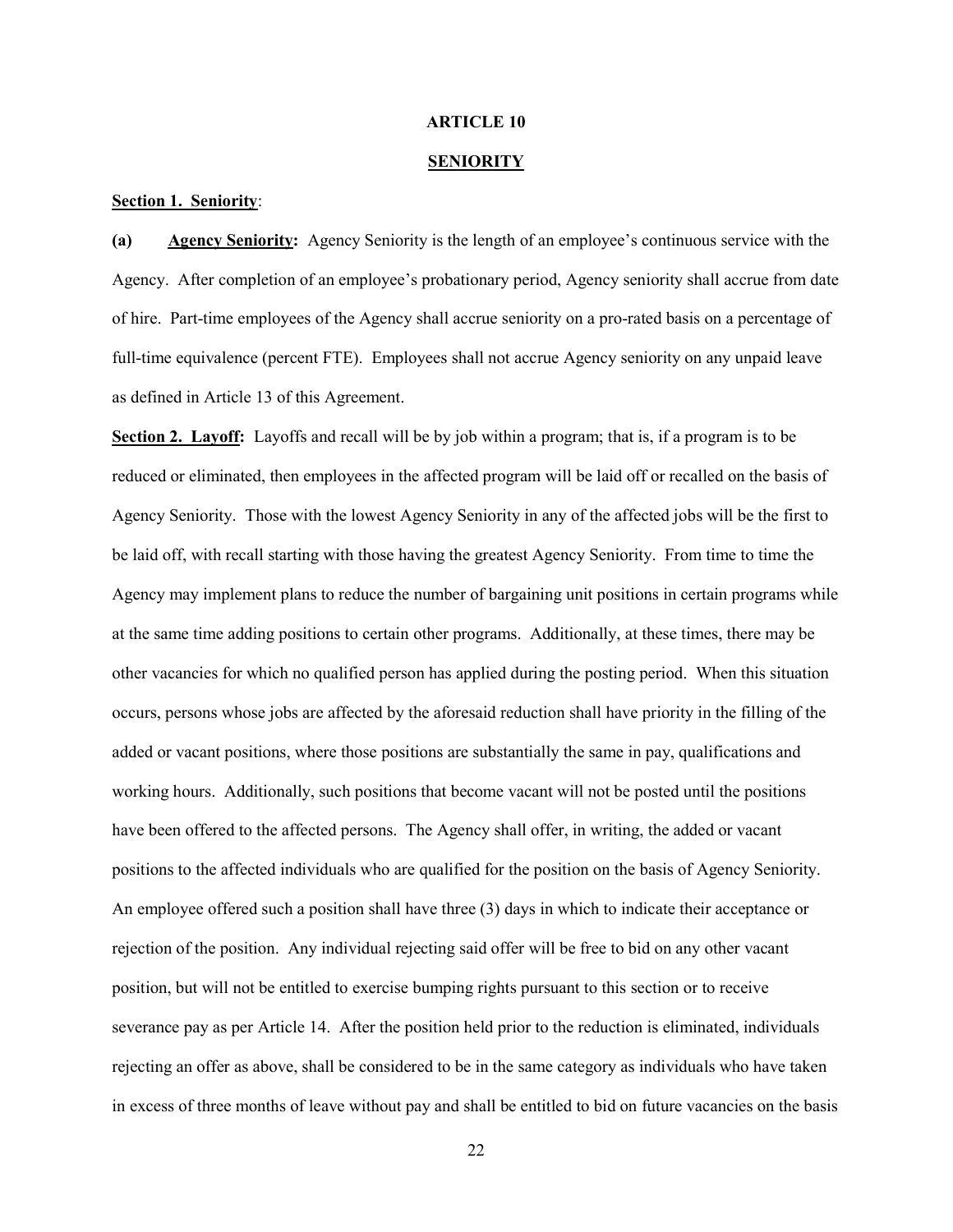of Agency Seniority. Any vacancies remaining after all affected individuals have accepted or rejected offers as above shall be immediately posted or reposted. Any person accepting an offer as above shall not have any previously earned increments removed.

(a) In the event there are no such added or vacant job openings available for which an affected individual is qualified, then, before being laid off, the individual in the affected job shall be allowed to exercise bumping rights within the same program and consistent with his or her seniority with the Agency. Specifically:

(i) Should a Master's degree level job be eliminated, the individual in the affected job shall be allowed within the program to take the job of the Master's degree level job holder with the least Agency Seniority. Should a Master's degree level job holder's job be taken, as above, or should the job of the Master's degree holder with the least Agency Seniority be eliminated, that individual shall be allowed to take the job of the least senior non-Master's level job holder within the Agency program, unless such employee has greater Agency Seniority than the individual whose job was taken or eliminated.

(ii) Should any other employee's job be eliminated, that individual shall be allowed to take the job of the non-Master's level jobholder in the program with the least Agency Seniority

(iii) Should the least senior job holder's job be eliminated or taken, that individual may take the job of the least senior job holder in any job classification in the program for which the least senior direct service job holder is qualified, unless the job holder has greater Agency Seniority than the individual whose job was eliminated.

(iv) Should a non-direct service employee's job be eliminated, that individual shall be allowed to take the job of the individual in the same job classification in the program with the least Agency Seniority.

(v) If in a job classification the least senior non-direct service employee's job is taken or eliminated, that individual may take the job of any individual in the program who has less seniority if such non-direct service employee is qualified for such job.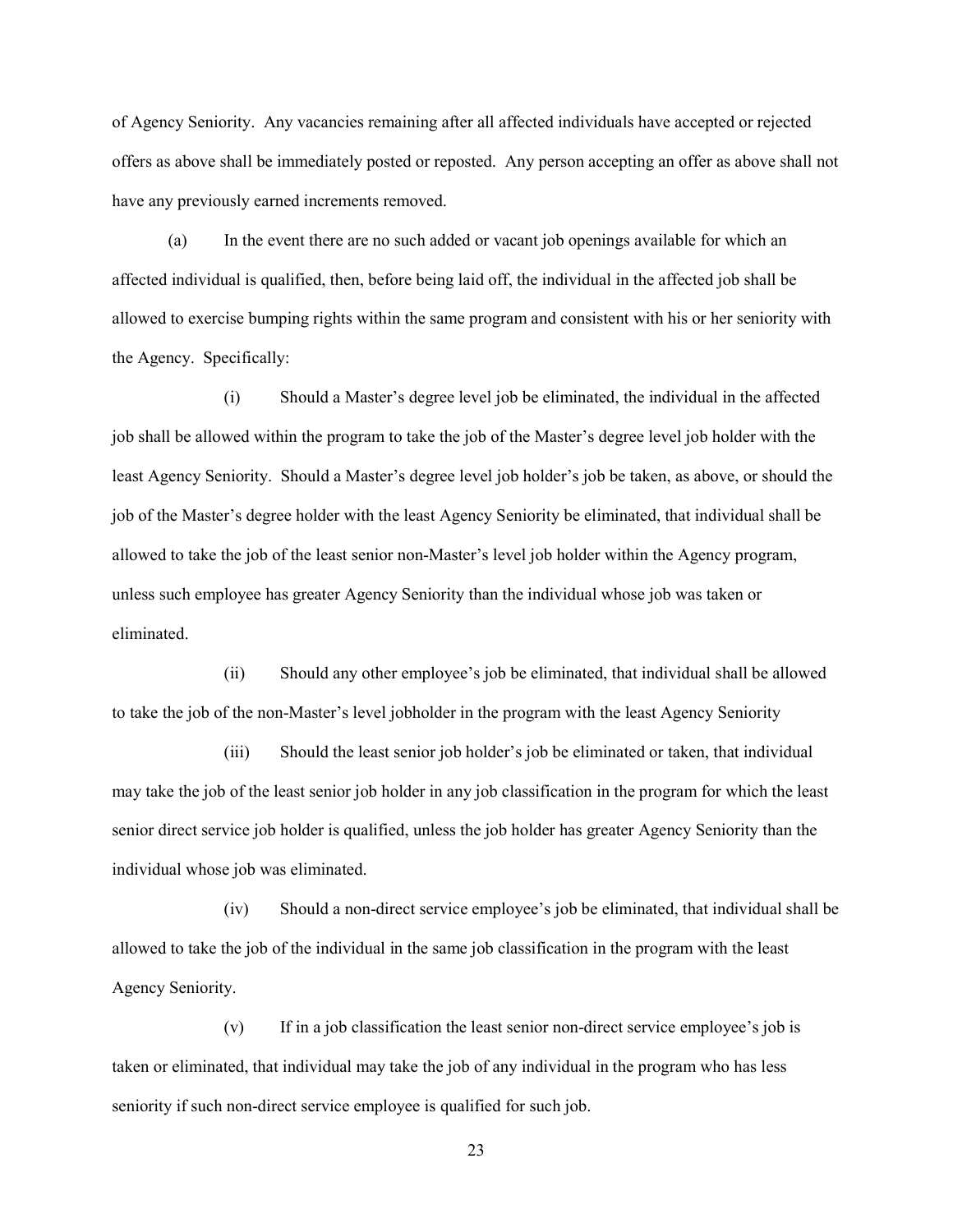(vi) Should a part-time employee be laid off, that person shall have the option of taking the job of the least senior part-time employee in the program who holds a job for which they are qualified as above, or may take the job of the least senior full-time employee as above. Part-time Advocates who are laid off may also take the job of the least senior part-time Advocate. If a part-time employee assumes the job of another employee (full or part-time), that employee must work the same full-time equivalence as the employee whose job was taken -- full or part-time.

(vii) Should a full-time employee's job be reduced to part-time status, that employee shall have the option of: 1) retaining the reduced job, 2) taking over the job of the least senior part-time employee in the same job classification and program whose percent FTE is the same as the amount of the full-time employee's job reduction percentage (in addition to retaining the reduced job), or 3) taking the job of the least senior full-time employee as outlined above. If the employee retains the reduced job, their pay shall be reduced accordingly and they shall receive no severance pay.

- (b) No employee shall take the job of another employee with more seniority.
- (c) No employee shall take a job for which they are not qualified.

(d) An employee, who takes another job under the provisions of this Article, shall be compensated at the rate applicable for the new position with the employee's then current seniority (experience cap). That employee shall be required to take the first available position that has the same rate of pay and qualifications as the position the employee was forced to vacate. Said employee shall receive preference over all other applicants (internal or external) regardless of seniority for the above referenced positions.

Section 3. Recall: If a job is permanently eliminated, the laid-off employee shall be recalled consistent with his or her Agency Seniority **and qualifications** for the first comparable available job opening. The employee shall inform Anixter Center of his/her interest in non-comparable jobs so he/she may be recalled to them if qualified. If the employee rejects such an offer of recall, the employee will be removed from the layoff recall list and his or her seniority/employment with the Anixter Center shall be terminated. Laid off employees will retain Agency Seniority for one year. Agency Seniority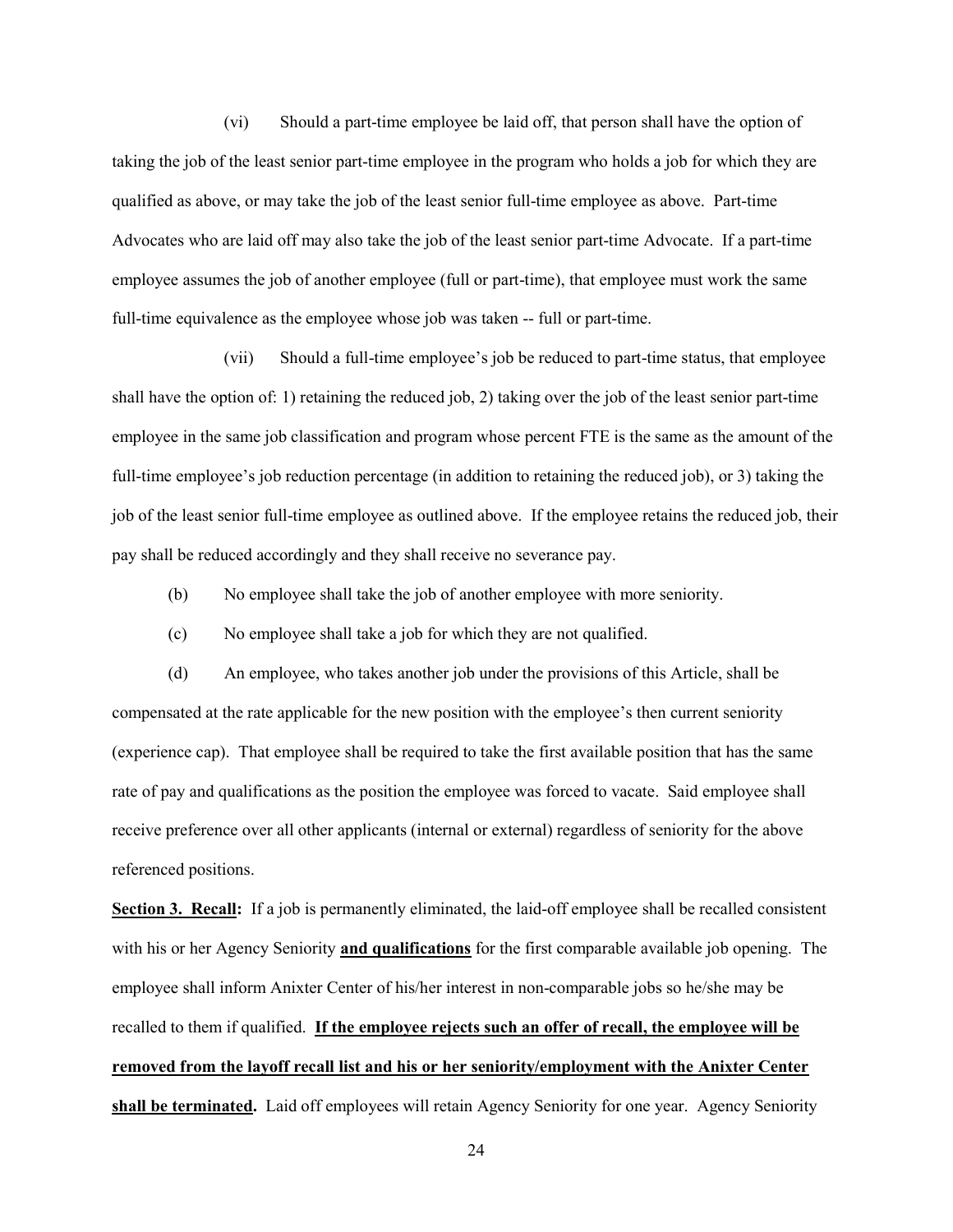shall be the determining factor when qualified laid off employees apply for the same job as employees returning from leave.

Section 4. Selection: In the selection of employees for promotions, the filling of temporary and permanent openings, transfers, layoff and recalls, Agency Seniority shall be the determining factor when qualifications and ability to perform are substantially equal among applicants.

Section 5. Seniority Termination: An employee's Agency Seniority shall terminate for any of the following reasons:

- (a) Discharge for just cause;
- (b) Failure to report for work for three (3) consecutive days without having an acceptable excuse;
- (c) Failure to respond within seven (7) calendar days after written notice of recall has been mailed to the last known address of the employee;
- (d) Voluntary resignation or retirement;
- (e) Being on layoff without recall for one year, refusing a comparable recall as described in Section 3, above, or being on an unpaid leave of absence for an uninterrupted period of one year. "Comparable" shall have the same meaning as set forth in Article 14, Section 4.

Section 6. Super Seniority: The Union steward for each program shall be granted "super seniority" within the program that the steward is employed. ln case of layoffs, the Union steward for the affected program shall be the last bargaining unit employee to be laid off. This "super seniority" shall affect no other term or condition of employment.

#### ARTICLE 11

#### JOB DESCRIPTIONS

Changes and modifications of job descriptions provided for above will be discussed between staff and supervisor concerned. The President must approve all changes. The Union will be notified of proposed changes and be given an opportunity for discussion prior to implementation by Anixter Center. For those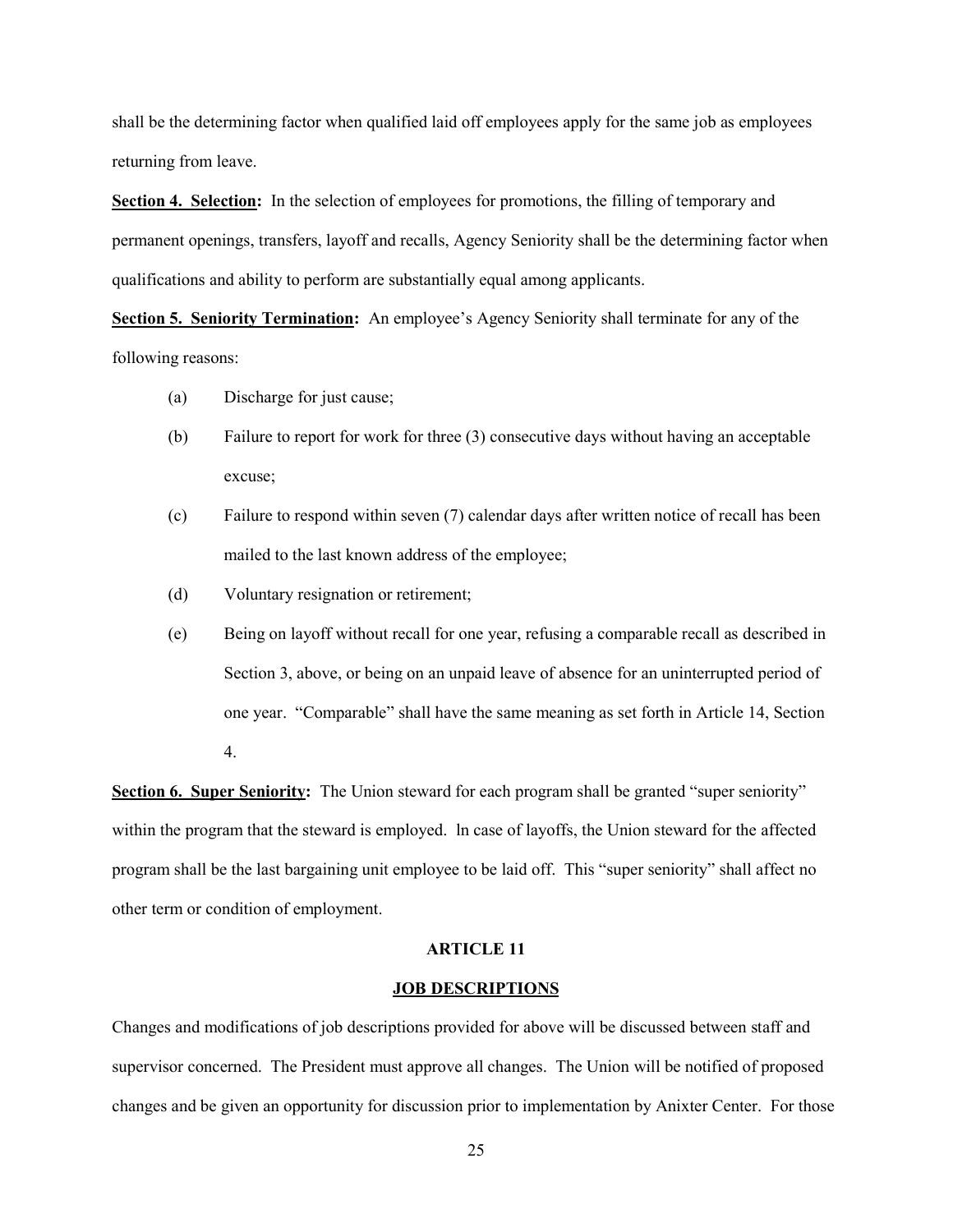bargaining unit positions that do not have job descriptions that Anixter Center and the Union have mutually accepted (for positions in effect as of the date of this Agreement), Anixter Center and the Union agree to negotiate said job descriptions after the date of this Agreement.

#### ARTICLE 12

#### VACANCIES AND TRANSFERS

Section 1. Job Postings: A vacancy or new position shall be posted electronically via email for all programs as soon as Anixter Center has knowledge of a pending vacancy, but not less than five (5) working days prior to closing applications. Anixter Center may fill a job opening on a temporary basis but the job must be vacated at completion of the interviewing process in behalf of the successful applicant in the event the successful applicant is not the temporary incumbent in such job. Job postings shall include job title, program and closing date. Anixter Center shall make available to any candidate for a posted job, so requesting, the appropriate job description. Union stewards shall be provided with a copy of all job postings. Any bargaining unit position which remains vacant for more than fourteen weeks after the close of the posting period, shall be reposted as a new vacancy.

Section 2. Response to Postings: Priority shall be given to qualified applicants from within the Agency on the basis of Agency Seniority for all positions within the bargaining unit. However, if an applicant with lower Agency Seniority is materially better qualified for a position than the applicant with the higher seniority, the program director may hire the applicant with the lower seniority. Applications received after the closing date shall not be given the above referenced priority and Anixter is not required to consider applications received after the closing date. All applications should be completed online, however, Anixter will consider a written application that is timely received. An employee may not move into the same job he or she holds at a different site without Anixter Center's prior approval.

Section 3. Minority Hiring: In seeking applicants from outside the Agency, Anixter Center intends to continue making all reasonable effort to recruit qualified applicants from minority groups. Anixter Center's recruitment efforts outside the Agency shall not be subject to the parties' grievance and arbitration procedure.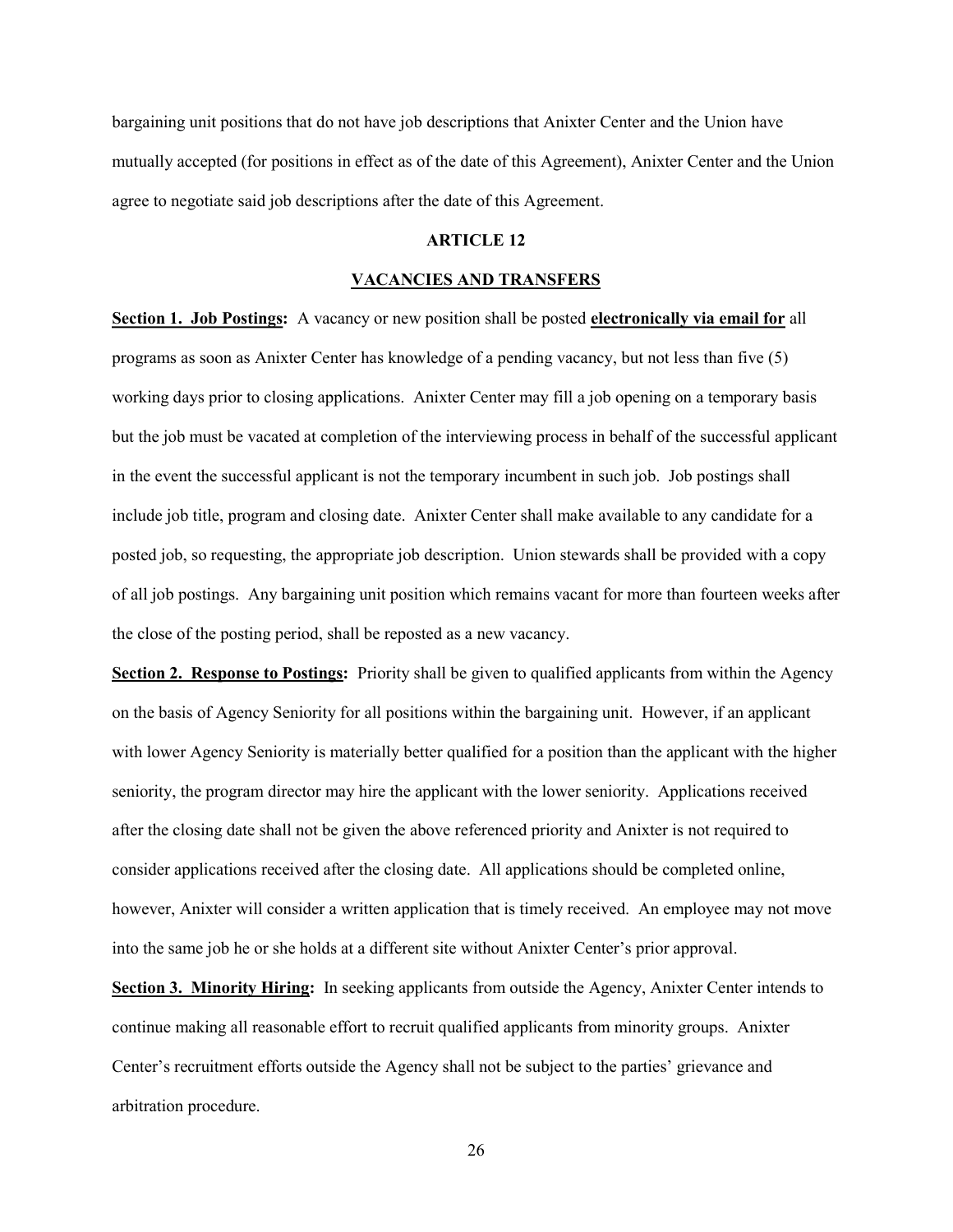Section 4. On Acceptance of Employment: Upon notification by Anixter Center that an applicant has been approved, the new or transferred employee shall be entitled to orientation which includes a description of his/her forthcoming training, job expectations and work rules of Anixter Center. At this orientation, the employee shall receive a copy of this Agreement. Orientation shall include an opportunity for conference with the Safety Officer. The Union shall have the right to meet with all new Anixter bargaining unit members. One Local 73 staff person and one steward may participate in a portion of new staff training for up to one hour. The Union will be notified seven (7) calendar days prior.

Section 5. Transfer Delay: Anixter Center shall have the right to delay the transfer of any bargaining unit member to any posted bargaining unit job for a period of up to ninety (90) calendar days from the time the posting period is over and the senior qualified applicant identified.

Section 6. Mandatory Transfer: Anixter Center shall have the right to transfer bargaining unit members into vacant bargaining unit positions Anixter Center desires to fill, on a temporary basis, for a period not to exceed ninety (90) calendar days. Vacant positions include those vacant due to resignations, leaves of absence, sickness, vacation or the Agency's inability to fill a position for any reason. If a position is vacant according to the above definition, Anixter Center may request a volunteer from the bargaining unit to temporarily fill the position. In the event there is more than one qualified volunteer, the most Agency senior volunteer in a like job will be assigned. If there are no qualified volunteers for the position, Anixter Center will select an individual in a like or similar job, with lowest Agency seniority, to be mandatorily transferred to the vacant position for up to ninety (90) calendar days. During such temporary transfer assignment, the transferred Employee will be paid at the higher of his/her then-current regular rate of pay and the rate of pay for the job to which the Employee is temporarily transferred.

Section 7. Program Continuity: In order to maintain program continuity, no new or current employee may transfer out of a position within twelve (12) months of accepting the position (except in the case of transfer to a higher paying position), without Anixter Center's expressed written approval.

Section 8. Salary Changes at Transfer: Employees shall have initial (starting) salary established at the time of initial hire with the Agency, based upon Article 16, Section 1 of this Agreement. When a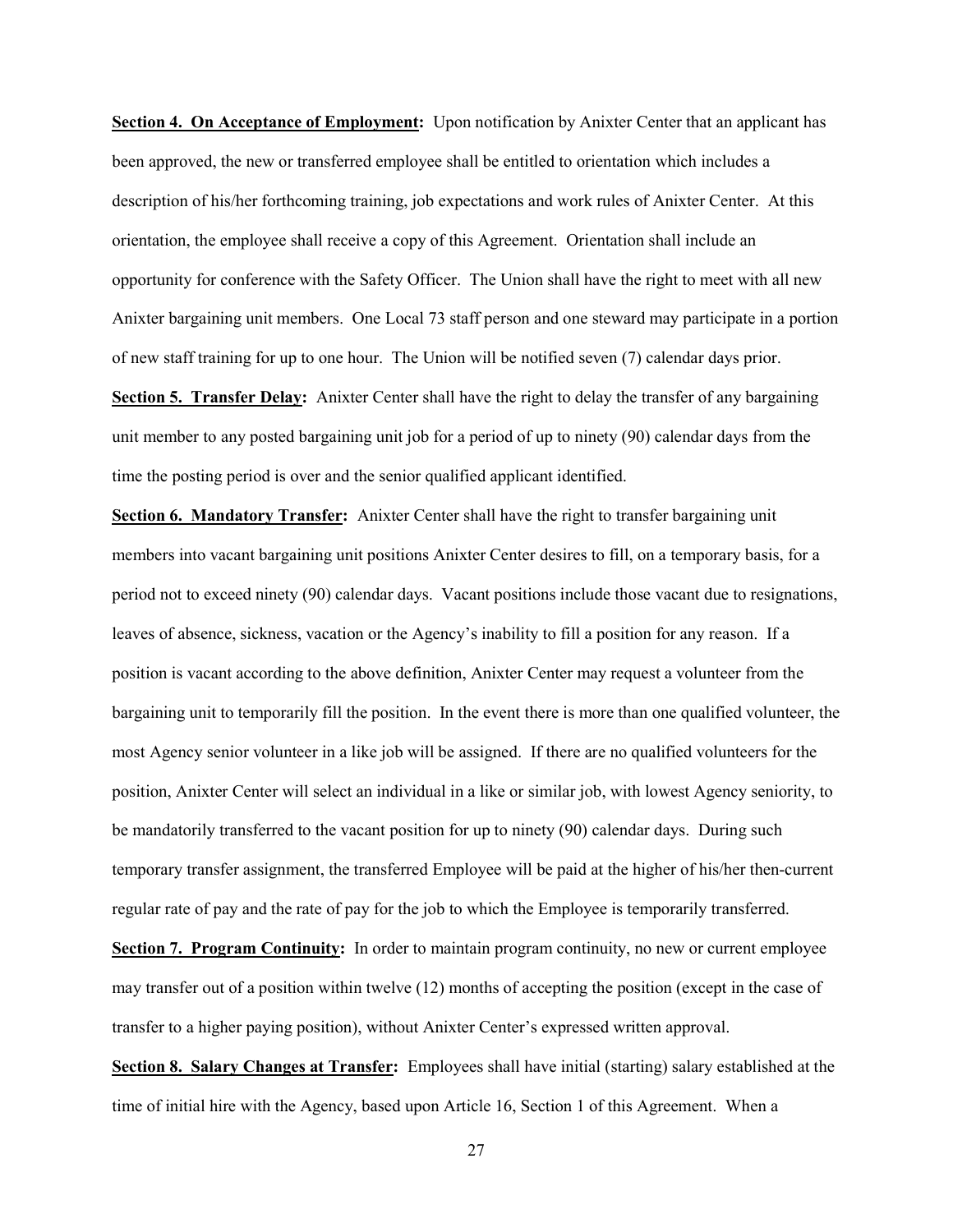voluntary transfer occurs to another position within the Agency, the employee's salary will change only if there is a difference in the base salary between the position the employee currently holds and the position to which the employee is intending to transfer. The change in salary shall be the difference between the base salaries. This could mean an upward or downward change, depending upon whether the new position has a higher or lower base salary than the position the employee is currently holding. Relevant experience shall only be used to calculate salary at an employee's initial time of hire, not at time of transfer. The above points apply to full-time employees. Part-time raises will also be based upon the difference in base salaries but will be pro-rated based on a percent of full-time equivalence.

Section 9. Part-Time Employees: There does not exist any right for part-time employees to assume additional part-time positions, within the Agency. The Agency may refuse to allow an employee to assume an additional part-time position when, in the Agency's sole opinion, to do so would create a programmatic or schedule conflict.

Section 10. Transfer Evaluations: In layoff situations disciplinary history may not be used to refuse an employee the right to transfer to another position. In other situations, the Employer may refuse an employee with two (2) active written warnings who requests to transfer, but Employer may at its discretion agree to the request. If an employee transfers to a new position under the terms of this section with two or more active written warnings in his/her personnel file, that employee shall be subject to additional performance evaluations in the program to which they are transferring. Evaluations shall be performed at one month intervals in the new program, until such time as the manager of the program feels as though performance has reached an acceptable level or the warnings in the employee's file are removed pursuant to Article 8, Section 5 of this Agreement. Performance evaluation forms shall be used and goals shall be established and reviewed. Any employee transferring under the auspices of this Section shall be afforded full Union representation and grievance rights at all times.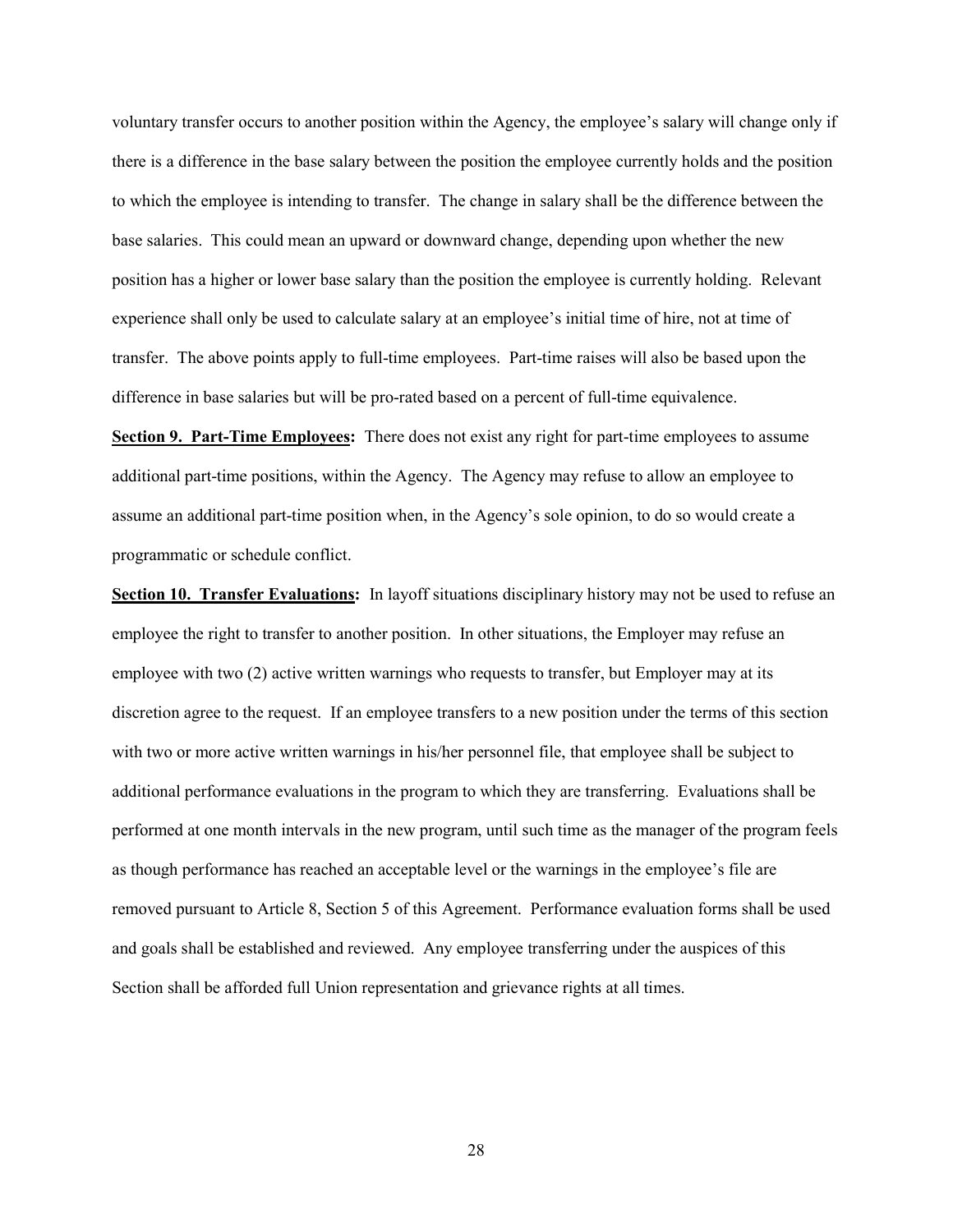#### ARTICLE 13

#### HOURS, LEAVES OF ABSENCE, PAID HOLIDAYS

#### Section 1. Hours:

A) Work Week: Anixter's regular workweek runs from Sunday through Saturday. Anixter operates 24-hour facilities, with employees' schedules being set by Anixter. Employees may be entitled to up to four (4) hours per week paid release time for continuing education of mutual advantage to the employee and Anixter Center at Anixter Center's sole discretion, and this must be approved in advance of engaging in this situation. Proposed course work must be work related and the class must not meet at any time except during work time in order to be considered for approval by the supervisor. Reasonable allowance for travel time will be made in considering the above referenced release time. However, if travel time is requested, approved and used, it shall not cause the total amount of released time to exceed the above referenced four hours per week.

B) There shall be two (2) work breaks of fifteen (15) minutes duration and a sixty (60) minute lunch break to be taken as determined by the supervisor of each program. Employees may be required to take a lunch period during either the first two hours or last two hours of their shift. Employees who work less than seven (7) hours shall be entitled to one thirty (30) minute break. Supervisors may exercise discretion to approve a longer break period.

C) If client needs warrant, employees may be required to work during some or all of their normal paid lunch break. In such cases, employees will be permitted a reasonable meal period of at least twenty (20) minutes during their shift at a time to be agreed to by the supervisor.

D) Staff who fail to call in to report a tardiness and then show up late for their shift will be subject to disciplinary action, and will be sent home and not paid for the shift if alternate coverage for their shift has been arranged, and the alternate worker is in route or already on site.

E) Employees are not to clock in or start work before their scheduled start time without supervisor approval. Staff who arrive for work after the scheduled starting time of their shift will clock in for their shift at the actual time they arrive, not the scheduled starting time of the shift. Staff who leave work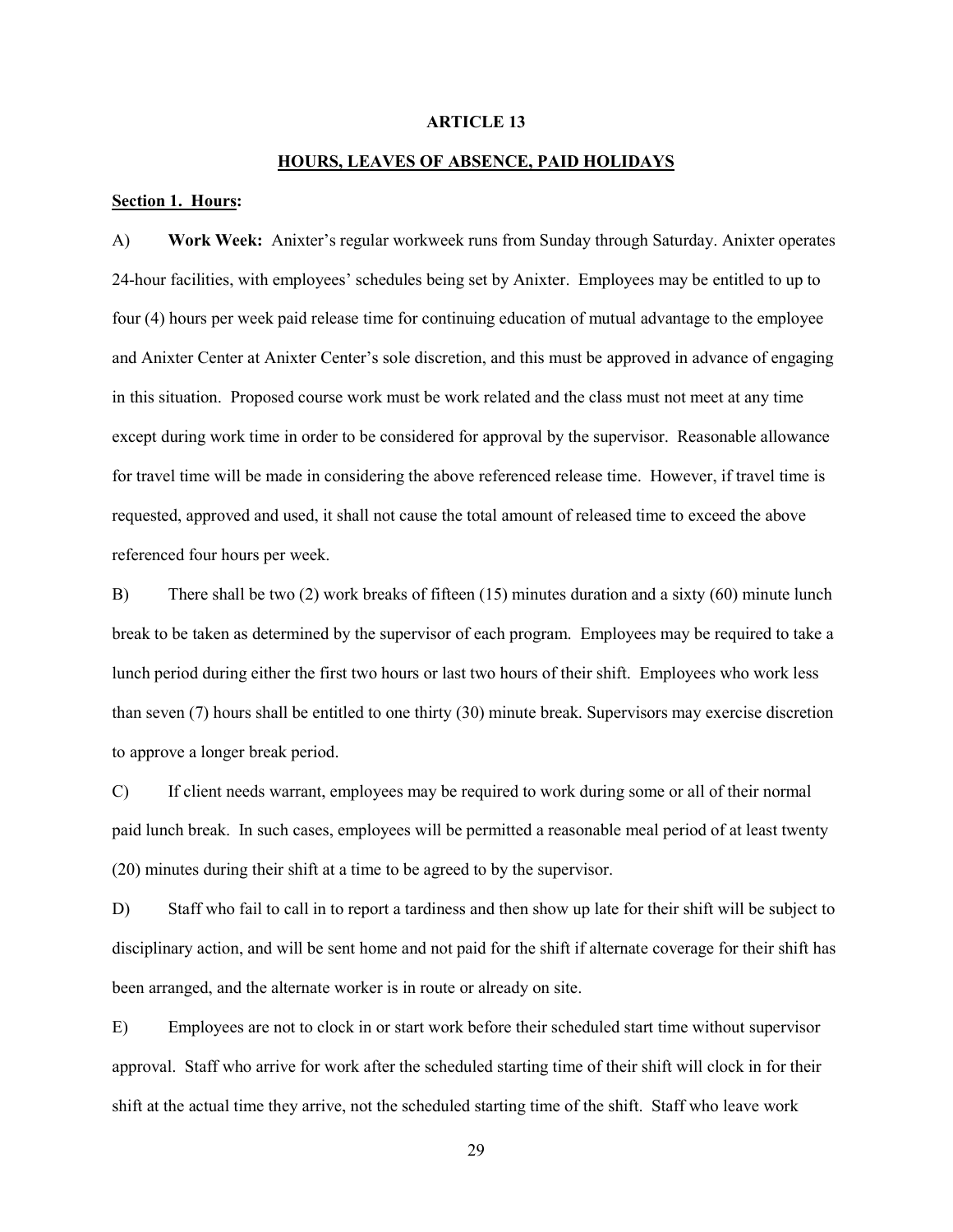before the scheduled ending time of their shift will clock out for their shift at the actual time they leave, not the scheduled ending time of their shift.

(i) Employees are responsible to ensure their weekly time punches are accurate for purposes of timely processing payroll. Employees are also responsible to bring any payroll errors to the attention of their supervisor or Human Resources as soon as any such error is discovered so that it may be corrected on the following pay day. Failure to properly clock-in and clock-out and/or to timely review and certify the accuracy of their timesheet may result in normal progressive discipline.

F) Staff who report late for their shift will be paid only for the time actually worked and may be subject to attendance related discipline.

The Agency will have an accurate time keeping system at each work site to serve as a standard for the correct time. Staff must be in their program area prepared to work at their starting time.

#### Section 2. Overtime:

A) Overtime is not encouraged. Occasional extra time may be necessary because of an emergency or due to employer or client needs as required or directed by and at the sole discretion of Anixter Center. No employee shall work overtime unless expressly authorized in writing by his immediate supervisor. Overtime pay of one and one-half  $(1\ 1/2)$  times the employee's normal pay shall be paid for all hours worked over forty (40) in a workweek. When an employee uses paid benefit in a week and is paid for over forty (40) hours in that week, the employee shall be paid straight time for all hours over 40 up to the number of hours taken as paid benefit in that week. Hours worked over that amount shall be compensated at time and one-half.

B) Regular residential staff and employees in other programs requested to fill shifts on the Agency holidays will be compensated at:

Two and one half times normal rate of pay for each hour worked on Agency holidays (which premium amount includes the employee's contractual holiday pay).

If an employee's normal day on falls on the holiday and the employee does not work, the employee will be paid an amount equal to their percent FTE shift, provided the employee worked his last scheduled day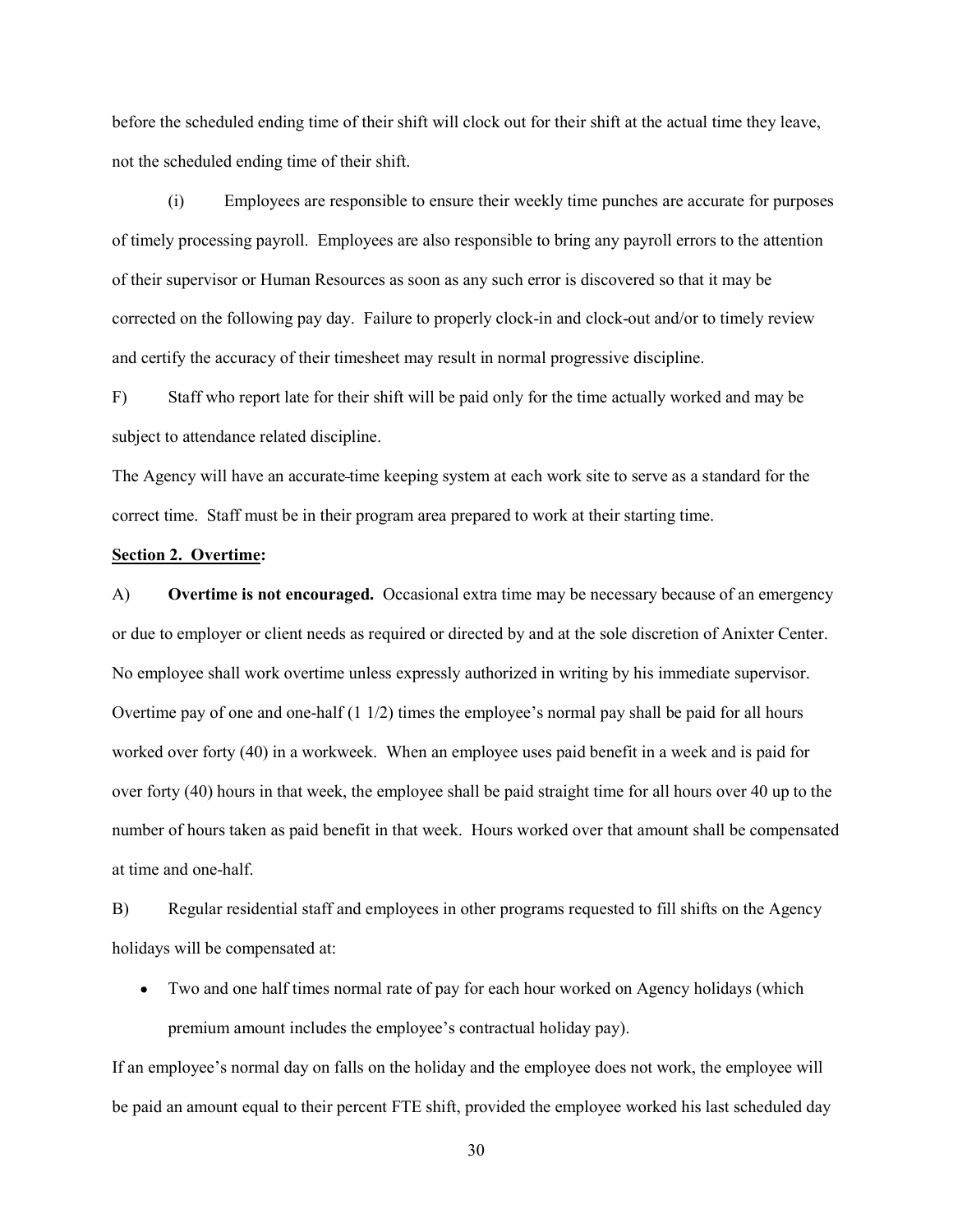immediately prior to the holiday and worked his first scheduled day immediately after the holiday. Such scheduled day immediately before or after the holiday shall not include any day the employee was approved in advance by management to be off work (and so was not scheduled to be working that day). If an employee's regular day off falls on a holiday, the employee will be paid an amount equal to their percent FTE shift, provided the employee worked his last scheduled day immediately prior to the holiday and worked his first scheduled day immediately after the holiday.

C) If any staff member is involved in an emergency overtime situation where he or she cannot contact her or his supervisor, authorization for that overtime can be given, after the fact, at the discretion of the supervisor.

(D) When requesting an employee to take on a shift in addition to their regular shift, supervisors will make every effort at the time of the request to inform the employee if accepting the shift may result in a change in their schedule for the remainder of the workweek.

#### Section 3. Vacation:

A) Employees of Anixter Center hired before 7/1/2009 will receive (accrue) paid annual leave (vacation) as follows: 1.667 days per months (20 days per year). Employees hired after 7/1/09 will be subject to the following schedule for paid annual leave accrual. Effective upon ratification, the vacation accrual schedule shall be as follows:

- 0-2 years of employment up to 12 vacation days;
- 3rd year through 5th year up to 16 vacation days;
- 6th year through 7th year up to 18 vacation days; and

8th year and beyond up to 20 vacation days. Vacation is capped at twenty (20) days per fiscal year. There will be a twenty (20) day cap on vacation accrual, such that there is no accrual of vacation above this cap. Employees who have already accrued more than twenty (20) days (160 hours) of vacation leave prior to this Agreement will be grandfathered so as to be able to continue using their bank of up to 25 days (200 hours) of accrued vacation, but will not begin to accrue new / additional vacation leave until their total accrued vacation drops below twenty (20) days / 160 hours.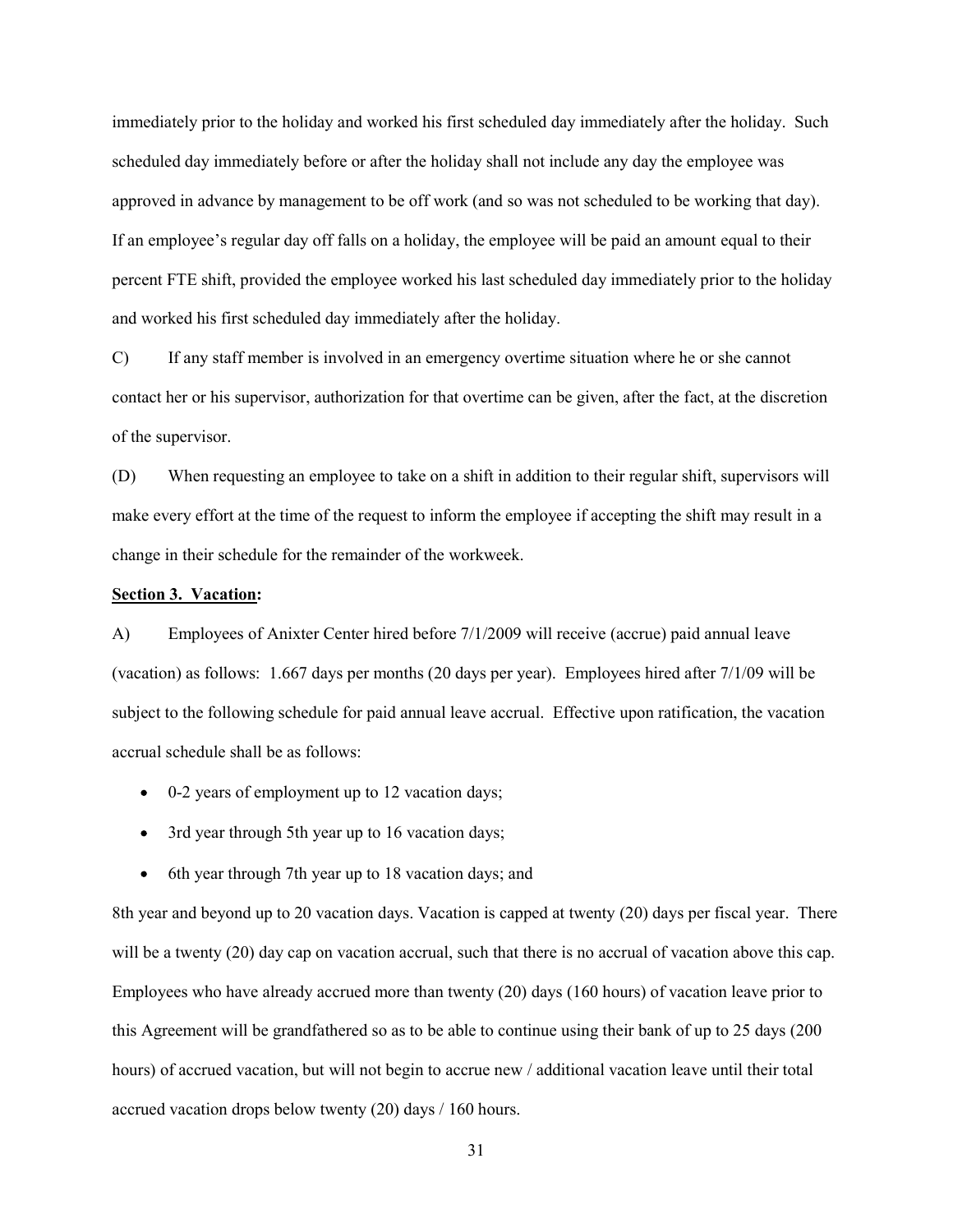Accrued vacation may be taken any time after the successful completion of the probationary period at the mutual convenience of the employee and Anixter Center. Employees may, up to two times per fiscal year, request emergency vacation leave. Vacation may be taken in full-day (8 hours), half-day (4 hours), or hourly increments, however, employees may request emergency vacation in only full day increments. An employee cannot request emergency vacation more than two (2) times per fiscal year. Emergency vacation is not an additional category of vacation but rather refers to the fact that it is vacation that is an exception to the normal requirement for prior approval. Employees will not be allowed to take more than twenty (20) days of vacation leave per fiscal year. Annual leave can only be taken after being accrued by the employee.

B) In cases where a staff member is requested by Anixter Center to participate in an overnight field trip supervising clients of the Agency the employee shall record the time actually worked and shall also be paid an overnight sleepover fee of \$50.00 per night.

C) Vacations at each Anixter site may be requested by employees in Agency Seniority order between November 1 and November 15 for the following calendar year. During this period, employees may exercise their Agency Seniority to request vacation. Notwithstanding the above language regarding the order of vacation selection, employees who transferred into an Anixter site less than twelve (12) months before the November 1 start of the vacation selection period shall select vacation on the basis of their length of service at that specific site or program. Beginning the following year after transferring to the Anixter site such employee shall resume selecting vacation on the basis of his or her Agency Seniority. Vacation requested after November 15 for the following year will be considered and approved on a first come, first served basis. After November 15, vacation requests submitted on the same day shall be deemed to have been submitted at the same time and considered / approved in seniority order. All vacation requests for ten (10) or more consecutive scheduled days off work must be submitted sixty (60) days in advance, after which such request will be approved or not within seven (7) days.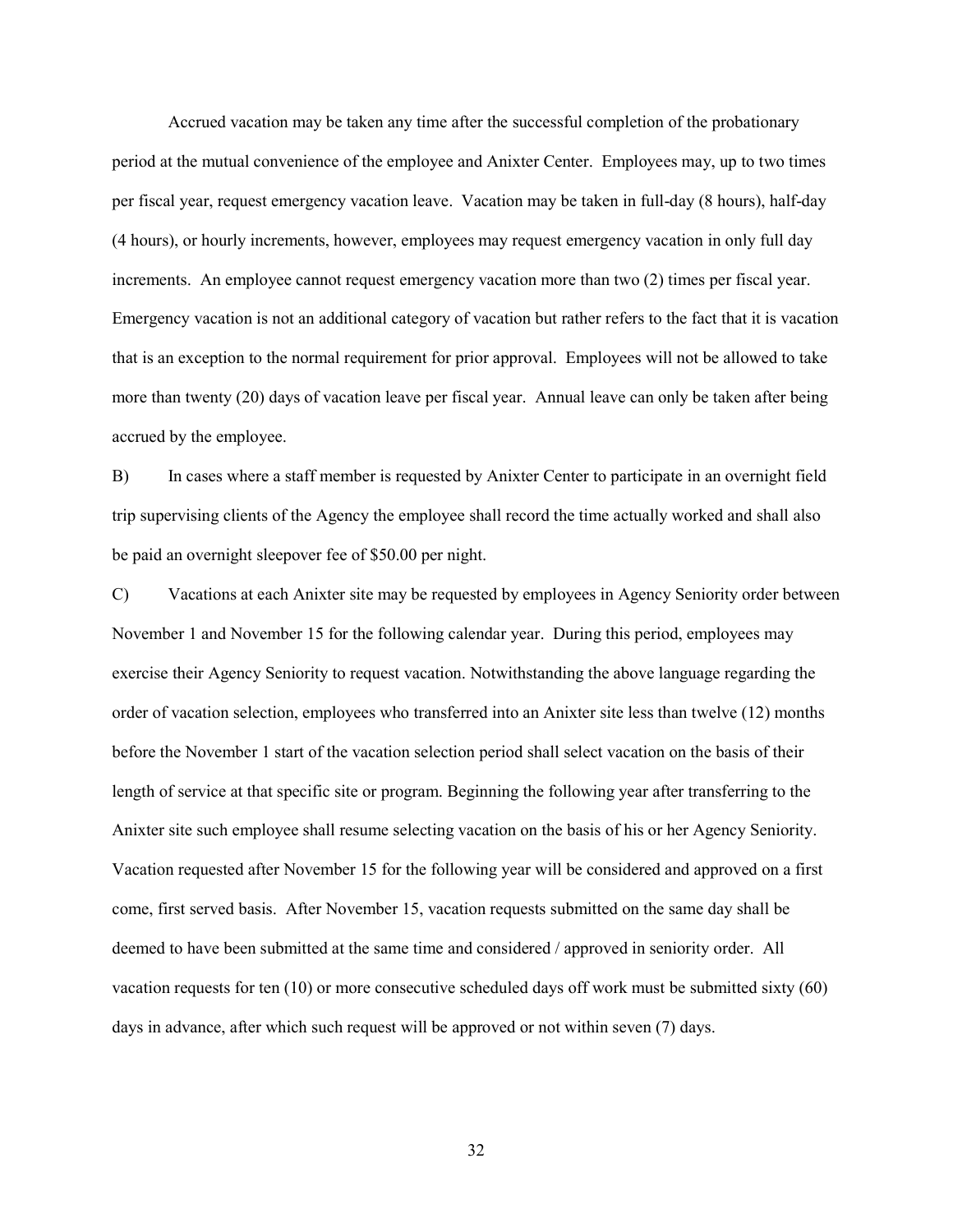#### Section 4. Work Assignments Off Premises:

A) Certain employees whose job duties require them to be off Agency premises while working, may be required, at Anixter Center's discretion, to carry a cell phone while on duty. This shall be viewed as a normal part of the above referenced employees' jobs and shall not be reason for any additional compensation.

#### Section 5. Holidays.

- A) Holidays: The following paid holidays shall be in effect with pay:
	- 1) New Year's Day
	- 2) Martin Luther King's Birthday
	- 3) President's Day
	- 4) Memorial Day
	- 5) Independence Day
	- 6) Labor Day
	- 7) Thanksgiving Day
	- 8) Day after Thanksgiving Day
	- 9) Christmas Eve
	- 10) Christmas Day
	- 11) New Year's Eve Day

For all non-residential employees, if a holiday falls on a Saturday, the Agency will observe it on Friday. If a holiday falls on a Sunday, the Agency will observe it on Monday. If a two day holiday falls on Saturday and Sunday, the Agency will observe it on Friday and Monday. If a two day holiday falls on Friday and Saturday, the Agency will observe it on Thursday and Friday. If a two day holiday falls on a Sunday and Monday, the Agency will observe it on Monday and Tuesday.

For all Residential employees, the holiday will be observed on the actual day of the holiday. New Year's Day will be observed on January 1, Independence Day will be observed on July 4, Christmas Eve Day will be observed on December 24, Christmas Day will be observed on December 25, New Year's Eve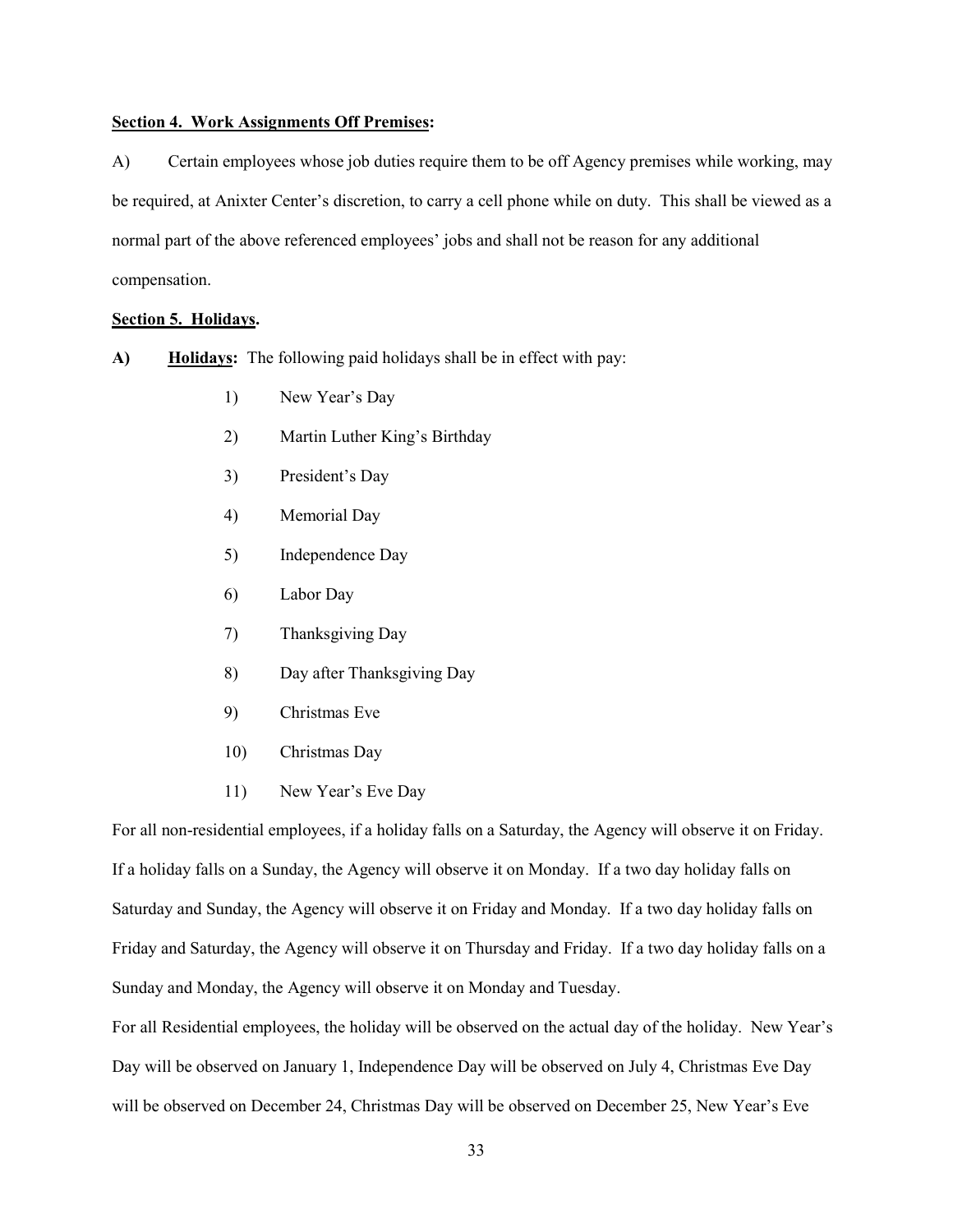Day will be observed on December 31. When any of the above referenced five holidays Jan. 1, July 4, Dec. 24, 25 or 31) falls on a Saturday or Sunday, non-residential relief workers who work on those days in a residential program will be paid in accordance with Article 13 Section 2 (B) above.

B) Work on Holidays: The Agency may require certain employees in certain positions and programs to work on Agency holidays. Determinations regarding work on Agency holidays in residential programs shall be as follows: (1) at least one employee of each residential program site will be required to be at work for each shift of an Agency holiday. Shifts shall be defined as those that are normally worked on Agency holidays at that residential program site; (2) the Agency shall, one month prior to an Agency holiday, determine the number of shifts that are necessary to be worked at each residential program site. Staff of that program site will be allowed to sign up for holiday work on a voluntary basis based upon a rotating Agency Seniority list with the most senior desiring to work the shifts being afforded the opportunity, unless the individual has been at the Anixter site for less than twelve (12) months, in which case the individual's length of service at the site shall be used for determining his or her place in the Holiday rotation for that year. The number of volunteers who will be allowed to sign up at this point will be limited to the number of employees scheduled for each shift on a normal non holiday or the number of shifts scheduled for the holiday, whichever is less; (3) if no volunteer(s) to work the shift are available, then the least senior full time person at the program site will be required to work the shift(s). Rotating seniority shall be used at all times in this procedure; (4) if more than one staff person is needed to be on duty for a shift, the Agency will, one month prior to the holiday, attempt to secure qualified substitute workers to fill in the needed shifts. If no qualified substitute workers have been identified three weeks prior to the holiday date, other staff members at the program site will be required to fill in the remaining shifts to be covered, again on a rotating seniority basis. Efforts will be made not to require part-time residential staff to work on a holiday that falls on their regular day off.

#### Section 6. Sick Leave/Unpaid Leave:

A) Sick Leave: Employees of Anixter Center shall accrue paid sick leave at the rate of one (1) day per month (up to 12 days per year – 96 hours). Sick leave taken but not accrued shall be deducted from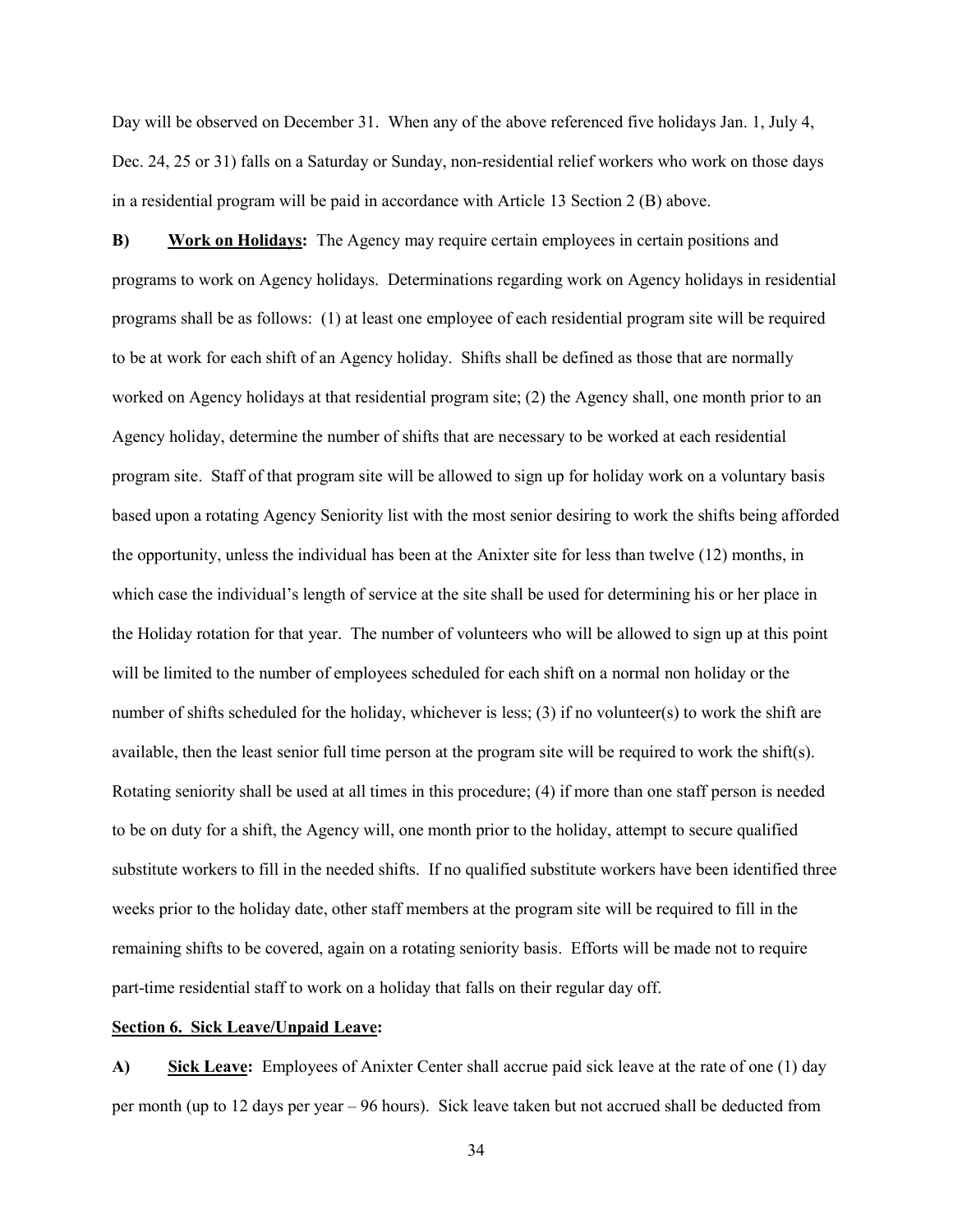the employee's pay. Sick leave is to be used for an employee's absence due to a legitimate illness or injury of the employee or of a covered family member. A covered family member is limited to children (including step children), spouse or domestic partner, sibling, parent, parent-in-law, grandchild, grandparent, or stepparent. Employees may be required to provide appropriate medical documentation in connection with their use of paid sick leave where the employee misses three (3) or more consecutive scheduled work days. Total cumulative accrual of sick leave is capped at twenty-four (24) days (192 hours). There is no accrual of sick leave above this cap. Employees who have already accrued more than 192 hours of sick leave prior to this Agreement will be grandfathered so as to be able to continue using their banked hours and will not begin to accrue new / additional sick leave until their total accrued sick leave drops below 24 days / 192 hours.

B) Unpaid Leave: Employees of Anixter Center, during their first year of employment with Anixter Center, may take up to five (5) days of unpaid leave, when need for such leave is based upon sickness, an unanticipated significant life event, or a vacation planned and made known to Anixter Center management prior to time of hire. Unpaid leave may only be utilized if sufficient paid time off to cover the absence has not been accrued by the time of the absence. All normal request and approval processes are to be followed when requesting and utilizing this category of time off. Unused unpaid leave is lost if not used within the Employee's first year of employment.

C) Time off before or after an Agency Holiday: Staff may call in the use of a sick day or an emergency vacation day the day before or the day after an Agency holiday up to two times for the duration of this Collective Bargaining Agreement without forfeiting their contractual holiday pay. (total maximum of two days including sick and emergency vacation). Provided, however, that as a condition of not forfeiting contractual holiday pay, the employee so using a sick or emergency vacation day on either his or her last scheduled work day before or the first scheduled work day after a holiday must bring in sufficient medical or other documentation justifying the serious and unexpected need for the day off. Such documentation much be brought in the day the employee returns to work. Failure to do so will result in the staff member not being paid for the holiday, or the sick day or emergency vacation day.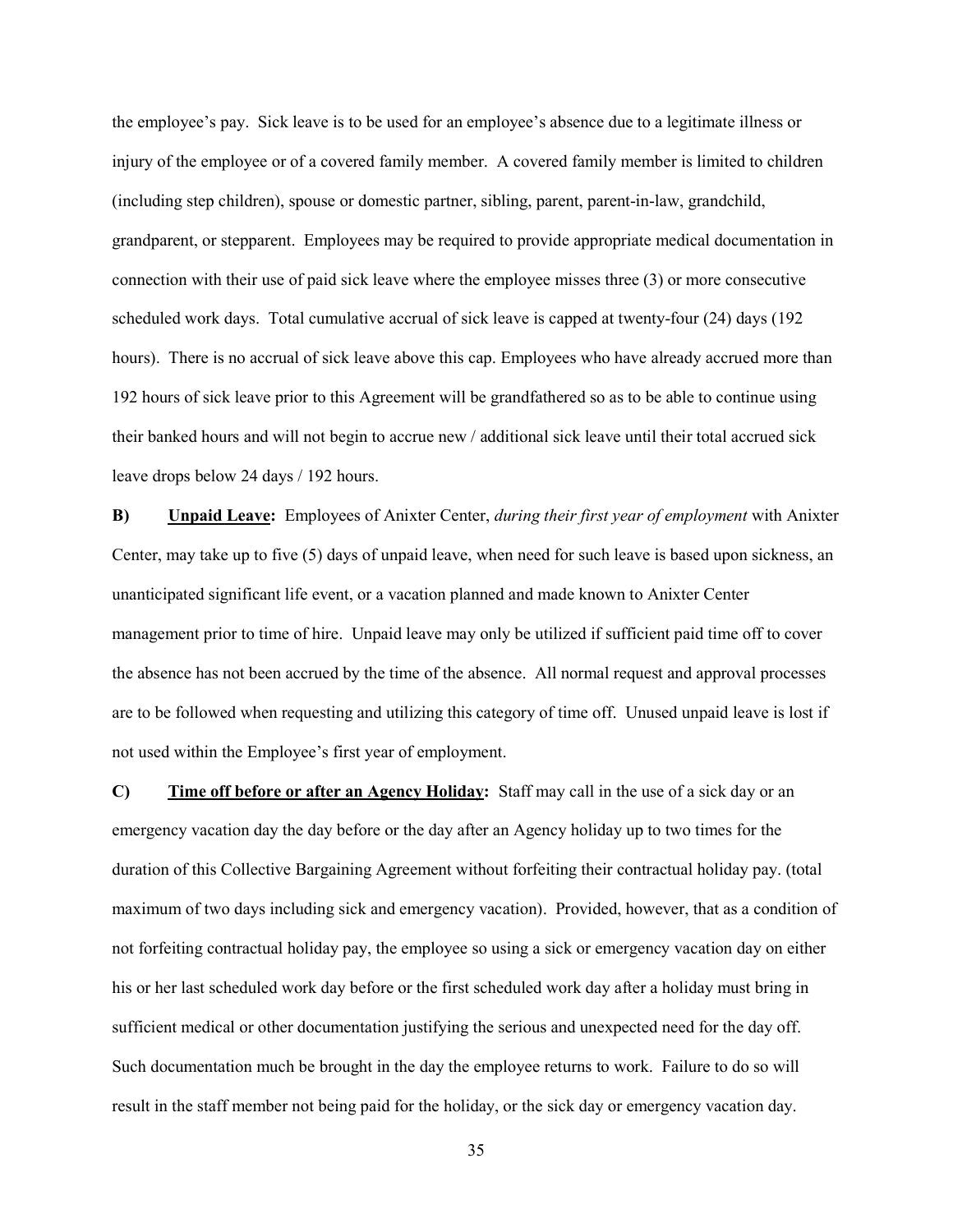Section 7. Bereavement Leave: Employees shall be granted up to five (5) days in any calendar year in case of death of immediate family members. Immediate family is defined as mother, step-mother, mother-in-law, father, step-father, father-in-law, brother, step-brother, brother-in-law, sister, step-sister, sister-in-law, children, step-children, grandparents, grandchildren or spouse of employee. Immediate family shall also be defined as any individual with whom an employee currently resides and has been residing with for more than one (1) year. Anixter Center may request verification of the above referenced status if employees wish to use such leave.

Section 8. Extended Medical Leave: If an employee has been on leave for their own "serious health condition" exhausts the total of twelve (12) weeks in a rolling twelve (12) month period, but still remains unable to return to work and perform the essential functions of her/his job, the employee may request an Extended Medical Leave.

In order to qualify for an Extended Medical Leave, the employee must

- exhaust all FMLA
- request leave in writing; and
- $\bullet$ submit to Human Resources medical certification issued by the appropriate health care provider indicating the employee's continued inability to perform the essential functions of her/his job because of a serious medical condition.

The maximum period for which an Extended Medical Leave will be approved is twelve (12) workweeks, during which time the employee should apply for and receive notification regarding the employee's eligibility for Long Term Disability.

Extended Medical Leave does not guarantee continued job protection. If the employee returns from an Extended Medical leave or Long Term Disability, Anixter Center will make an effort to place her/him in her/his previous position if it has not already been filled or in another open position for which the person is qualified.

An Extended Medical Leave is completely unpaid. While on an approved Extended Medical Leave the employee will not be allowed to substitute sick or vacation time even if any accrued time remains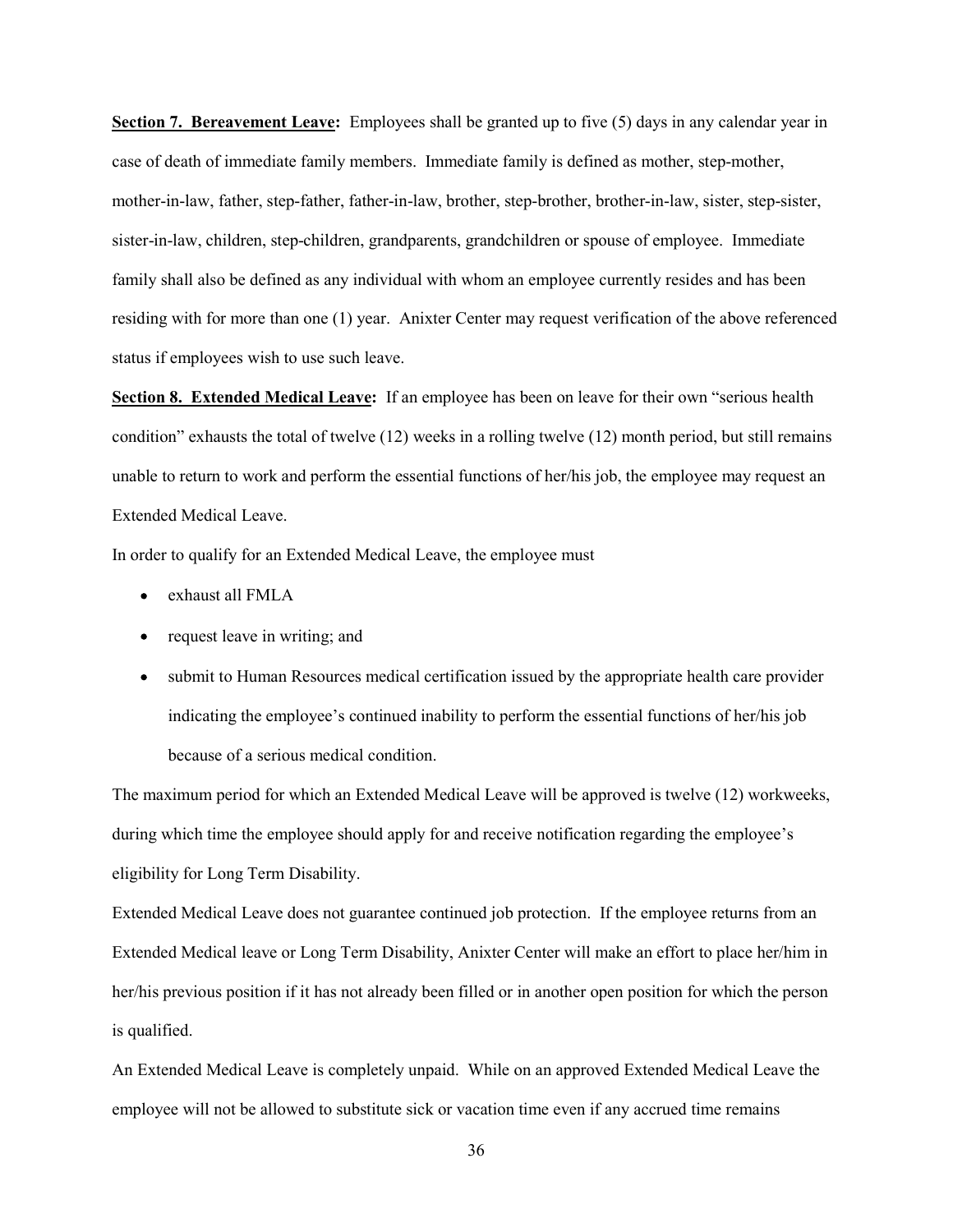following FMLA. Further, the employee will not receive or accrue any benefits, including sick and vacation time or Holiday pay. The employee will be eligible to continue health and dental insurance under the terms of COBRA. Under COBRA, the employee is responsible for payment of the entire insurance payment including an administrative fee of up to 2%.

If, at the conclusion of an Extended Medical Leave the employee is still not able to return to a position for which he/she is qualified, his/ her employment will terminated. Any remaining accrued but unused vacation time will be paid out and any remaining sick time will be forfeited according to the usual policies in this document.

Section 9. Educational Leave: Employees shall be granted educational leave without pay at the rate of one (1) continuous leave of up to twelve (12) months once an employee has been an employee of Anixter Center for five (5) continuous years. Once this leave option has been exercised, the employee is not eligible for further educational leave until an additional five (5) years of service have been completed following return from leave. Any employee taking advantage of this leave must be a registered student at an accredited university or college and must submit passing grades as proof of completion at the end of the term.

Section 10. Military Duty: Leave for military duty in the Reserves or National Guard for "Summer Camp" will be given. Anixter Center will pay the difference, if any, between the employee's usual salary and the pay he/she receives from her/his military duty.

Section 11. Jury Duty: Leave for jury duty will be given as long as proof of attendance is demonstrated. Employees are to submit any stipend he/she receives from her/his Jury Duty to Payroll and will then receive a full day's pay prorated to his/her percentage of full-time.

Section 12. Returning From Extended Leave: Employees must recognize that going on a leave of longer than 3 months, means that there may not be a job available for them at the time they wish to return from an extended leave. An employee planning to return to work at the conclusion of an Extended Medical Leave should notify Anixter Center of his/her anticipated date of return to work at least two (2) weeks prior to their planned return date. Upon notification by the employee to Anixter Center that he/she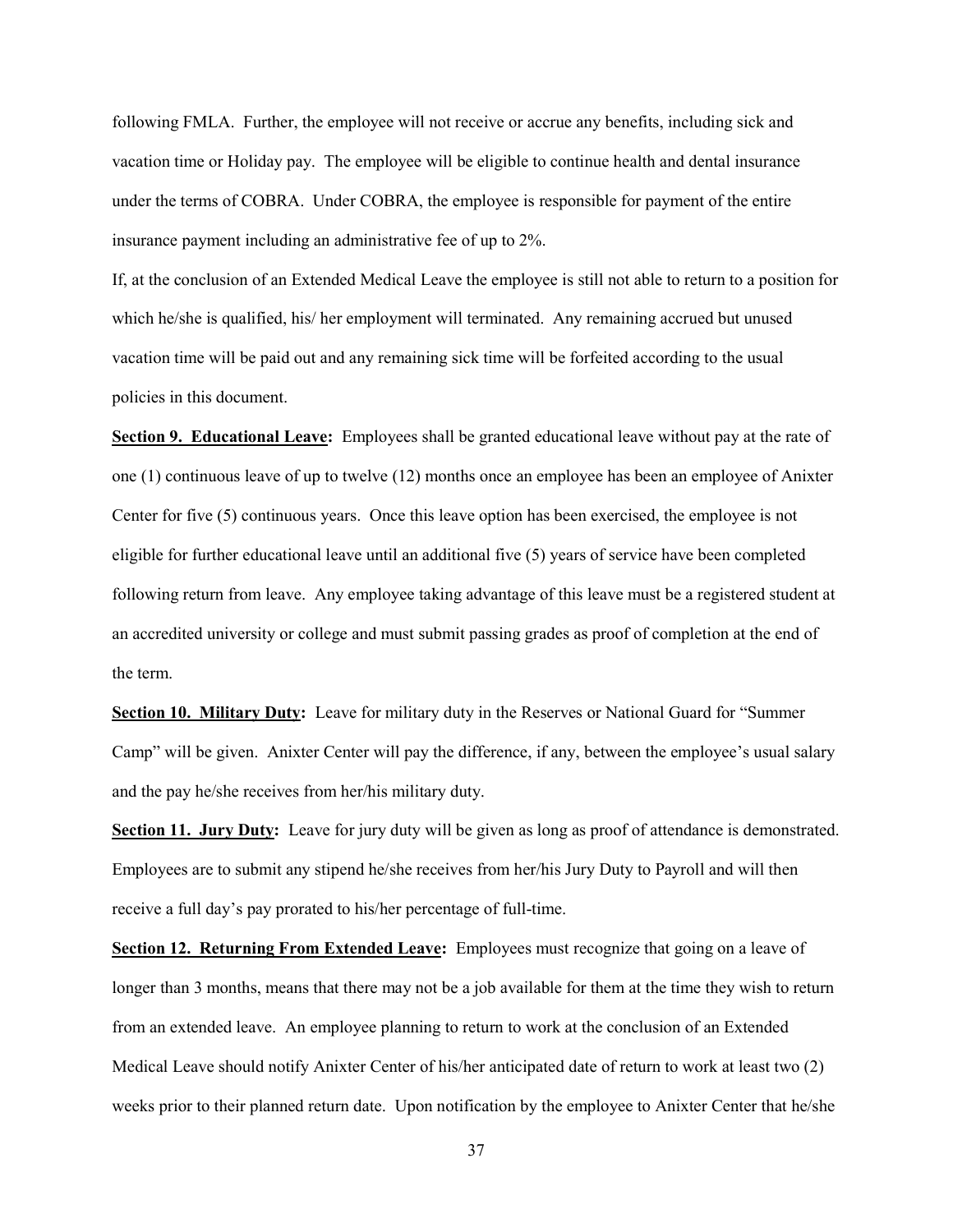is returning from leave, Anixter Center will make all reasonable efforts to supply him/her with her/his original job if it has not been filled or, if unavailable, a position for which the employee is qualified. If she/he does not accept the offered position, he/she will forfeit his/her seniority. Employees returning from extended leave cannot bump other employees. The employee will not accrue any seniority, benefits, or additional FMLA accruals while on unpaid leave following the exhausting of FMLA leave. An employee not planning to return to work at the conclusion of her/his Extended Medical Leave should submit his/her resignation, in writing, before the expiration of his/her leave.

#### Section 13. Use of Benefits (Vacation, Emergency Vacation, Sick):

A) Only accrued time may be approved and taken. Absences without sufficient accrued paid time off and supervisor approval will be unpaid, unexcused absences may result in discipline. Additional abuses may result in additional disciplinary action, up to and including discharge if appropriate. Sick leave may be taken in hourly increments by providing at least 24 hours advance notice their supervisor. Vacation may be taken in half day, full day, or hourly increments. Staff are to call or report to the manager/director personally for notification regarding emergency vacation or sick leave before the start of the work day or at the time the need arises during the work day. The manager/director will designate an alternate in writing if he/she is not available. If neither manager nor alternate is available, the staff member should leave an appropriate message for the manager. Staff who fail to do so will not be paid for the shift and may be subject to disciplinary action. All residential staff shall call in to the appropriate designee. Staff must call in each day they are on sick leave. This provision may be waived by management in situations of extended illness. Scheduling of time off is based on a first come, first served basis. Requests and approvals for leaves are made in advance in writing except for emergencies or sick leave. Management will respond to all written leave requests within 7 calendar days of receipt by Management of the request.

B) Part-time employees accrue benefits (sick and vacation leave) and Agency holidays on a prorated percentage of the amount given to full-time employees. This pro-rated percentage is based on the employee's percent of full-time equivalency (% FTE). For example, an employee who works 30 hours per week would be considered 75% FTE and would receive (accrue) 3/4 of the amount of sick an vacation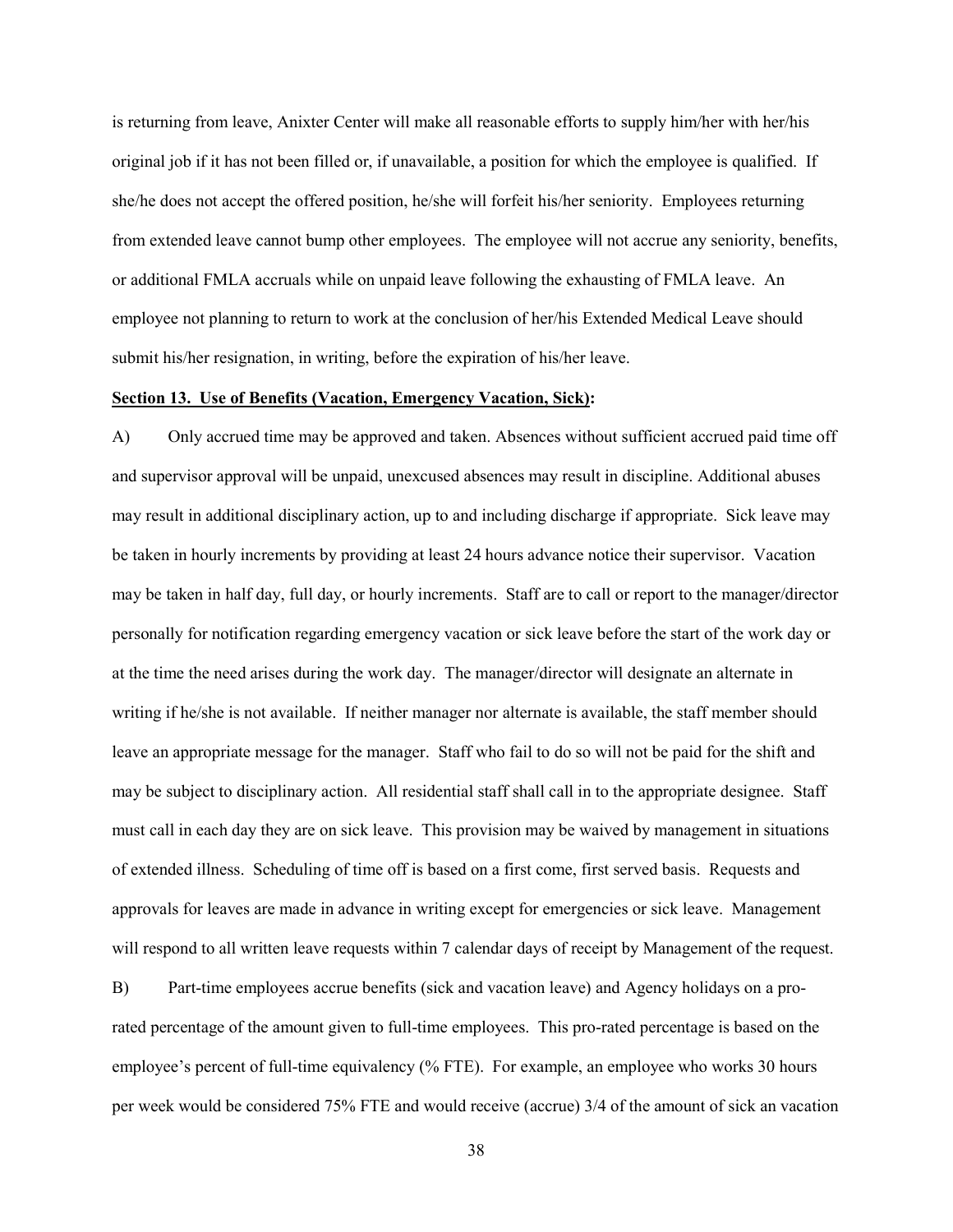time that a full-time employee would receive. This same 75% FTE employee would be entitled to six (6) hours of a holiday leave for each Agency holiday. Vacation and sick leave will accrue in hours, and be used in hours (in accordance with the parameters established in this Article). For example, if a 50% employee called in sick on a day she/he was scheduled for six hours, the employee would be paid for 6 hours and 6 hours would be deducted from accrued sick leave. The minimum amount of sick leave the employee could take on that day would be three (3) hours (1/2 of the regular shift) except in case of 24 hour advance notice to the supervisor when the employee could use 2 hours.

C) Any employee who calls in sick on an Agency holiday, will be charged with the use of sick time for that day and will not receive any holiday benefit whatsoever for that day.

#### ARTICLE 14

#### TERMINATIONS, LAYOFFS AND SEVERANCE

Section 1. Resignations: Resignations shall be submitted in writing thirty (30) days in advance of the effective date if possible, but not less than fifteen (15) days prior to the effective date of any resignation. An employee's effective resignation date is the employee's last day worked. Employees who do not report to work on their resignation date will only be paid through the last day they actually worked. The Employer shall provide thirty (30) days prior notice of any intended layoff whenever possible, but not less than fifteen (15) days. "Days" in this section refers to calendar days. Both union and employee shall be given a 15 day notice of layoff.

Section 2. Letters of Reference: Upon separation from the Agency, an employee may request a letter from Anixter Center describing employment by Anixter Center. In the event Anixter Center receives a request for reference from an employee's prospective employer, Anixter Center's response to such request shall be a statement of the separated employee's dates of service, qualifications and final salary. More complete letters of reference shall be provided by Anixter Center only with the specific authorization in writing received from the separated employee.

Section 3. Layoff: In the event a layoff or reduction in force appears to be necessary, the Union shall be provided an opportunity to explore alternatives to layoff with Anixter Center prior to such layoff.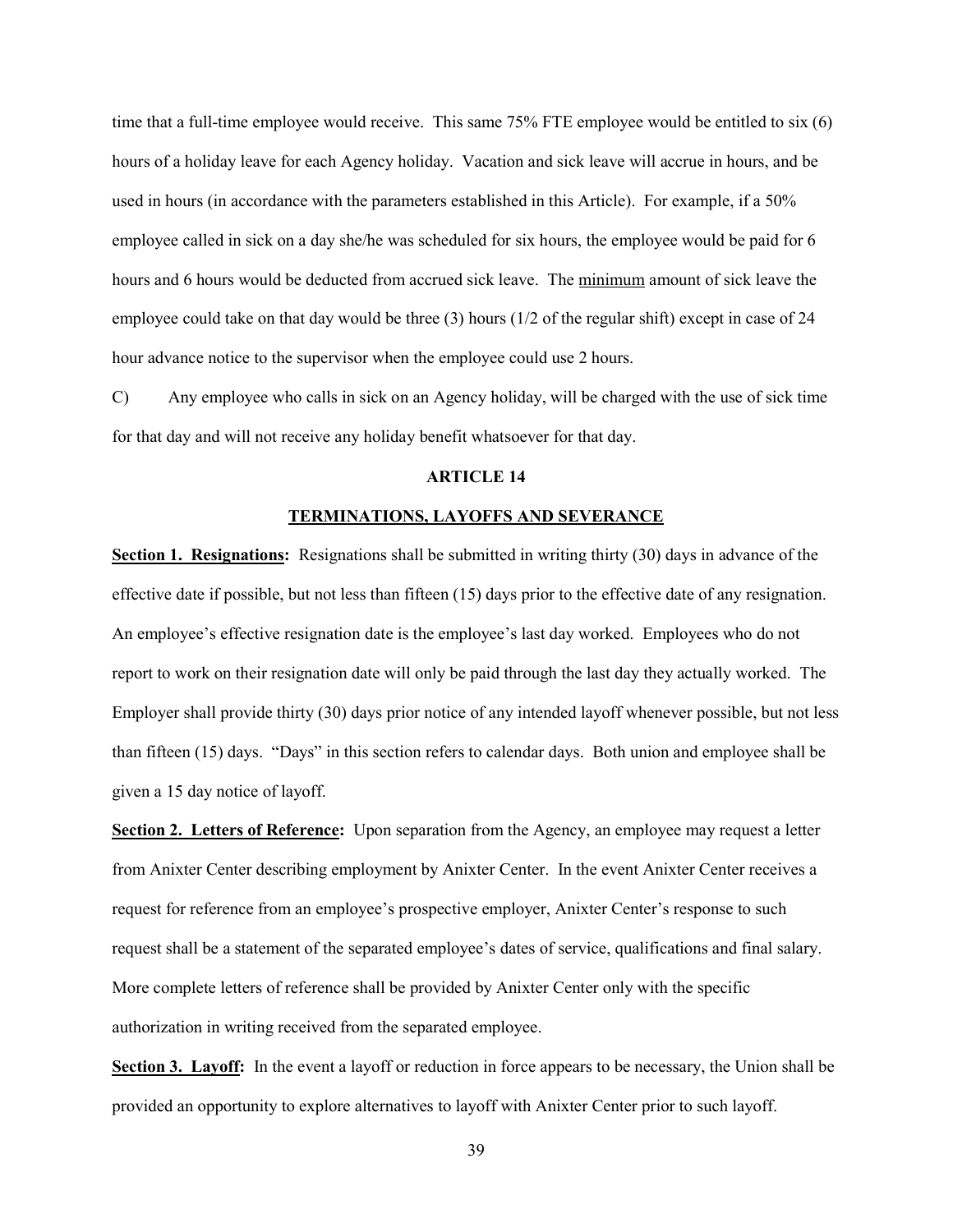Section 4. Severance: Upon the layoff of an employee covered by this Agreement, the employee shall be entitled to the following:

- (a) Pay in lieu of prior notice not given by Anixter Center,
- (b) Accrued annual leave, if any.

In the event of an employee's dismissal, he/she shall be entitled to only accrued annual leave, unless an employee has not passed his/her probationary period in which event the employee would not be entitled to any annual leave.

In the event of a layoff or position elimination, Anixter Center will offer, when possible, comparable job openings to the affected employee(s) as outlined in Article 10, Sections 2, 3 and 4.

Comparable is defined as identical pay and reasonably similar qualifications as the position the employee formerly held. In the event the employee rejects an offer of a comparable job, the employee forfeits all rights to severance pay. In the event Anixter Center has no comparable positions available, severance pay in the event of a layoff shall be as follows:

| 1 year but less than 2 years in seniority  | 5 days  |
|--------------------------------------------|---------|
| 2 years but less than 3 years in seniority | 12 days |
| 3 years but less than 5 years in seniority | 20 days |
| 5 years in seniority and over              | 25 days |

Severance pay will be paid out in the same manner as normal pay, over a period of time, not in a lump sum. Severance pay will cease to be paid when: (a) the applicable limit shown above is reached, or (b) when a comparable opening is offered to the employee, whichever occurs first. An employee's receipt of severance pay will not jeopardize his/her right to recall, however, an employee shall not exceed her/his allotment of severance pay as outlined above, in any 12 month period regardless of the number of times the employee may be laid off.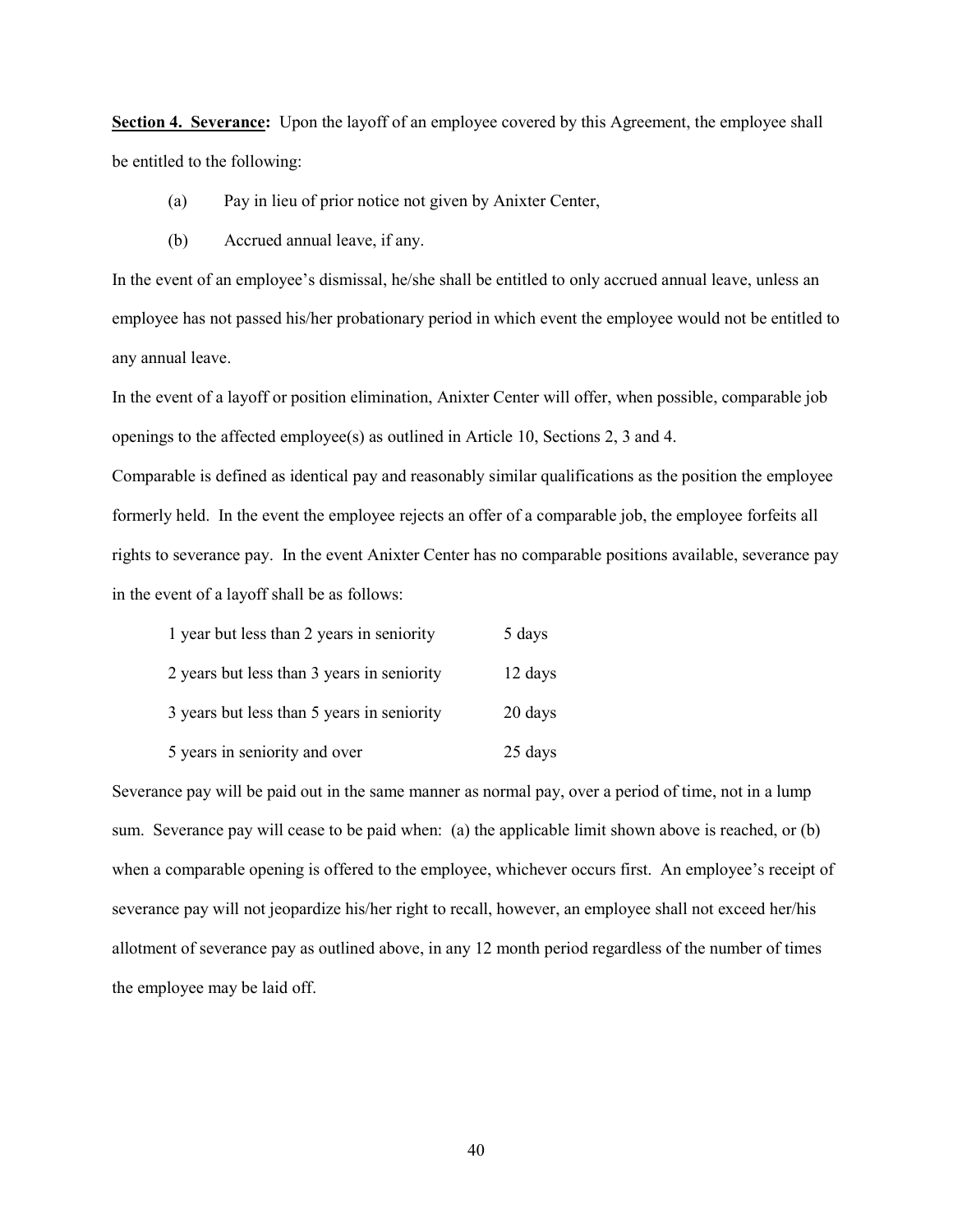#### ARTICLE 15

# HEALTH BENEFITS. LIFE INSURANCE AND MAINTENANCE OF BENEFITS, DENTAL INSURANCE, TAX SHELTERED ANNUITY

Section 1. Health Insurance: Anixter Center will pay the total cost of group term life insurance equal to each employee's annual salary rounded up to the next higher \$1,000, plus an additional \$10,000. Part time employees (who are at least 0.5 FTE) shall receive this insurance in an amount equal to their annual salary rounded up to the next higher \$1,000, plus an additional amount based upon their percent FTE multiplied by the \$10,000. Life insurance coverage will be updated on an annual basis to reflect salary increases. The maximum amount any employee may receive in life insurance coverage is \$50,000. The amount of insurance will be reduced by 35 percent of the amount provided at age 65; and further reduced by 25 percent of the reduced amount at age 70; further reduced by 20 percent of the reduced amount at age 75 and will terminate at separation of employment. Anixter Center employees who are eligible for the above life insurance coverage are also eligible for dependent life insurance coverage. Eligible employees with an eligible spouse and/or children shall receive \$5,000.00 in coverage on the eligible spouse and \$1,000.00 on each eligible child. Anixter Center will pay the cost of this coverage. Section 2. Life Insurance: Anixter Center will pay the total cost of group term life insurance equal to

each employee's annual salary rounded up to the next higher \$1,000, plus an additional \$10,000. Part time employees shall receive this insurance in an amount equal to their annual salary rounded up to the next higher \$1,000, plus an additional amount based upon their percent FTE multiplied by the \$10,000. Life insurance coverage will be updated on an annual basis to reflect salary increases. The maximum amount any employee may receive in life insurance coverage is \$50,000. The amount of insurance will be reduced by .35 percent of the amount provided at age 65; and further reduced by 25 percent of the reduced amount at age 70; further reduced by 20 percent of the reduced amount at age 75 and will terminate at retirement. Anixter Center employees who are eligible for the above life insurance coverage are also eligible for dependent life insurance coverage. Employees with an eligible spouse and/or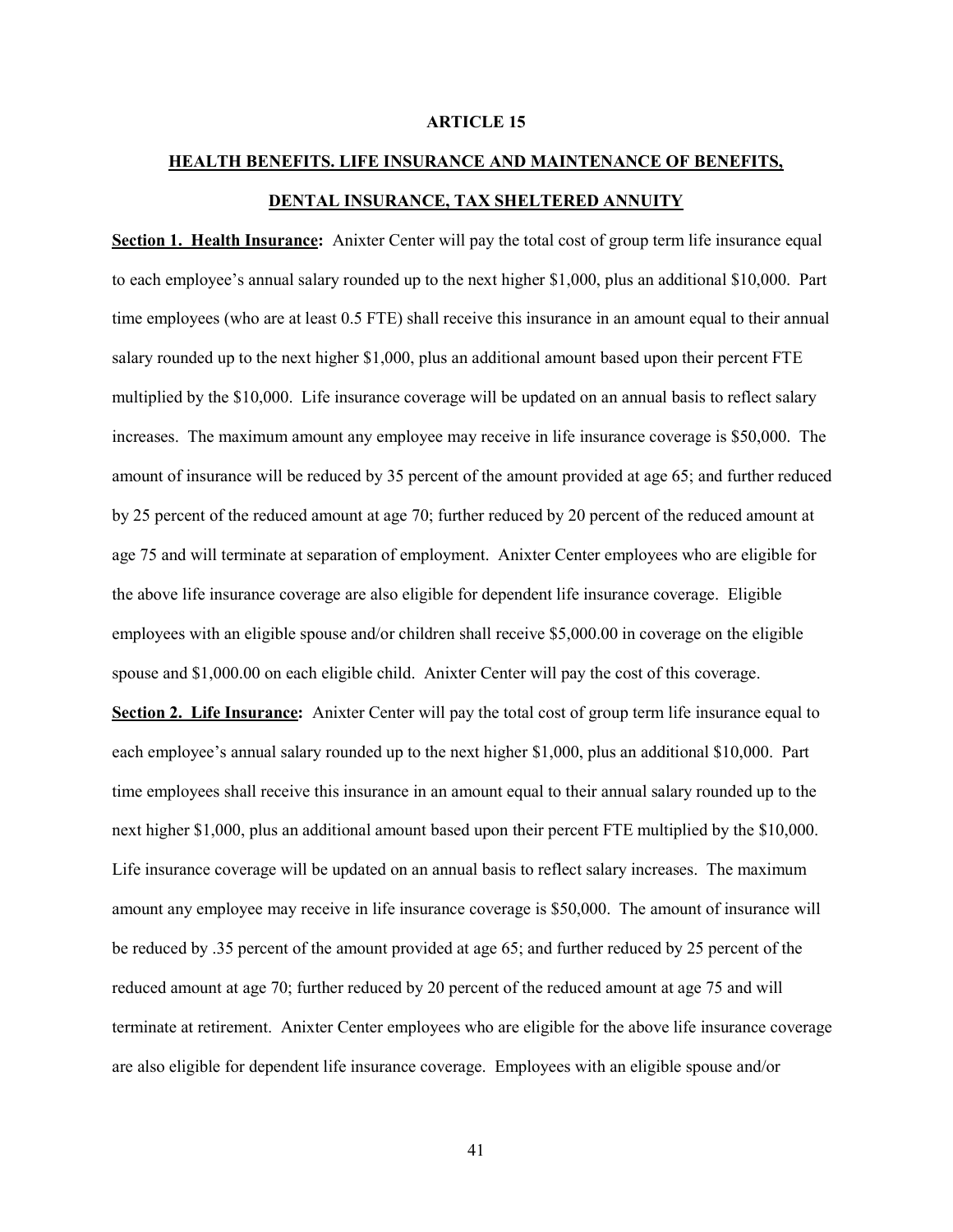children shall receive \$5,000.00 in coverage on the eligible spouse and \$1,000.00 on each eligible child. Anixter Center will pay the cost of this coverage.

Section 3. Time Lost Due to Legal Action: Anixter Center shall not charge the employee for time lost from work due to the employee's defense against legal action taken against him as a result of his lawful job performance while in the line of duty unless such legal action is the result of gross negligence on the part of the employee. For clarification, the parties understand that the above reference to not charging an employee for such time lost refers to not charging an employee for attendance purposes for an absence to appear in court or attend a deposition, and that an employee will not be deemed to have abandoned his or her job because of such absence (provided the employee reasonably notifies his or her supervisor in advance regarding the same. This provision does not obligate Anixter to pay an employee wages for time not worked in order to attend or participate as part or in support of the employee's legal defense.

Section 4. Dental Insurance: Anixter Center shall contribute an amount equal to 50% of the monthly cost of the least expensive current Agency sponsored individual dental plan, toward the cost of any of the Agency sponsored individual dental plans. For those employees requiring family dental coverage, Anixter Center shall contribute an amount equal to 33% of the monthly cost of the least expensive current Agency sponsored family dental plan, toward the cost of any of the Agency sponsored family dental plans.

Section 5. Malpractice Insurance: Professional staff members in the job categories of Counselor, Case Manager, and Social Worker who are interested in obtaining Malpractice Insurance shall be reimbursed 25% of the cost of such coverage that they may wish to obtain. Employees in the above referenced job categories will be responsible for obtaining their own insurance coverage if they want same and will be required to provide evidence of insurance and proof of payment before the Agency would make the above referenced reimbursement. The maximum Agency reimbursement shall be \$50 per employee per year. Section 6. Tax Sheltered Annuity: The Agency will select and administer a Tax Deferred Savings Plan (Section 401(k) or 403(b) Plan) for bargaining unit employees. The plan shall be written through a major carrier and provider of such plans. This plan allows for tax deferred retirement savings. Effective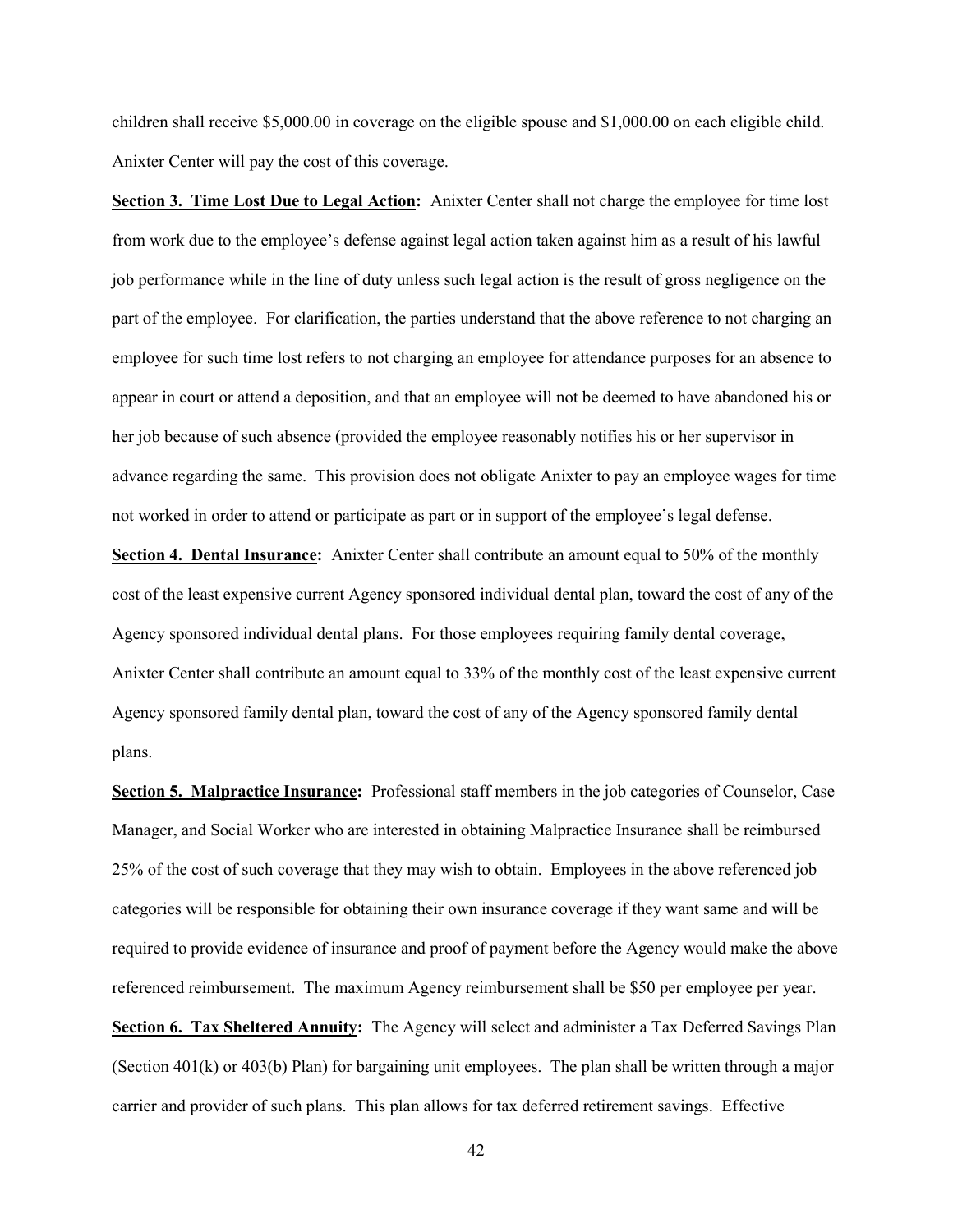October 1, 2017, the 403(b) Plan in existence during the 2014-2017 CBA was closed to future investments, and employees given the option to contribute to same 401(k) Plan or one identical to that offered to salaried management. Changes in the Tax Deferred Savings Plan that are made applicable to salaried management shall also be applied to the same extent to bargaining unit employees. There will be a committee of Management and Union people to work together on decisions on tax sheltered annuities and/or any retirement savings. The agency will not provide an employer match. Any Employer match given to management employees must also be given to all bargaining unit members choosing to participate. Employees are enrolled in the plan automatically after ninety (90) days of employment unless the employee chooses to "opt out". Employee contributions can begin immediately upon enrollment. All contributions to the plan are fully vested starting with the first contribution and shall accrue to the benefit of the employee. All terms and conditions of the plan are outlined in detail in the plan document itself. All employees regardless of the number of hours of work each week are eligible for this savings plan. The Union agrees that it will indemnify and save Anixter Center harmless against any and all claims, demands and suits or any other form of liability that shall arise out of or by reason of action taken or not taken by Anixter Center in accordance with this section.

Section 8. Part-Time Benefits: Part-time employees working less than 30 hours per week (75% time) will receive the benefits outlined in this Article on a pro-rated basis based on percent of full time worked with the exception of health and dental insurance.

Section 9. Health/Dependent Care Flexible Spending Account: Employees shall, upon completion of their first thirty (30) days of employment be eligible to participate in a Health Care and/or Dependent Care Flexible Spending Account program. This will allow employees in certain situations to pay for healthcare and child/dependent care with pre-tax dollars. Specific rules and requirements of participation in the plan are contained within the plan document.

Section 10. Long Term Disability Insurance: All full time bargaining unit employees will be provided long term disability insurance from an outside insurance carrier. Employee coverage will be as governed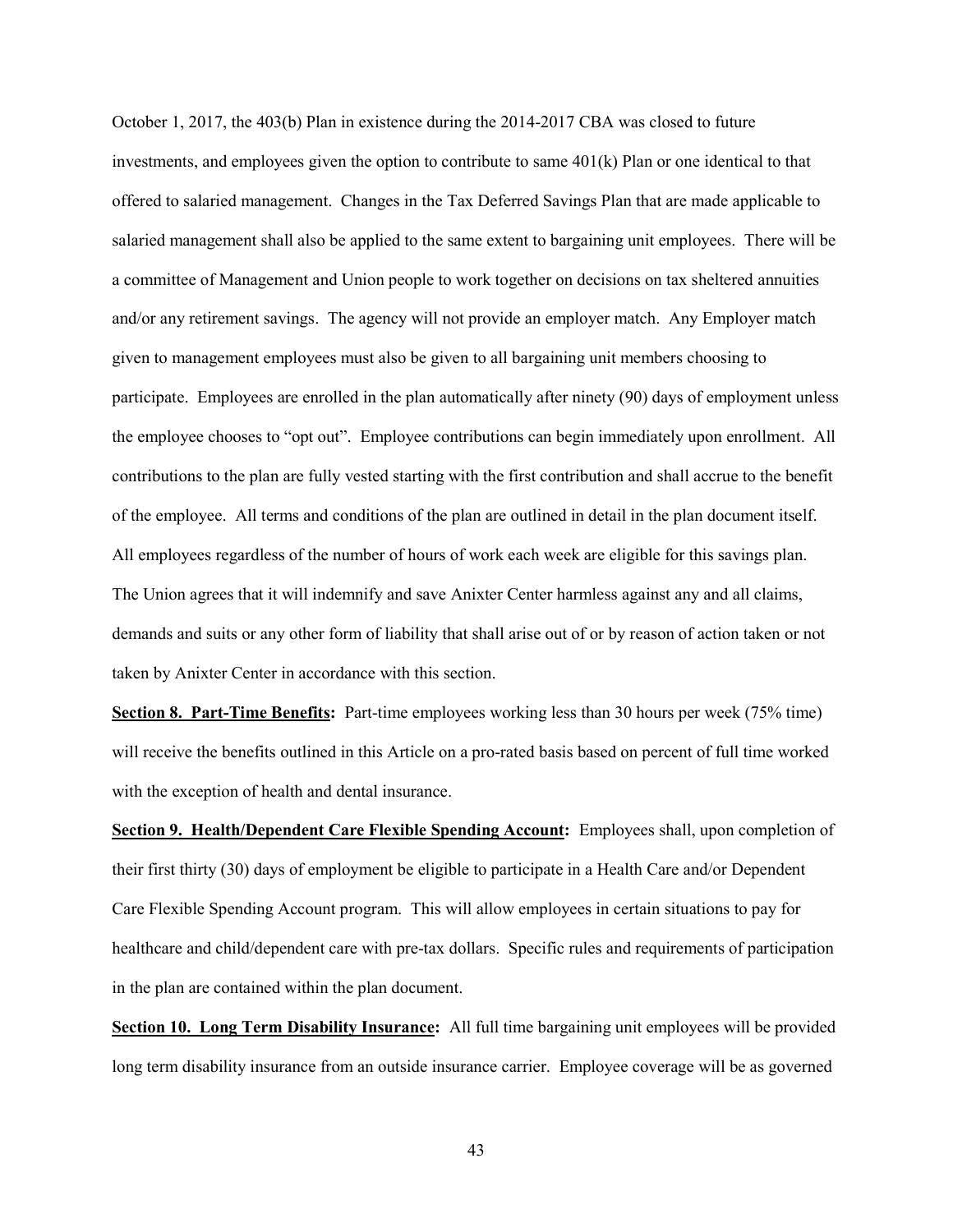by the terms and conditions of that insurance carrier. Anixter Center will pay premiums for the long-term disability insurance policy.

Section 11. Employee Assistance Plan: All bargaining unit employees will be provided an EAP (Employee Assistance Plan) from an outside provider of such services. Employee coverage will be as governed by the terms and conditions of that provider. Anixter Center will pay premiums for the EAP.

#### ARTICLE 16

#### **WAGES**

For the term of this Agreement, the parties agree to the following with respect to wages:

Section 1. Initial Wage Rates: Initial wage rates for new bargaining unit employees may be established by Anixter Center in its discretion, subject to the requirements set forth below:

- (A) Anixter Center will provide the Union, on a weekly basis, with a list of the initial wage rates established for bargaining unit employees hired during the prior week.
- (B) In no event shall any newly hired bargaining unit employee's initial wage rate be (i) less than the minimum wage required under applicable law, or (ii) more than the minimum wage rate earned by any current bargaining unit employee in the same job classification, except where necessary to comply with applicable grant and funder requirements.

Section 2. Wage Increases Required by Applicable Law: Anixter Center agrees to provide bargaining unit employees with any and all applicable wage rate increases required by any and all applicable federal, state, county and/or city law. All of the wage rate increases provided under this paragraph shall be paid out in accordance with applicable law.

**Section 3. General Wage Increases.** Upon ratification of the  $2021 - 2024$  CBA, which occurred on October 7, 2021, Anixter Center agrees to provide the wage increases set forth in the Wage Table (Appendix A) effective on the first day of the next pay period following ratification. Thereafter, effective July 1, 2022, and July 1, 2023, Anixter shall implement a 2.5% increase as set forth in Appendix A. Notwithstanding the above, if the state reimbursement rate for DSPs is approved for an increase during the term of this Agreement, then Anixter will increase the wage rates of DSPs to be at least equal to the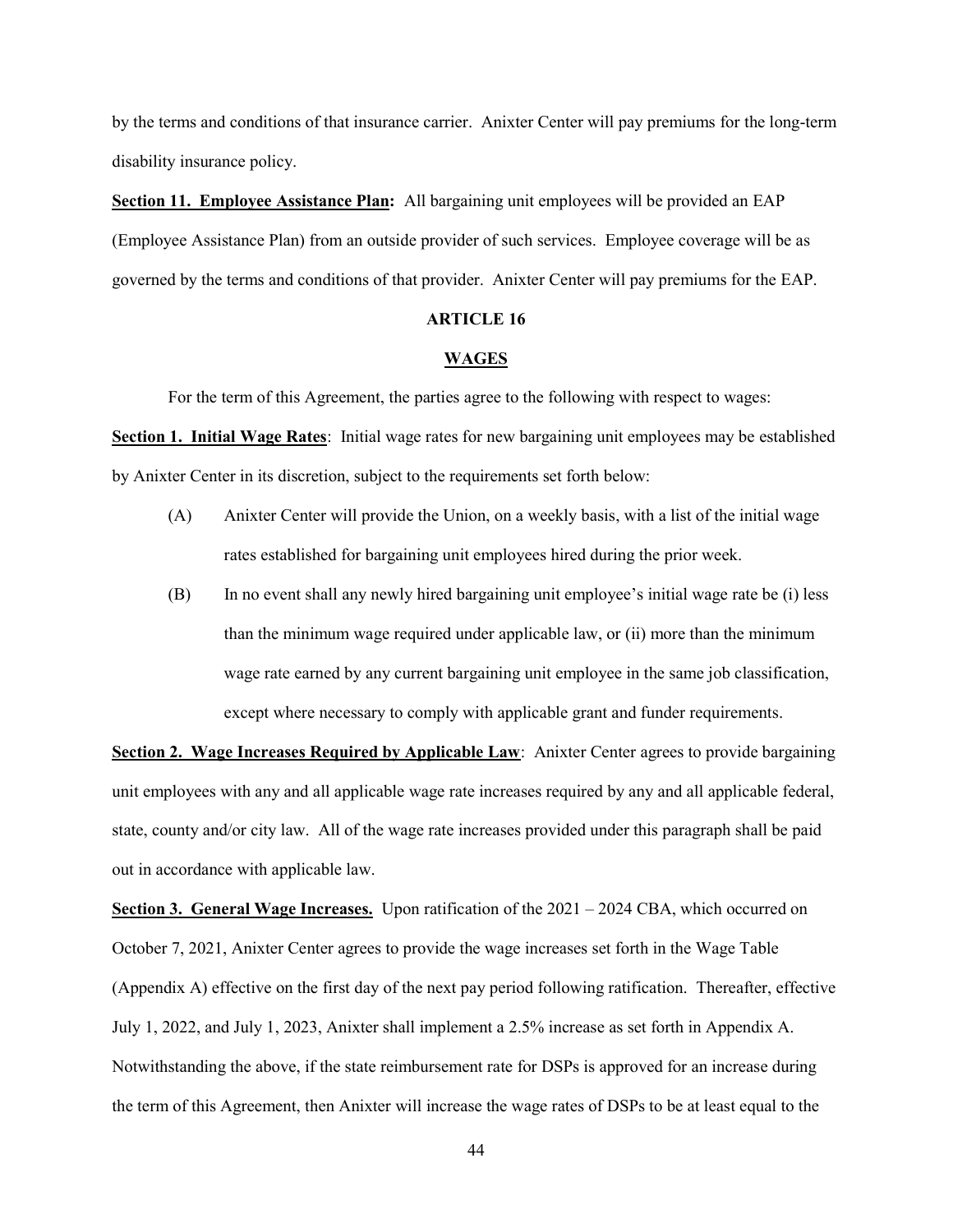state reimbursement rate, provided, however, that if such increase results in a higher wage rate than the DSP would otherwise have received under this Agreement then the DSP shall not be entitled to any further or additional pay increase under this Agreement.

Section 4. Sign Language/Spanish Proficiency Pay Increment: Direct service staff in the employ of Anixter Center who are fluent in either Spanish and/ or sign language and can meet the proficiency test, may be credited with 4% over base salary for each proficiency. Anixter Center will pay the additional 4% for no more than three direct service positions filled by persons fluent in Spanish, and three direct service positions filled by persons fluent in sign language in each program as listed in Article 4, Section 1(b) of this Agreement. All CILA direct service employees shall be eligible for the increment. Also, any employee who is required, by their job description, to have the above skills, shall receive the increment upon demonstrating continued proficiency. Qualified staff and applicants will be credited with 4% over base salary for each proficiency. Certification of Spanish proficiency shall occur through the use of examiners provided by Anixter Center. Staff will be considered qualified upon demonstration of conversational ability to the examiner in Spanish. Testing for Sign Language Proficiency utilizes the Sign Communication Proficiency Interview (SCPI). In order to be eligible for the 4 percent increment, an employee must score in the "intermediate" range of this industry standard test. Employees who score at the "advanced plus" level will receive a 5 percent increment. Salary increases will be effective for qualified staff from the date of their passing the proficiency test. Qualified staff will be required, as part of their job, to provide interpretive services to clients. It is clearly understood that any staff member obtaining increased pay for proficiency in Spanish or sign language will be expected to provide as needs dictate, services throughout the Agency for reasonable amounts of time without the payment of any additional transfer fees or other monies other than the above referenced increment.

Where appropriate, the Agency will provide certified sign language interpreters to interpret for hearing impaired staff and clients. The Vice President of Program Services shall determine when such hiring shall be appropriate.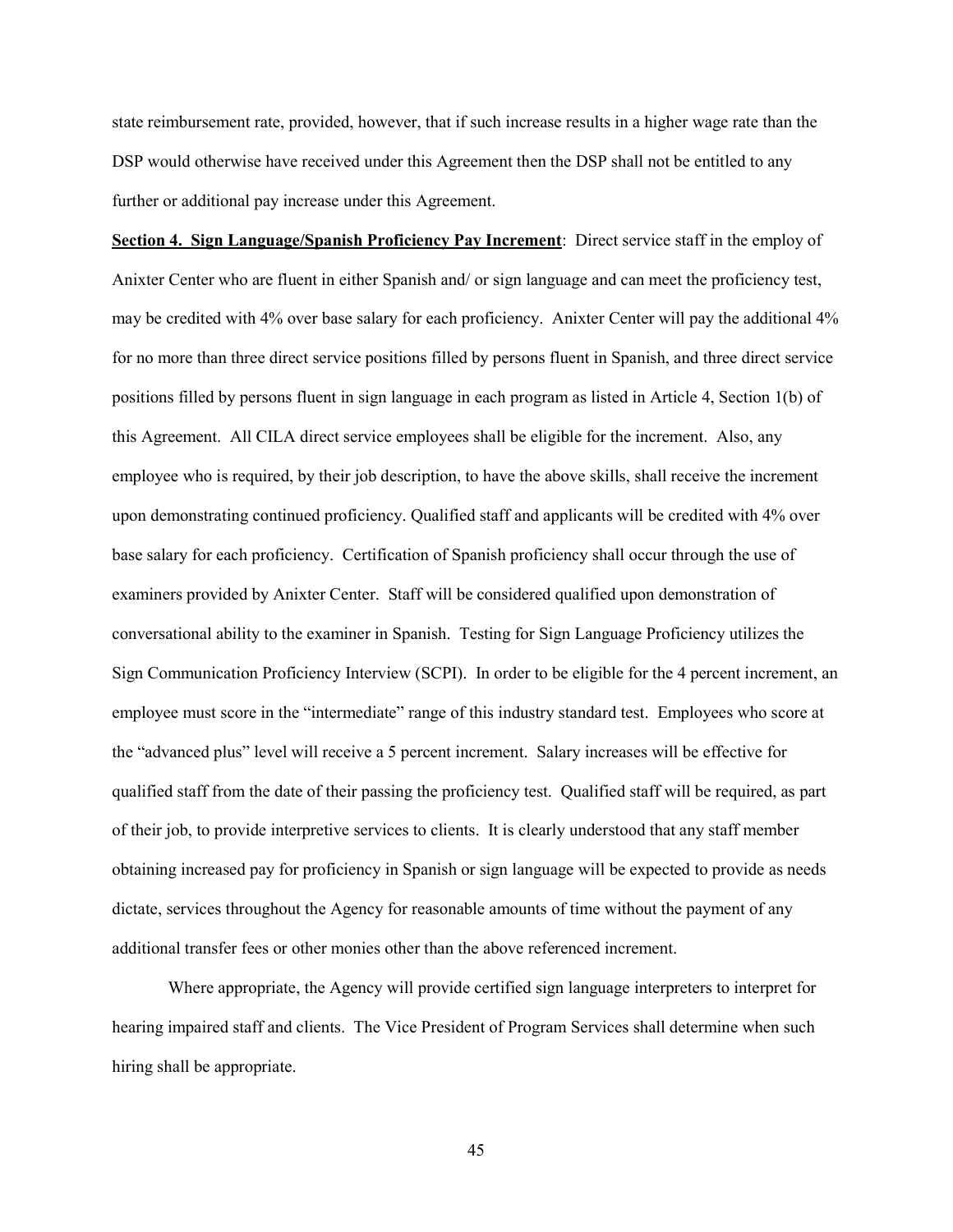Staff members presently employed by Anixter Center will have preference in taking these positions, as they become available, if these staff members are qualified. If there are no qualified applicants from within the Agency, Anixter Center may give preference to qualified outside applicants up to 30 days past the vacancy posting date. If the position remains vacant past 30 days, Anixter Center will fill the position in the manner specified in Article 12 of this Agreement. All staff who receive the increment must be retested and meet proficiency standards annually, in order to retain their additional compensation. If an employee receiving the increment transfers to another program within the Agency, and that program already has its allocation of individuals being compensated for the skill, he/she will not retain the increment unless the new position's job description calls for that skill. A letter confirming certification, additional pay and additional responsibility will be sent to each successful applicant with a copy to file.

#### ARTICLE 17

#### JOINT COMMITTEE

Section 1. Composition: A Joint Committee is established by this Agreement. The Joint Committee shall be composed of one (1) employee included within the bargaining unit from each program as set forth in Section 1(b) of Article 4 and an equal number of representatives of Anixter Center. The method of selection of the employee-representatives of the Joint Committee shall be determined by the employees within the bargaining unit at each program in such manner as they choose. Anixter Center shall determine its representation on the Joint Committee.

Section 2. Purpose: The purpose of the Joint Committee shall be the improvement of communication and mutual understanding between the employees and Anixter Center. It shall not deal with hours, wages or other terms and conditions of employment covered in this Agreement. The Joint Committee shall be of an advisory nature and its recommendations shall be given due weight by the President or his designee. Such recommendations, however, shall not be construed to effect any change or amendment of any provision of this Agreement unless mutually agreed to by the Union and Anixter Center.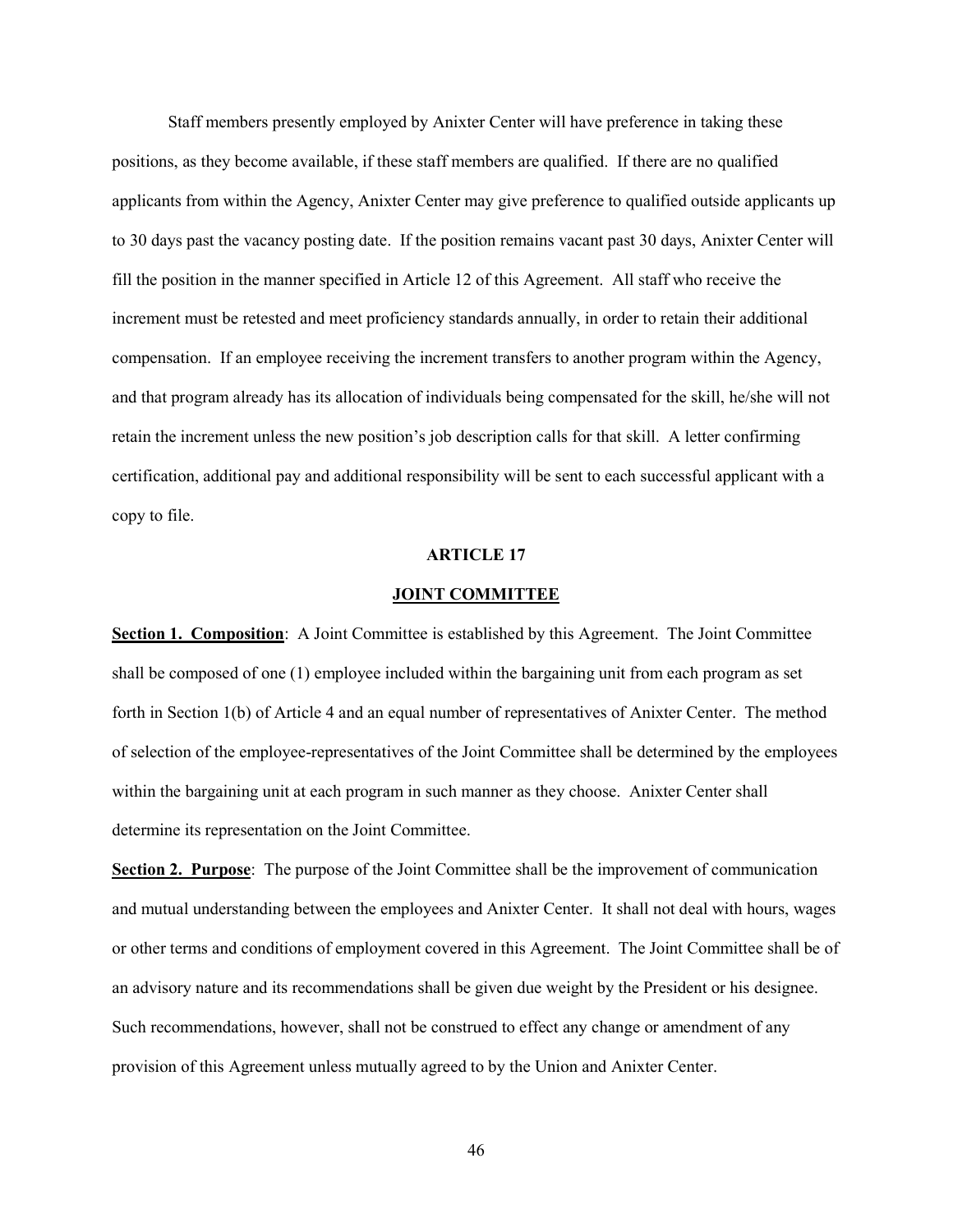Section 3. Meetings: The Joint Committee shall meet monthly during working time. Minutes of the Joint Committee shall be kept in a permanent record. One agenda item per meeting will be discussed. The agenda will be formulated by management one month and bargaining unit the next month. If the party who is responsible for formulating the agenda chooses not to present an issue for discussion, no meeting will be held that month, and the other party will formulate the next month's agenda.

#### ARTICLE 18

#### DUE PROCESS

All provisions of this Agreement shall apply to all employees from the date of execution of this Agreement for its stated terms except that the Grievance Procedure, Article 9, shall not be applicable in cases of termination of employees by Anixter Center, in Anixter Center's sole discretion, prior to completion of their probationary period.

#### ARTICLE 19

#### NO STRIKE NO LOCKOUT CLAUSE

Section 1. Duration: This Agreement shall be effective from ratification, which occurred on October 7, 2021, and shall terminate on June 30, 2024. This Agreement shall be automatically renewed thereafter on July 1<sup>st</sup>, 2024 and each succeeding year subject to the right of either party hereto to notify the other in writing ninety (90) days prior to the termination date of any contract year of the amendments, changes or revisions, if any, requested to be included within the Agreement effective for the succeeding year. In the event either party notifies the other as provided for in the preceding sentence, the parties shall meet for the purpose of collectively bargaining the matters contained in such notification no less than forty-five (45) days prior to the termination date of this Agreement.

Section 2. No Strike No Lockout: Anixter Center agrees that there shall be no lockout at any time during the terms of this Agreement. The no strike clause will be waived solely for the purposes of wage reopener in years two and three. The Union agrees that during the term of this Agreement, it shall not resort to any strike, cessation or stoppage of work, sit-down, slow-down, demonstration or picketing.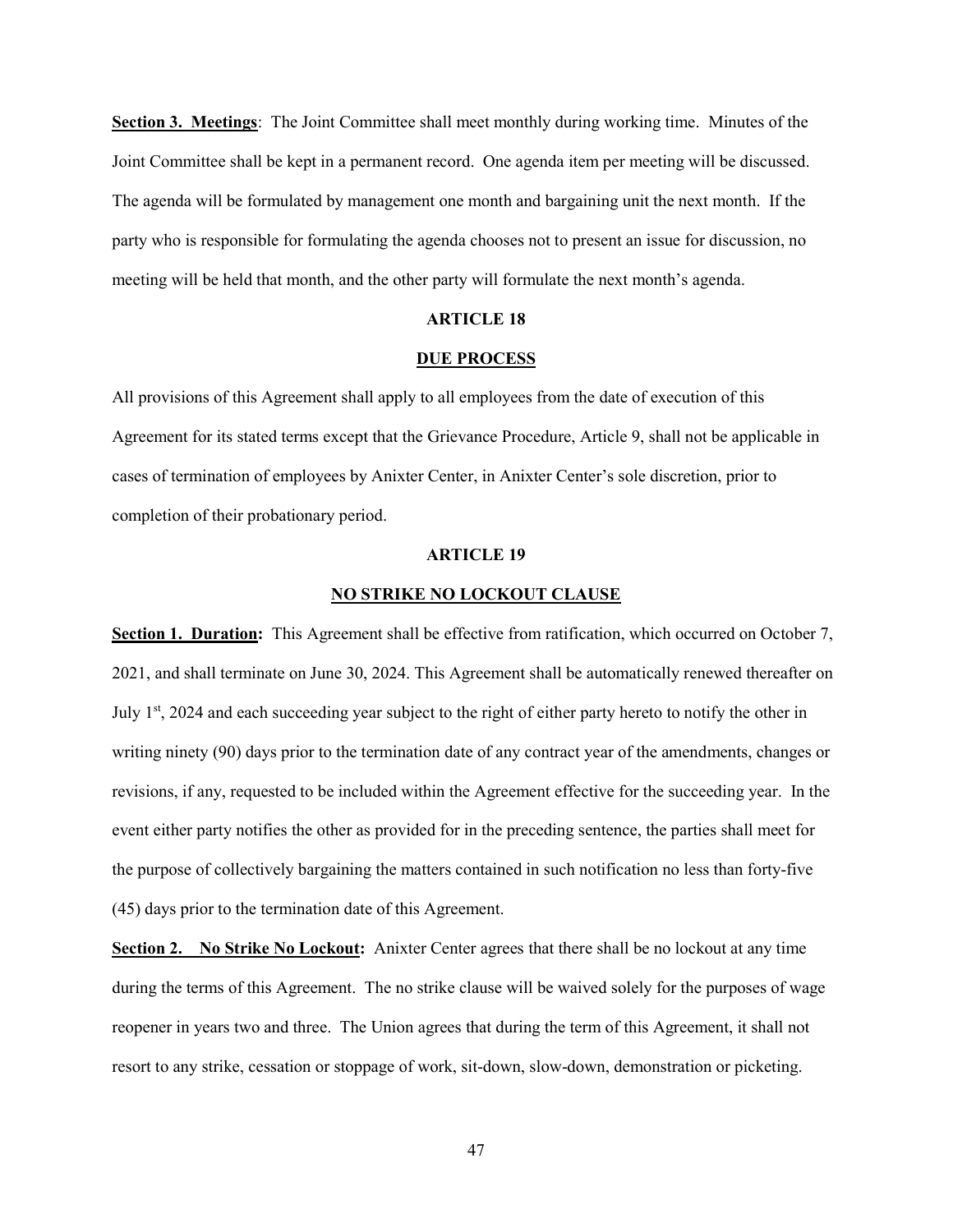#### ARTICLE 20

#### COMPLETE AGREEMENT CLAUSE

The Agreement, including the Anixter wage table (Appendix A) and program list (Appendix B), all ratified on October 7, 2021, supersedes and cancels any and all previous Agreements and practices between Anixter Center and the Union or between Anixter Center and its employees included within the bargaining unit covered by this Agreement unless expressly stated to the contrary herein, and constitutes the entire Agreement between Anixter Center and the Union and concludes collective bargaining for its term, except as provided herein.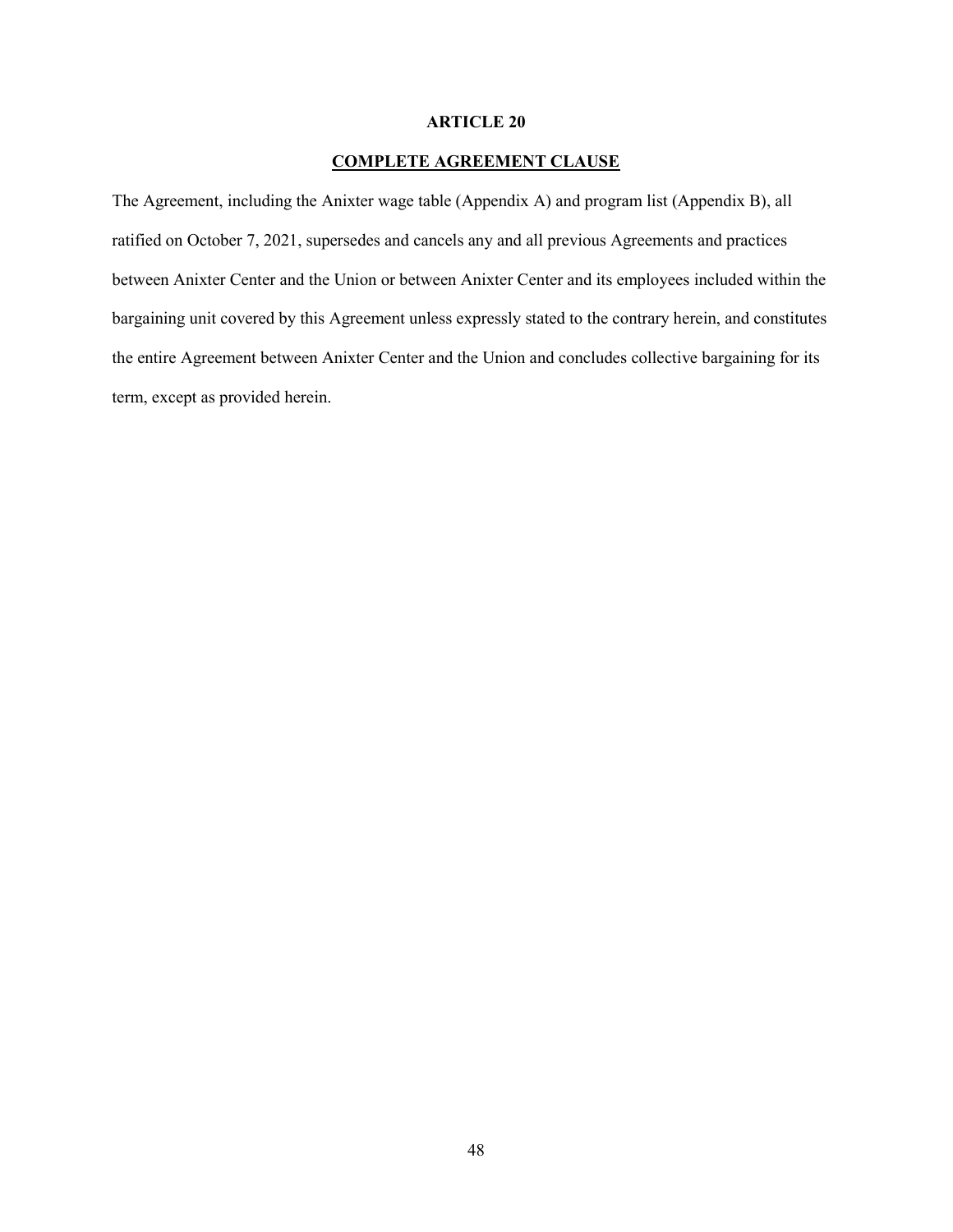IN WITNESS WHEREOF, the parties have executed this Agreement this 7 day of October, 2021 in

Chicago, Illinois.

For Local 73 Service Employees International Union:

or

Tim Ball (Dec 3, 2021 16:33 CST)

Michael Skinner

62l rithv ec 14, 2021 11:42 CST) **Dorothy Hall** 

Charles Moore (Dec 10, 2021 13:28 CST)

Martin Melto (Dec 1, 2021 06:59 CST)

**For Anixter Center:** 

Amy Bowers

Necol Necole Mills (Dec 1, 2021 16:59 CST)